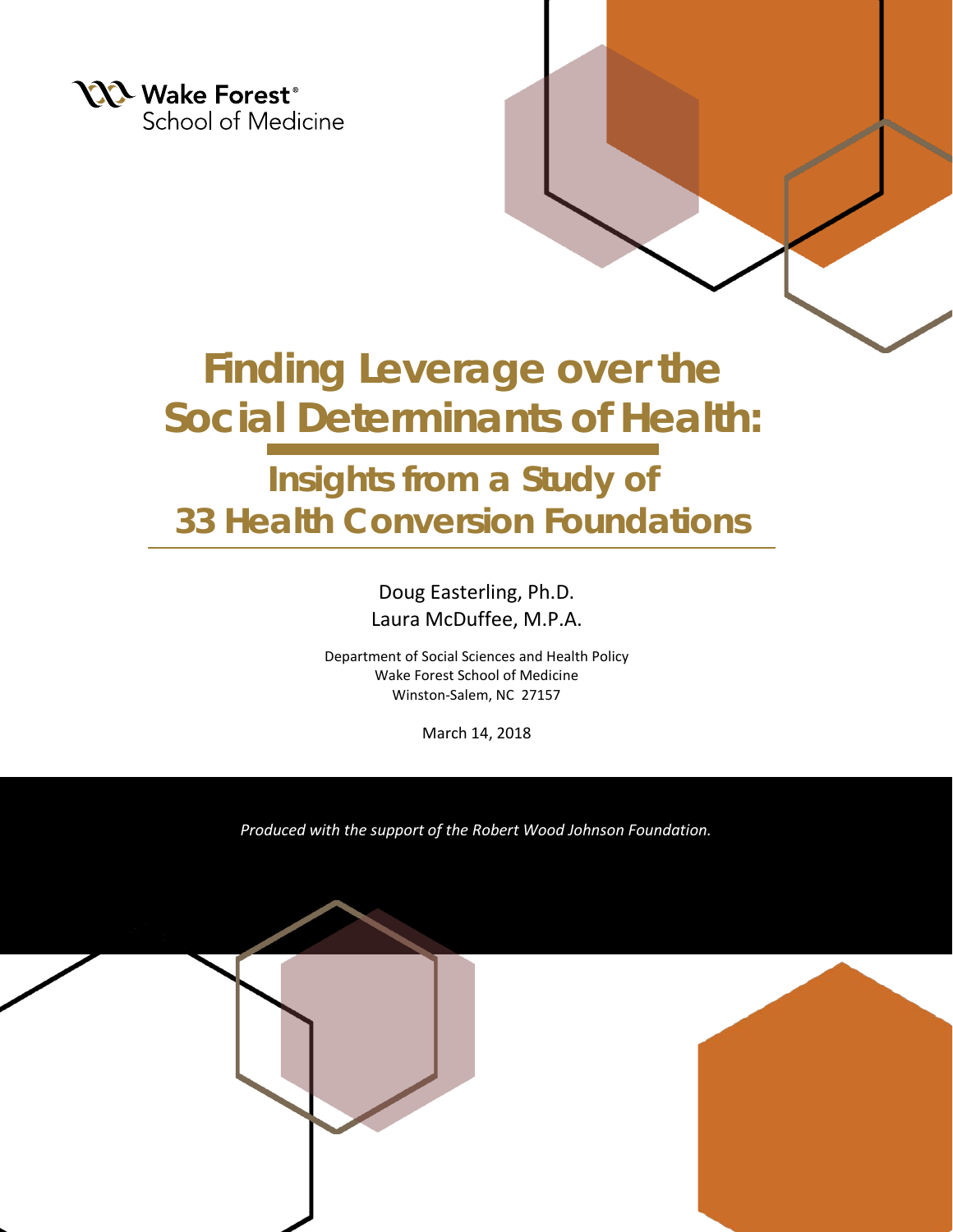# Abstract

Health conversion foundations are increasingly addressing the social determinants of health (SDOH) with their grantmaking but there has been little systematic analysis of this emerging body of work. To support field building we analyzed the strategic frameworks of 33 conversion foundations from throughout the U.S. that have a reputation for addressing social and economic issues. Interviews were conducted with 48 foundation leaders. Collectively the 33 foundations are seeking changes within 8 distinct SDOH domains; community-building, educational success, and parenting/early childhood are the most prevalent.

The 33 foundations vary in terms of how much they are investing in SDOH issues, their theoretical orientation to these investments, the degree of change they are seeking and strategies to affect that change. We identified five strategic pathways for improving social and economic conditions:

- 1) Supporting program expansion and improvement
- 2) Building organizational capacity
- 3) Building higher-functioning inter-agency systems
- 4) Creating or changing policy
- 5) Stimulating broader and deeper social change

These pathways range from improving existing institutions to changing who has political power. Health equity funders stand out as having more disruptive strategies to address SDOH. By focusing on the structural factors that are responsible for health disparities, health equity funders tend to adopt a more activist or disruptive role within their "community" (either local, regional or at a state level).

Findings from the study can assist health foundations in clarifying how and why they want to improve social conditions, and in identifying appropriate directions for moving forward. Foundations seeking to change social and economic conditions should:

- Think strategically
- Clarify the level and type of change they are seeking
- Consider how the organization needs to adapt
- Invest for the long haul

## Acknowledgements

*Support for this project was provided by the Robert Wood Johnson Foundation. The views expressed in this article do not necessarily reflect the views of The Foundation.* 

*We are grateful to Abbey Cofsky, Jane Lowe, Kaitlyn Meirs, Amy Slonim, Kate Treanor and Allen Smart for their assistance in designing the study, identifying relevant foundations, recruiting participants and critiquing early drafts of our reports. We are especially appreciative of the 48 foundation leaders whose experiences and perspectives are the basis of the findings shared here.*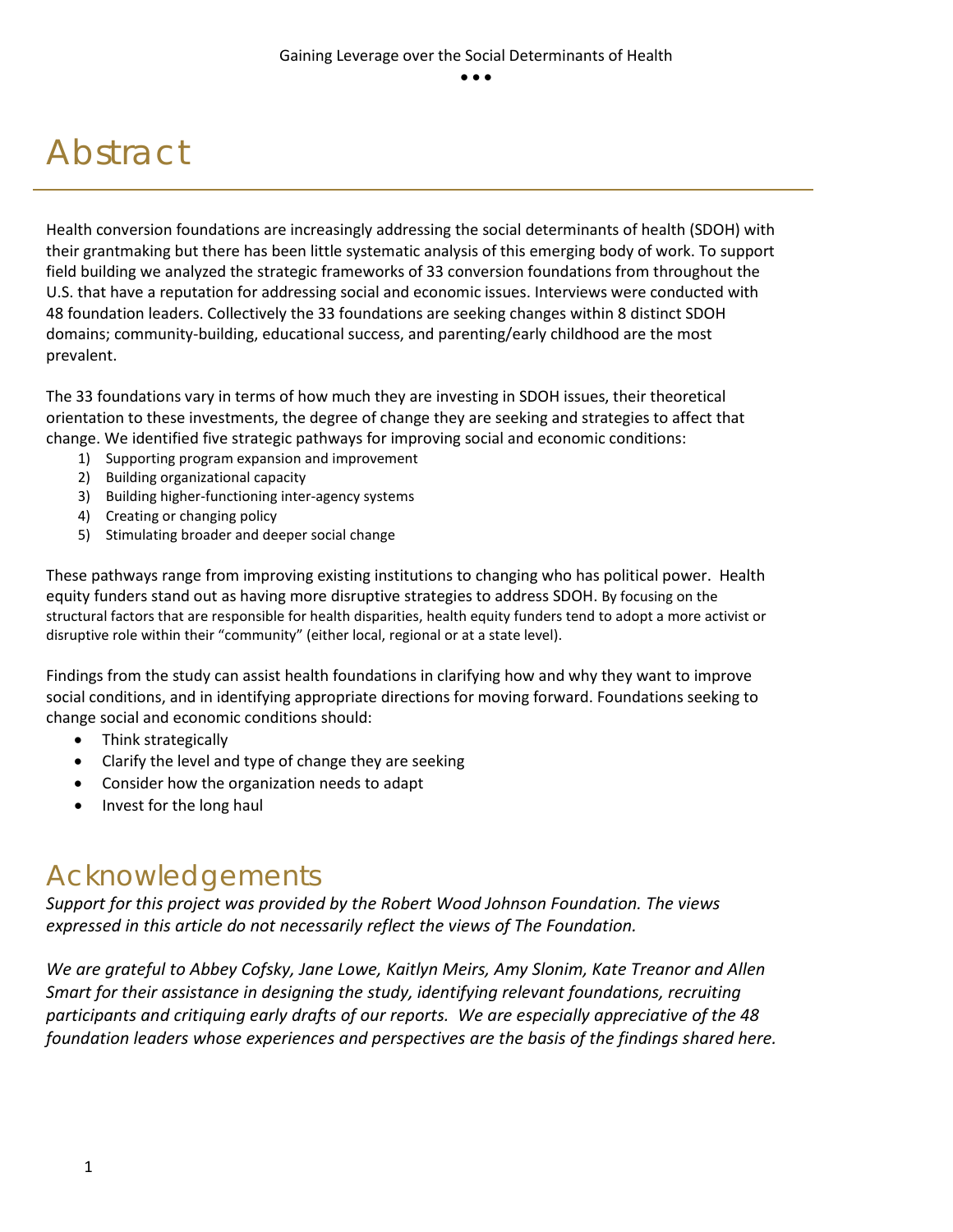$\bullet$   $\bullet$   $\bullet$ 

# Contents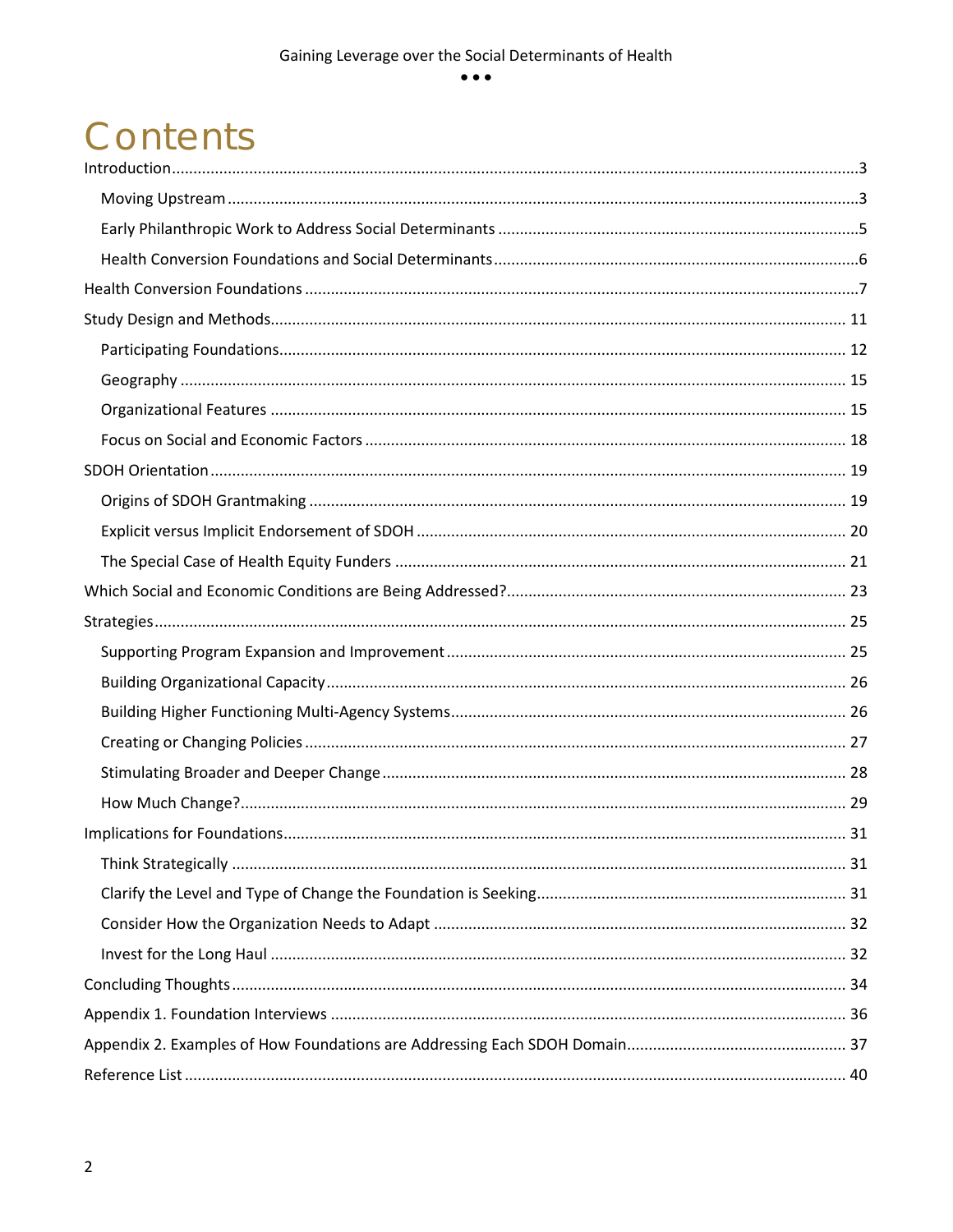### <span id="page-3-0"></span>**Introduction**

For many years, the business of health philanthropy was viewed as making grants to organizations that provide health-oriented programs and services. However, health foundations are increasingly breaking free of this narrow framework. They are looking more expansively and ambitiously at what they can and should do to improve the health of the people they serve. For a growing number of health foundations, this means investing at least some of their grant dollars and other philanthropic resources in efforts to improve social, economic and political conditions within the communities they serve. These foundations often refer to this line of work as moving upstream to address the social determinants of health (SDOH). As a health foundation shifts its attention and resources toward non-health determinants of health, it will inevitably find itself in unfamiliar territory, needing to learn about new issues, new organizations, new program models and new strategies for creating impact. That territory is especially complex and tricky in the SDOH domain because the issues that need addressing invariably involve disparities, race, wealth, power and privilege.

This monograph provides guidance to health foundations that are developing strategies to address the social and economic factors that influence health, as well as foundations that are considering whether or not to enter the SDOH domain. Drawing on a study of 33 health conversion foundations (foundations created with the proceeds of a sale, acquisition or conversion of a nonprofit health care organization) that are at least somewhat active in the SDOH, we present a variety of strategy options. In particular, we explore the different social and economic factors that health conversion foundations are seeking to influence, the specific conditions they want to bring about, the different ways they are using their grantmaking and other philanthropic capital to achieve impact, and the various frameworks, motivations and philosophies that conversion foundations bring to their SDOH work. Our interviews with CEOs and other foundation leaders underscore how important it is for any foundation considering this line of work to clarify its theory and values around social change before rolling out its strategy.

## <span id="page-3-1"></span>Moving Upstream

An ever-increasing body of research demonstrates that factors such as income, employment, housing, education, neighborhood conditions, political power and social standing exert a powerful impact on one's health status and life expectancy (e.g., Williams & Collins, 1995; Pickett & Pearl, 2001; Wilkinson & Marmot, 2003; Robert Wood Johnson Foundation, 2008; Braveman, Egerter & Williams, 2011). While it is important that everyone have access to affordable, high-quality medical care, this is not enough to ensure that a person is able to lead a long and healthy life. The social, economic and political context in which people live and work generates a particular mix of resources, opportunities, obstacles and threats which determine to a great extent the level of health that can be achieved.

Knowing that health depends to a great extent on social and economic factors has important implications for institutions that are in the business of improving health. While he was Director of the Centers for Disease Control and Prevention (CDC), Thomas Frieden publicized the Health Impact Pyramid, which describes the different levels at which health institutions (and society more generally) can intervene to improve health. The Pyramid is shown in Figure 1. At the base of the pyramid (Tier 1) are socioeconomic factors such as poverty and education. From Frieden's perspective, this is the level at which society should focus its resources: "interventions that address social determinants of health have the greatest potential public health benefit." (p. 594).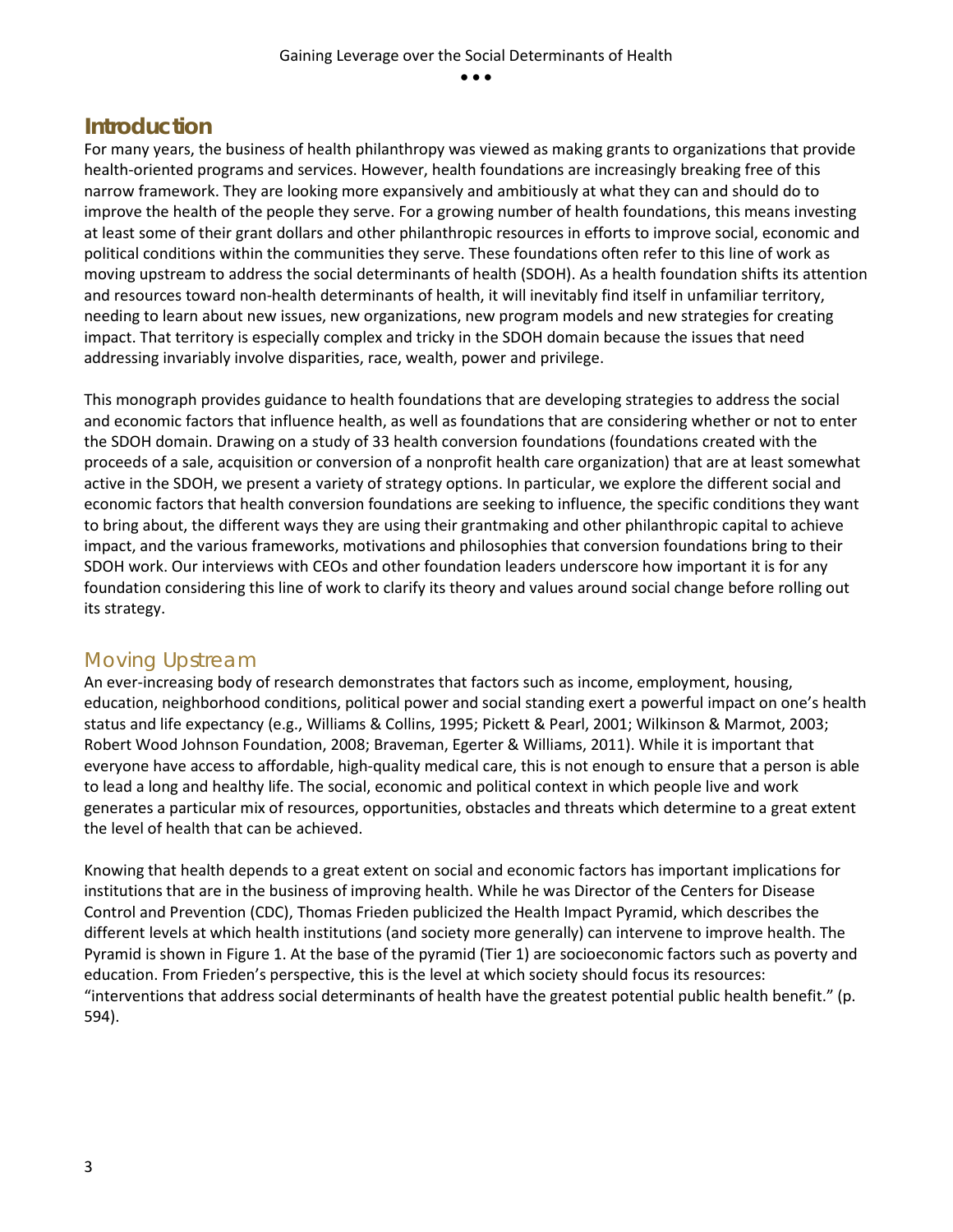

#### *Figure 1. CDC Health Impact Pyramid*

Health foundations are increasingly appreciating the critical role that social and economic conditions play to influence the health of individuals and communities. Many of them are actively developing strategies to improve these conditions. This trend was highlighted by Grantmakers in Health (GIH) in its September 2017 *GIH Bulletin (GIH, 2017).* Drawing on a recent survey of GIH's current and former board members (each of whom has experience as a CEO or vice president of a health foundation), Faith Mitchell reported that several survey respondents "identified the social determinants of health as a primary challenge – now and in the future – for health philanthropy." Mitchell pointed to the following comment from one GIH board member as an illustration of this view:

*If we know the social determinants are responsible for the majority of health outcomes, we should consider how to shift funding upstream, toward root causes and prevention, using the \$3.2 trillion in the health system to do so.*

Another GIH board member specifically called out the need for health foundations to deploy more intentional and impactful strategies to address social and economic determinants of health:

*We have to keep the focus on the social determinants of health and population health, showing and demonstrating the proof of concept and spreading and scaling effective strategies.*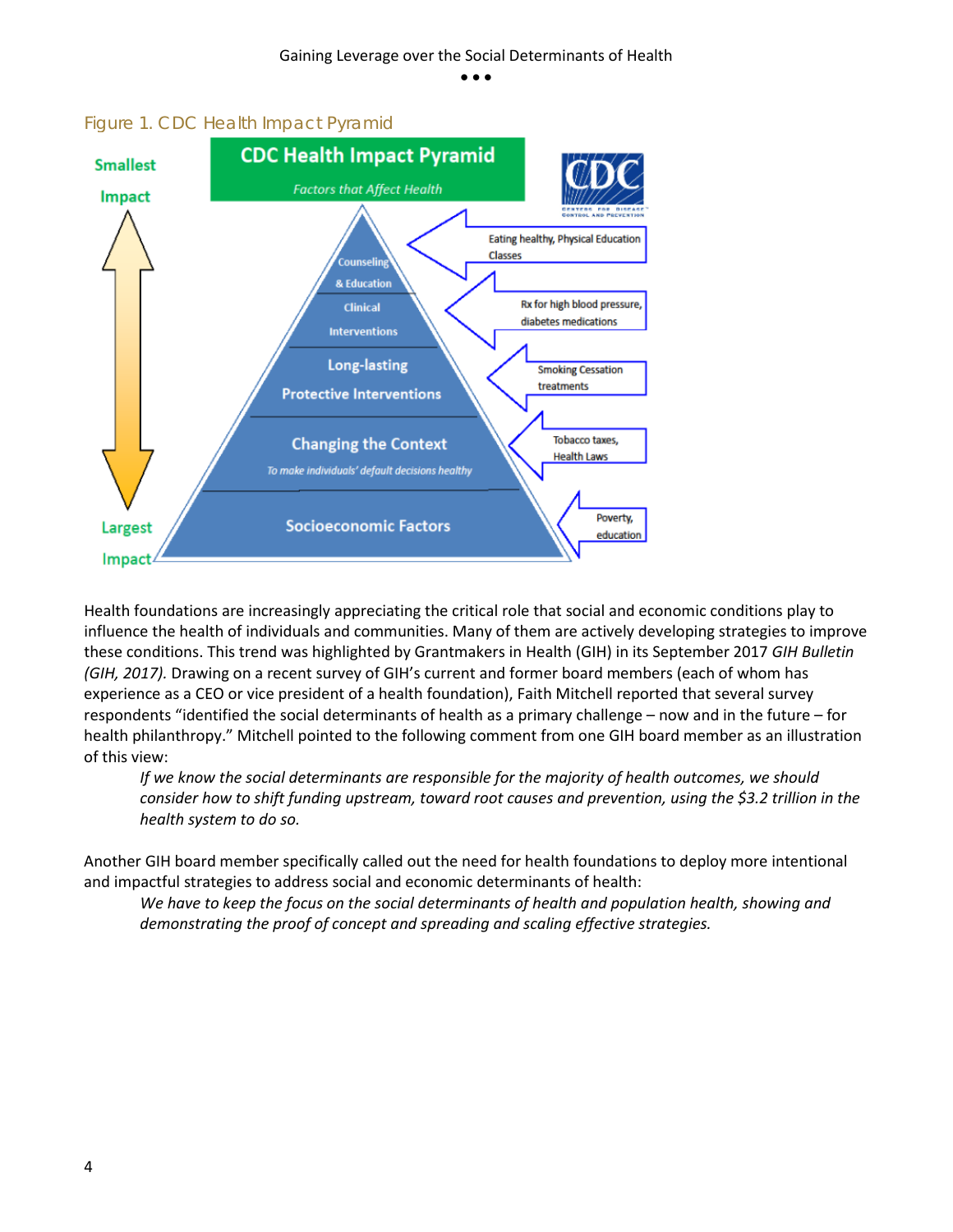### <span id="page-5-0"></span>Early Philanthropic Work to Address Social Determinants

Over the past decade, a handful of national and statewide health foundations have implemented innovative initiatives and grantmaking strategies that seek to improve health by addressing social and economic conditions. For example, RWJF's "Invest Health" is supporting 50 mid-sized cities in taking action that will improve employment, housing, safety and other conditions in low-income neighborhoods [\(Invest Health, n.d.\).](https://www.investhealth.org/) At a larger level, the Foundation's "Culture of Health" framework recognizes the importance of considering community health from a holistic or ecological perspective. The Foundation's recently retired CEO, Dr. Risa Lavizzo-Mourey, described why this expanded perspective is crucial in her 2012 essay, *Why Health, Poverty and Community Development are Inseparable.* 

*Although it is essential, increasing access to health care is not sufficient to improve health. There is more to health than health care. In fact, health care plays a surprisingly small role among the factors that contribute to premature death… With this in mind, we have broadened our foundation's strategies to embrace improving health where it starts: in the places where people live, learn, work, and play* (Lavizzo-Mourey, 2012, p. 216).

RWJF's emphasis on the broader social, economic and political determinants of health is reinforced each year with the release of an updated County Health Rankings and Roadmaps (CHRR) report, which is jointly produced with the University of Wisconsin Population Health Institute. Each county in the U.S. is assigned a *health outcomes* score and a *health factors* score, and then those scores are used to rank counties within each of the 50 states. The algorithm for calculating a county's *health factors* score places a high weight on the social and economic conditions present in that county. Building on a large base of epidemiological research, the Wisconsin research team concluded that social and economic factors account for 40% of the variation in health outcomes, twice as much as clinical care [\(University of Wisconsion, n.d.\)](http://www.countyhealthrankings.org/our-approach). The high contribution of social and economic factors is illustrated in the CHRR model which accompanies the data each year (see Figure 2).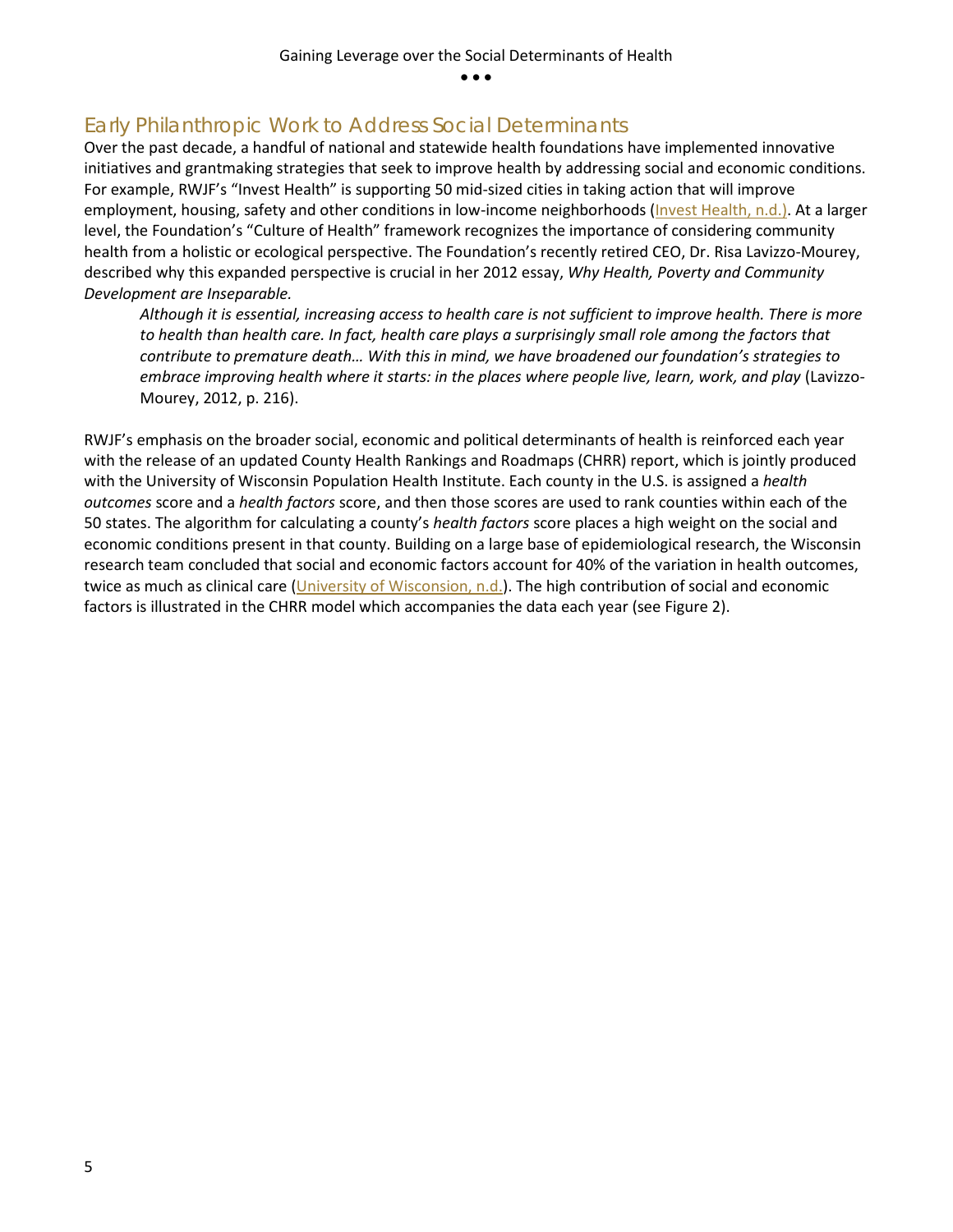



### <span id="page-6-0"></span>Health Conversion Foundations and Social Determinants

RWJF has played prominent roles in demonstrating why and how foundations can operate on upstream determinants of health. The Foundation's leadership and innovation at the national level is replicated at the state, regional and local levels by a growing number of health foundations, especially health conversion foundations. Health conversion foundations are created when a nonprofit health organization (e.g., hospital system, physician practice, health insurance plan) is involved in a sale, acquisition, merger, conversion or other transaction that generates proceeds that need to remain in the nonprofit sector (Standish, 1998; Frost, 2001; GIH, 2005; Niggel & Brandon, 2014a; GIH, 2017). The two most common scenarios are (a) the conversion of a health plan (e.g., Blue Cross Blue Shield) from nonprofit to for-profit status and (b) the sale of a nonprofit hospital or health system to a for-profit firm that is seeking to expand into a new market. When these sorts of transactions occur, the proceeds are typically used to create a new foundation that maintains the general mission of the nonprofit entity that was sold (i.e., improving or advancing the health of the population served by the entity). (See Sidebar for further information on health conversion foundations.)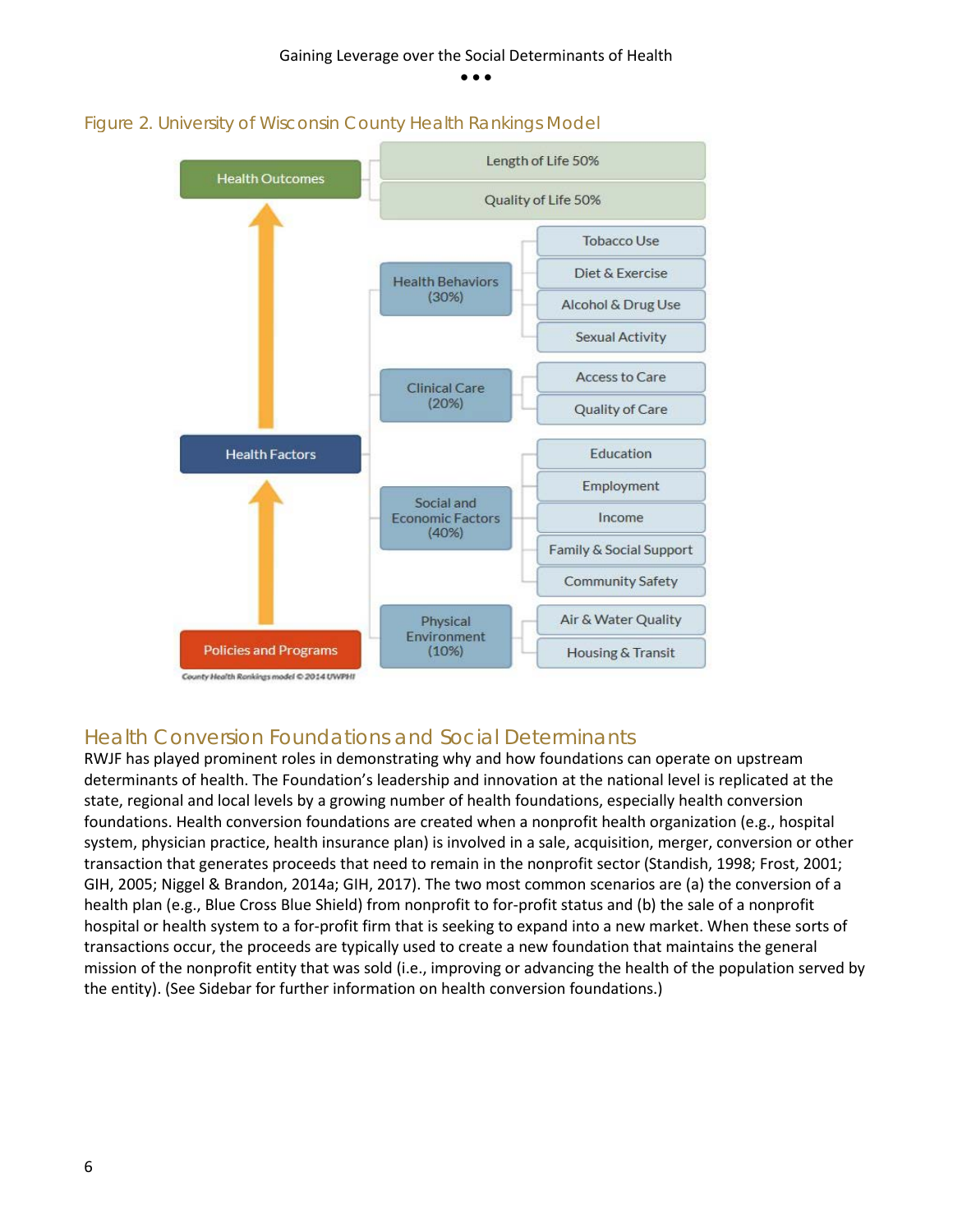#### **Health Conversion Foundations** • • •

Health conversion foundations *(*sometimes referred to as "health legacy foundations") are created when a nonprofit health organization (e.g., hospital system, physician practice, health insurance plan) is involved in a sale, acquisition, merger, conversion or other transaction that generates proceeds that need to remain in the nonprofit sector (Standish, 1998; Frost, 2001; GIH, 2005; Niggel & Brandon, 2014a; GIH, 2017). The two most common scenarios are the conversion of a health plan (e.g., Blue Cross Blue Shield) from nonprofit to for-profit status and the sale of a nonprofit hospital or health system to a for-profit firm that is seeking to expand into a new market.

When these sorts of transactions occur, the proceeds are typically used to create a new foundation that maintains the general mission of the nonprofit entity that was sold (i.e., improving or advancing the health of the population served by the entity). Another option is for the proceeds to be transferred to an existing foundation that serves the population served by the health organization that was sold or converted (e.g., a community foundation based in the same region as the health organization). A more complicated approach to handling the transaction is for the nonprofit health entity to stay in business but change its mission from delivering health care to making grants (i.e., disbursing funds derived from the sale or conversion).

The first conversion foundation was established in 1949 and the second in 1976 (GIH, 2017). Since then, the conversion sector has grown through a series of spurts which reflect successive trends and forces in the delivery, financing and organization of health care in the United States (GIH, 2017). The first spurt occurred in the mid-1980s when for-profit health care corporations began aggressively expanding their market reach by acquiring non-profit hospitals, many of them affiliated with religious denominations. A second spate of foundations was formed in the 1990s, including large ones in California and other states through the conversion of Blue Cross Blue Shield plans from nonprofit to for-profit status. Additional conversion foundations were formed in the 2000s through the continued consolidation of hospital systems and health plans, with a special emphasis on acquisitions in rural regions. And then most recently, new conversion foundations have been formed as the health care marketplace adjusted to the policy requirements and financing mechanisms included in the 2010 Affordable Care Act.

There are now at least 228 health conversion foundations in the U.S. The most widely accepted figure is 242, which comes from GIH's recent census (GIH, 2017). The Bridgespan Group produced a somewhat lower figure of 228 (Hussein & Collins, 2017), but Niggel and Brandon (2014a) counted 306 conversion foundations as of 2010. The discrepancies reflect different search methods and differences in the criteria for counting a transaction. For example, there are differences of opinion as to whether an existing foundation that receives the proceeds from the sale of a nonprofit health organization should be viewed as a conversion foundation. Likewise, there is disagreement as to whether a "conversion" occurs when a nonprofit health organization is acquired by another nonprofit entity.

Regardless of the precise definition one adopts, it is safe to conclude that health conversion foundations are a sizeable and growing segment of philanthropy. Taken together, these foundations hold more than \$26 billion in assets and make more than \$1 billion per year in grants (Niggel & Brandon, 2014a; Hussein & Collins, 2017). These figures have grown considerably in recent years with improvements in the equity market, the establishment of additional conversion foundations and the release of funds held in escrow.

Conversion foundations vary tremendously in their size and reach. At the high end are The California Endowment, The Colorado Health Foundation, Missouri Foundation for Health, Episcopal Foundation for Health in Texas and Group Health Community Foundation in Washington State, each of which hold more than \$1 billion in assets. While these large conversion foundations have attracted a great deal of public and political attention in recent years, it is important to recognize the resources and influence of small and medium-sized conversion foundations, many of which are the dominant funder in their respective community.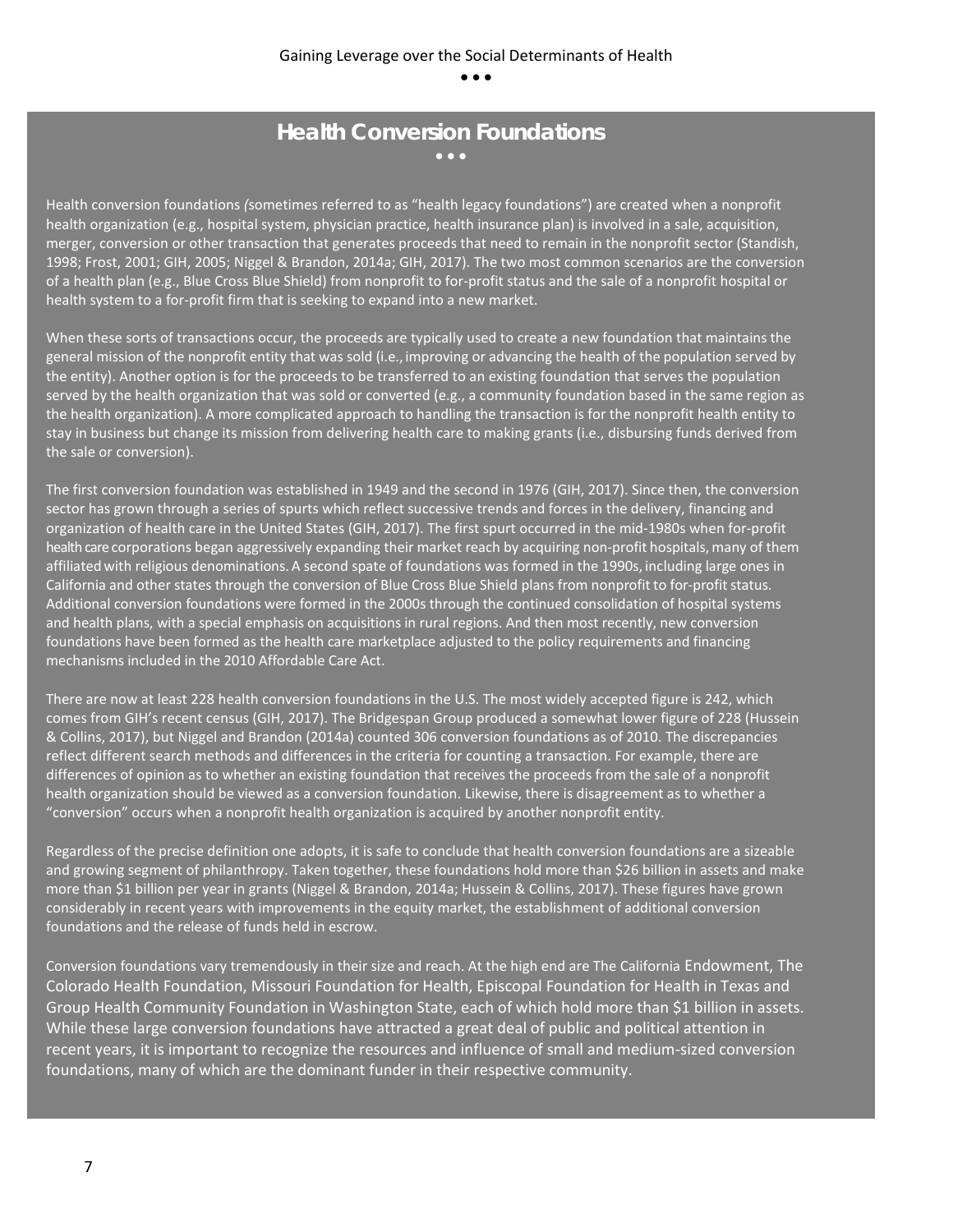According to a recent census by GIH, there are at least 242 conversion foundations in the U.S. (GIH, 20[1](#page-8-0)7).<sup>1</sup> These foundations vary tremendously in their size and geographic reach. California, Colorado, Missouri, Texas and Washington State each have conversion foundations with over \$1 billion in assets which serve either the entire state or a major portion of the state.<sup>[2](#page-8-1)</sup> While these large conversion foundations have attracted a great deal of public and political attention in recent years, it is important to recognize that 80% of conversion foundations serve a more localized region (Niggel & Brandon, 2014a).

The country's largest health conversion foundation, **The California Endowment**, has focused on social and economic determinants for a decade, particularly with its "Building Healthy Communities" initiative. The Endowment's website lays out the following rationale for this line of work [\(http:/www.calendow.org/why-place/\)](http://www.calendow.org/why-place/):

*We know that when it comes to your health, your zip code matters more than your genetic code. Zip code is shorthand for neighborhoods and it is there that chronic stress-inducing conditions shape the present and future of the residents. For instance, in Alameda County, an African-American child from*  East Oakland can expect to live 15 fewer years than a White child from the Oakland Hills, only several *miles away. We know that this difference can't be explained by access to health care or genetics, which are important, but a small part of the story. What really matters are the "social determinants of health" or the neighborhood conditions in which people are born and grow-up.* 

Another California-based conversion foundation, **The California Wellness Foundation**, operates from a similar philosophical framework. According to its website [\(http://www.calwellness.org/about\\_us/mission\\_goals\\_philosophy.php\)](http://www.calwellness.org/about_us/mission_goals_philosophy.php): *The Foundation's grantmaking is grounded in the social determinants of health research that states that where people live and work, their race and ethnicity, and their income can impact their health and wellness. It's the Foundation's desire to help "level the playing field" so that everyone has access to good-paying jobs, safe neighborhoods and quality health care services.* 

Conversion foundations throughout the country are expanding beyond narrow views of health and health care to address a broader set of determinants. **The Colorado Health Foundation**, the country's second largest conversion foundation, adopted "Social Determinants of Health" as one of its funding areas (Colorado Health Foundation, n.d.). **Vitalyst Health Foundation**, a Phoenix-based conversion foundation, is emphasizing transportation. The foundation's 2013 annual report spelled out the rationale as follows:

*[The foundation] has been moving upstream from basic health needs towards root causes of health improvement for 17 years. Together with a grassroots working group and the City of Phoenix, we are working on the adoption of a Complete Streets policy to positively influence the ways we move in and connect with our communities. Streets are a city's lifeblood, to the point that key city streets are often referred to as "arterials"* (Vitalyst, 2013).

Addressing social and economic determinants is in many ways a natural strategic direction for conversion foundations. Nearly all of these foundations have a mission along the lines of "improving the health of the people" of a particular region. Even though their endowments are derived from the sale or conversion of a

<span id="page-8-0"></span> $1$  The Bridgespan Group produced a somewhat lower figure of 228 (Hussein & Collins, 2017), while Niggel and Brandon (2014a) counted 306 conversion foundations as of 2010. The discrepancies reflect different search methods and differences in the criteria for counting a transaction.

<span id="page-8-1"></span><sup>&</sup>lt;sup>2</sup> These are The California Endowment, The Colorado Health Foundation, Missouri Foundation for Health, Episcopal Foundation for Health in Texas, and Group Health Community Foundation in Washington State.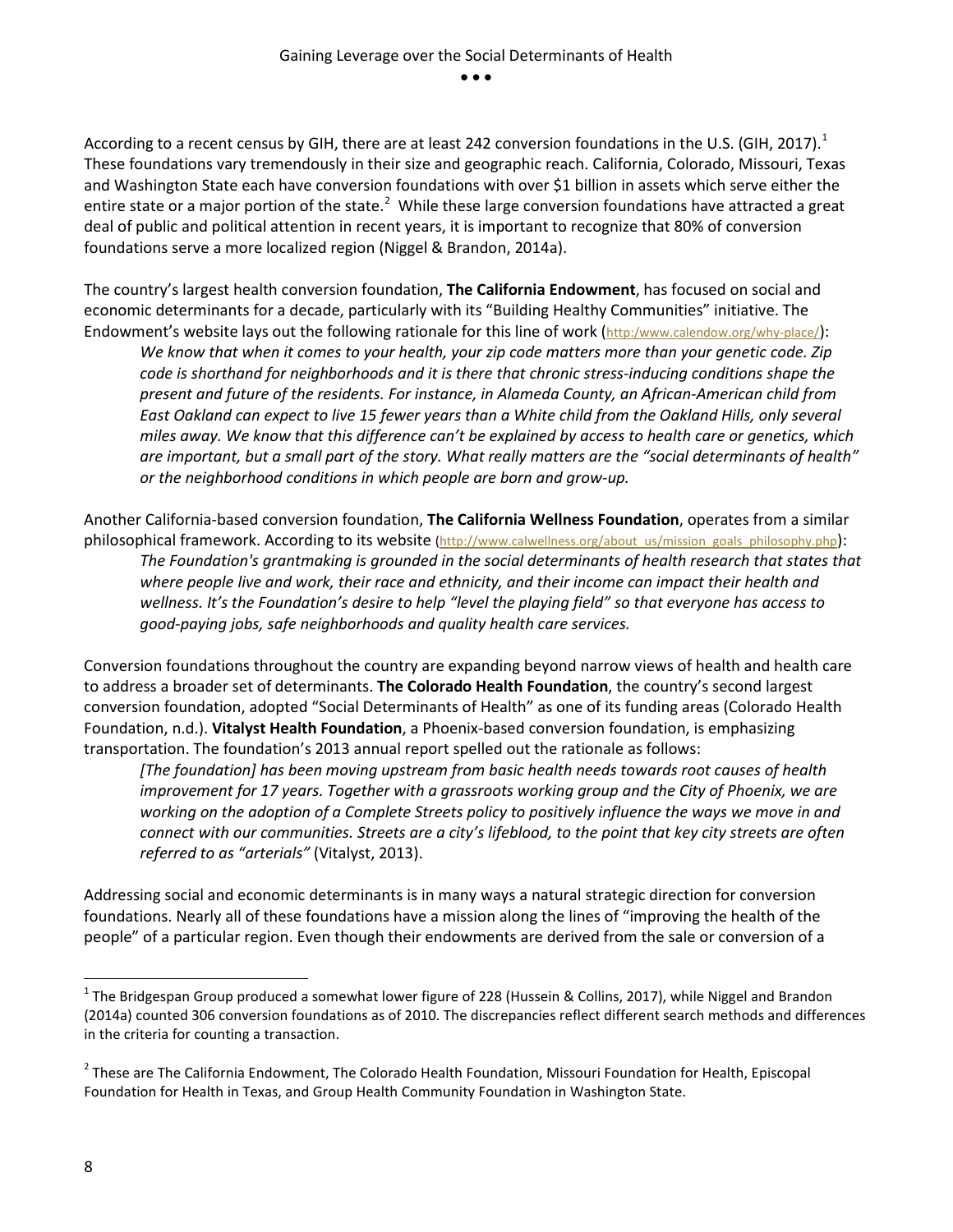health care organization, most conversion foundations extend their grantmaking to social service agencies, schools and other organizations that seek to improve physical, mental or spiritual health but are outside the health care system. It does not require a huge leap in logic to invest in organizations that address issues such as poverty, employment, education, housing, transportation, racial discrimination and social cohesion, which we know are important upstream determinants of health.

A number of thought leaders in health philanthropy, including GIH and RWJF, are encouraging conversion foundations to follow this logic and focus explicitly on these upstream determinants. Sabrina Niggel made a strong case in this regard in a 2014 *Health Affairs* article (Niggel & Brandon, 2014b) and a follow-up blog post (Niggel, 2014). In that post she highlighted five conversion foundations that had developed initiatives to improve the social and economic context within which people live:

- **St. Luke's Foundation** in Cleveland, Ohio, which seeks to improve social conditions, the physical environment and community design within selected neighborhoods in its Strong Communities program;
- **The Sisters of Charity Foundation of South Carolina**, which launched a fatherhood-engagement initiative in 1997 that seeks to improve the health of children and their fathers by strengthening their relationships to one another;
- **The Horizon Foundation** in Maryland, **the REACH Healthcare Foundation** in Kansas and the **Healthcare Foundation of New Jersey**, all of whom are supporting new training for health care providers so that they can better recognize and address the social issues affecting their patients.

Conversion foundations with a local or regional service area are especially well suited to address social and economic determinants. They can tailor their grantmaking and other philanthropic resources to communityspecific issues, conditions and systems. In addition, locally and regionally-oriented conversion foundations are often the dominant philanthropic institution in their communities. These foundations can take advantage of their visibility and influence to stimulate new work and new ways of thinking that lead to improved community health, including more deliberate and strategic action on the social and economic determinants of health.

Although there is plenty of reason for conversion foundations to focus upstream, only a small portion of them are actively operating in this space. Our review of the field suggests that the figure is less than 20%. Most conversion foundations continue to focus their grantmaking and other philanthropic work on improving the healthcare system, expanding access to health services (including prevention), educating the public on how to reduce their risks and maintain their health, and other issues that fall more narrowly within the domain of health.

One of the major obstacles to further expansion into this area of work is uncertainty about how to enter. The SDOH space is huge and complex – much more so than making grants to health-related organizations (and even that is a complex landscape). Expanding the universe of potential grantees to include organizations that work on housing, transportation, economic development, public education, child care, etc. runs the risk that the foundation's resources will be diffused so broadly as to preclude any chance of impact.

To help health foundations make more informed choices about whether and how to address social and economic determinants, we partnered with RWJF to study the approaches and strategic thinking of 33 health conversion foundations from across the U.S. that have reputations for leadership in this area. The study was designed to identify and elevate strategies that foundations can use to improve the conditions that influence health, as well as to learn what is required for foundations to be strategic and effective in this domain of work.

The remainder of this report describes the methods, sample and findings from the study. After describing our selection of foundations, approach to gathering information and the characteristics of the foundations, we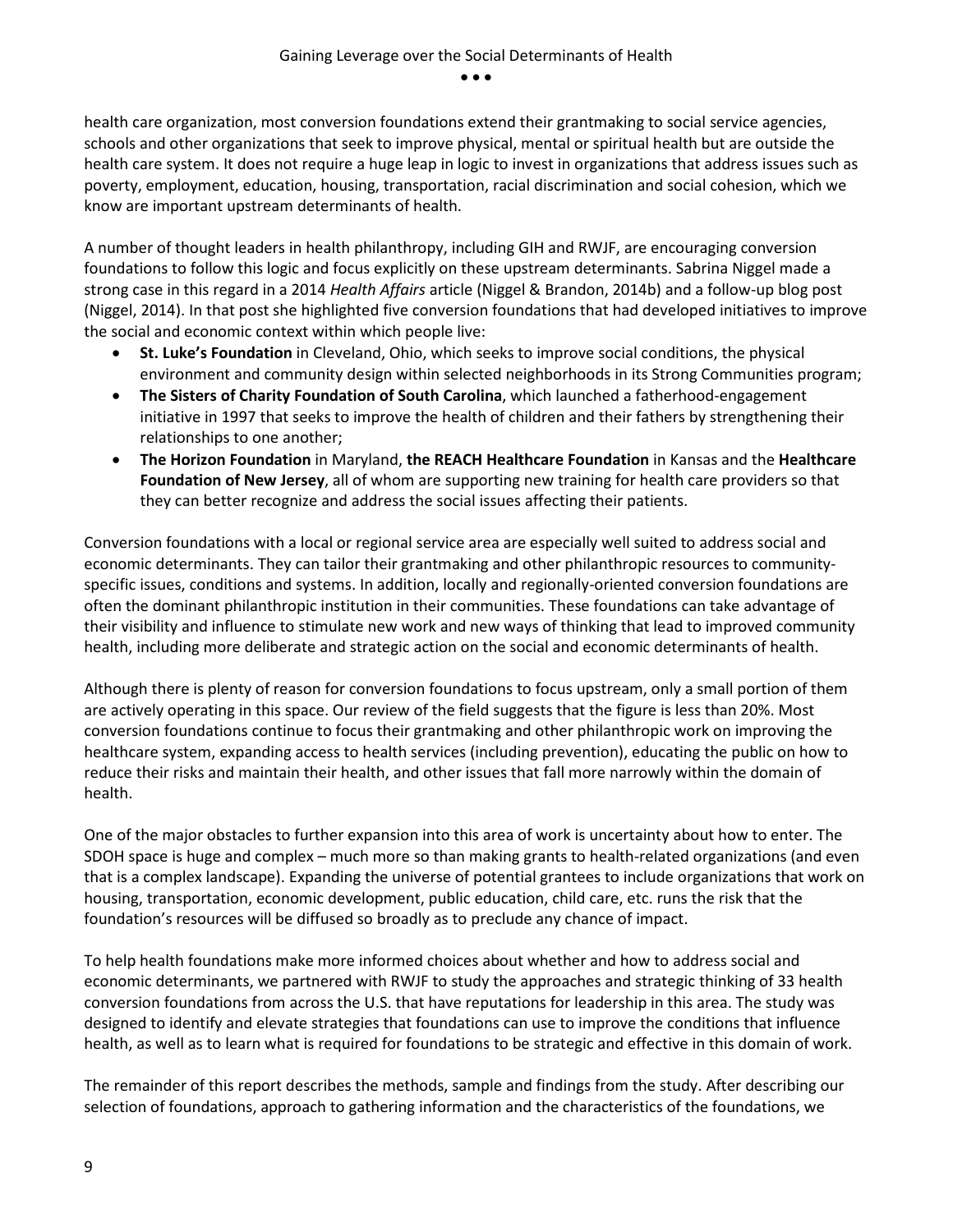discuss the level of investment the foundations made and dig more deeply into the origins of funding in social determinants of health. We then explore the influences and rationales behind funding strategies, identify distinct areas of focus, and examine the ways foundations are influencing change. These discussions are organized around the following questions:

- Why are conversion foundation focusing on social and economic issues?
- Which social and economic conditions are they seeking to change?
- How are they using their resources to produce these changes?

We end with a discussion exploring what it means to be working in the field of social determinants of health and draw out lessons learned from our interviews and our analysis. We conclude with thoughts about current and future work in the social determinants of health.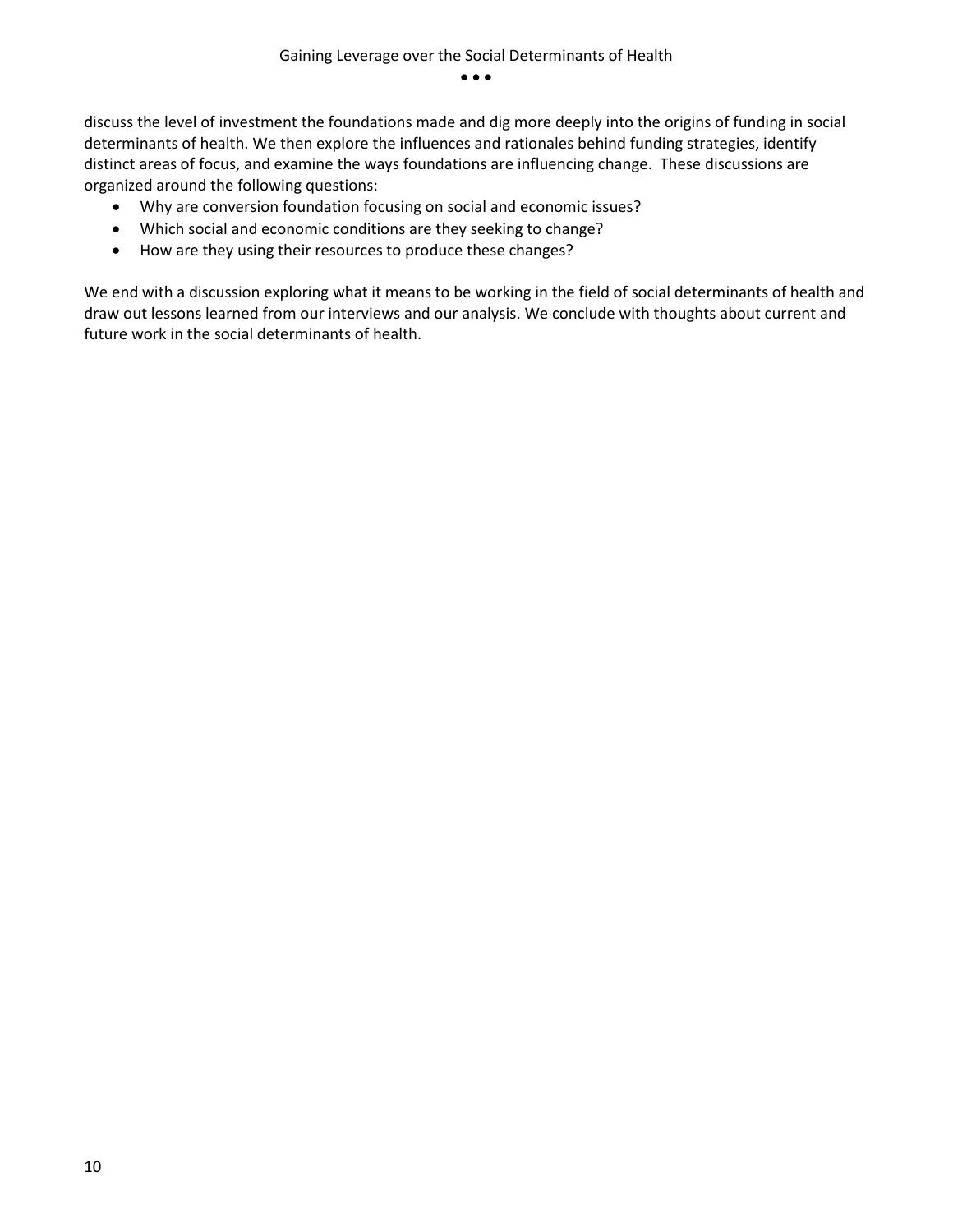## <span id="page-11-0"></span>**Study Design and Methods**

This study was designed to gain an in-depth understanding of the strategies that innovative conversion foundations are using to address social determinants, the frameworks that these foundations bring to the work, the developmental process that they underwent in order to arrive at their current approach, and their plans and aspirations for the future. To meet these objectives, we collected and analyzed programmatic and organizational information from 33 conversion foundations. We also conducted semi-structured interviews with at least one leader from each foundation, typically the CEO.

Our sampling frame for the study was health conversion foundations that were known to be investing in improving social and economic conditions through some combination of grantmaking, convening, advocacy and leadership work. We wanted to include a diverse mix of conversion foundations across the country in order to gain a broad view of how this segment of health philanthropy is developing. Thus we included not only the large statewide conversion foundations that are widely recognized as investing in social determinants, but also the less recognized locally and regionally-oriented foundations that are actively working in this area. With the assistance of Abbey Cofsky and Jane Lowe at RWJF, Kate Treanor at GIH, and Allen Smart at Campbell University, we were able to identify a diverse list of 38 conversion foundations from across the country.

For each of these 38 foundations, we emailed an invitation to participate to either the CEO or another foundation leader who was known to be central to the social-determinants work. When we received a response, we followed up with another email or phone call to schedule a telephone interview with the person we had recruited. In some cases, that person recommended that we talk to another representative of the foundation – either instead of or in addition to the person we recruited. In cases where we did not hear back following our initial email, we followed up with a second email. On occasion, Abbey or Jane also followed up with an email or phone call to reinforce the importance of the study. Of the 38 foundations that we invited to participate, we were able to schedule interviews with leaders from 33 (87% participation rate).

For each of the 33 foundations in the sample, we compiled, reviewed and synthesized materials available on websites related to the foundation's history, organizational structure, philosophy, strategic priorities, grantmaking, educational resources, advocacy and evaluation approaches and findings. This information was used to characterize each foundation with regard to the level and breadth of investment in SDOH, as well as the particular SDOH issues that the foundation was seeking to affect.

Interviews with foundation leaders were conducted between December 2015 and July 2016. These provided a fuller view of the nature of each foundation's strategy, how strategies were developed, what they were seeking to achieve, the underlying logic and outcomes to date. We elicited this information with an interview protocol that covered the following topics:

These interviews covered the following topics:

- The foundation's origins, history and mission;
- The interviewee's history with the foundation;
- Strategic frameworks that guide the foundation's work;
- How and how much the foundation addresses social and economic factors ;
- Exemplar initiatives intent, approach, results and lessons;
- Observations and reflections on the foundation's larger body of work; and
- Future directions for the foundation and for the larger field.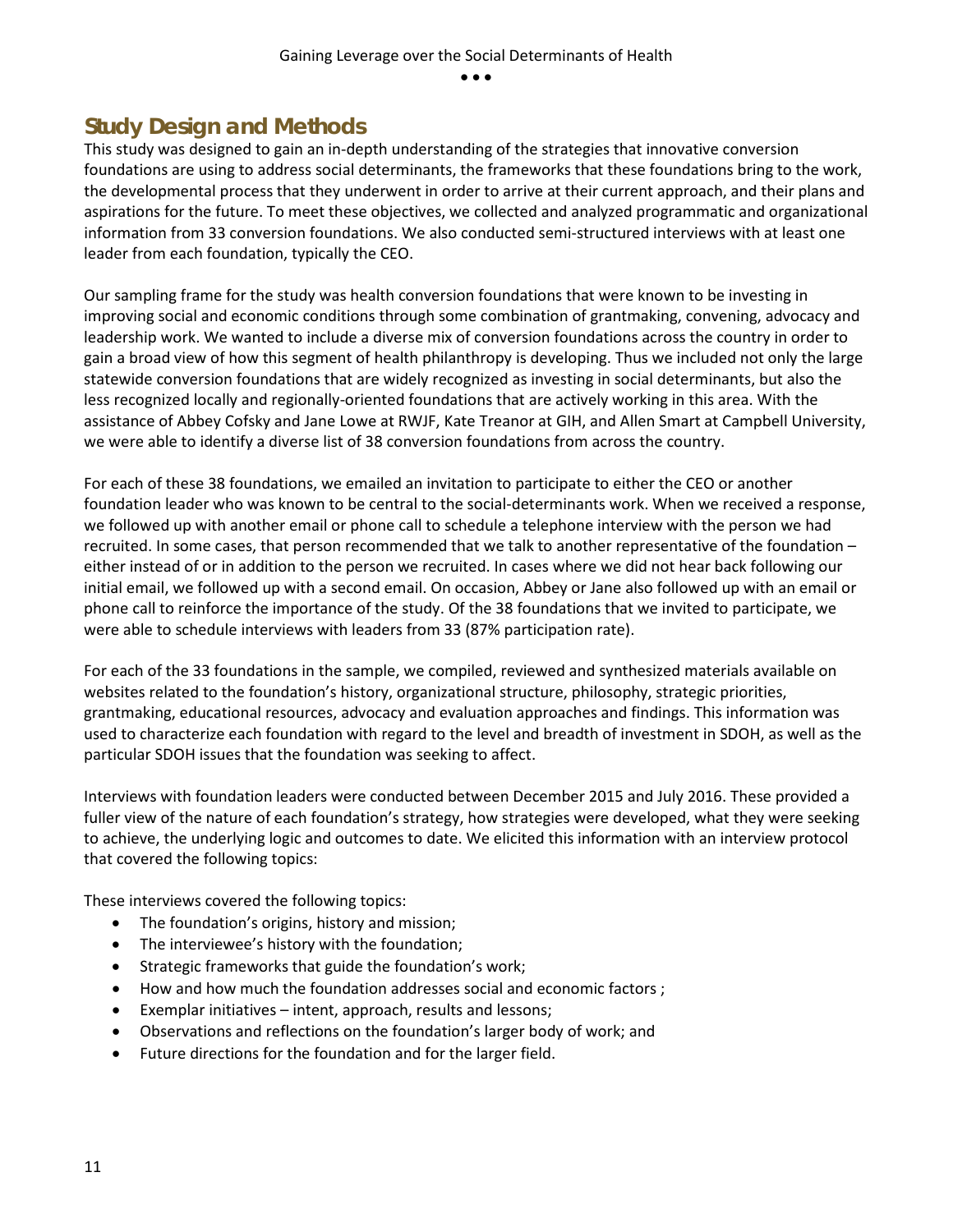We also used the interviews to identify and obtain specific materials that would provide a more complete view of the foundation's history, philosophy, theory of change, strategy, programmatic initiatives and lessons learned.

For 21 of the 33 foundations in the study, we conducted a single interview with a single representative of the foundation. For 8 of the foundations, we conducted a single interview with multiple representatives. And for the remaining 4 foundations, we conducted multiple interviews with different representatives. Altogether, we conducted 39 interviews and talked with 48 representatives. The CEO was interviewed for 27 of the foundations. The individuals interviewed are listed in Appendix 1.

Interviews were transcribed and analyzed to characterize each foundation's strategic orientation, priority issues, and approach to achieving impact. We extracted quotes that reflect the foundation's orientation and strategies. These data were used to develop conceptual frameworks and typologies that depict the variation in approach we observed across foundations, particularly with regard to strategic pathways and leverage points. Those frameworks and typologies were vetted with interviewees through follow-up email exchanges, as well as with participants at a break-out session at the 2017 annual conference of GIH. The frameworks underwent significant revision and refinement based on the feedback from interviewees and conference participants.

### <span id="page-12-0"></span>Participating Foundations

The 33 foundations that agreed to participate in the study are listed in Table 1. This table also shows the location of each foundation, the scale of the service area, year established, type of legal entity, amount of assets and annual grantmaking.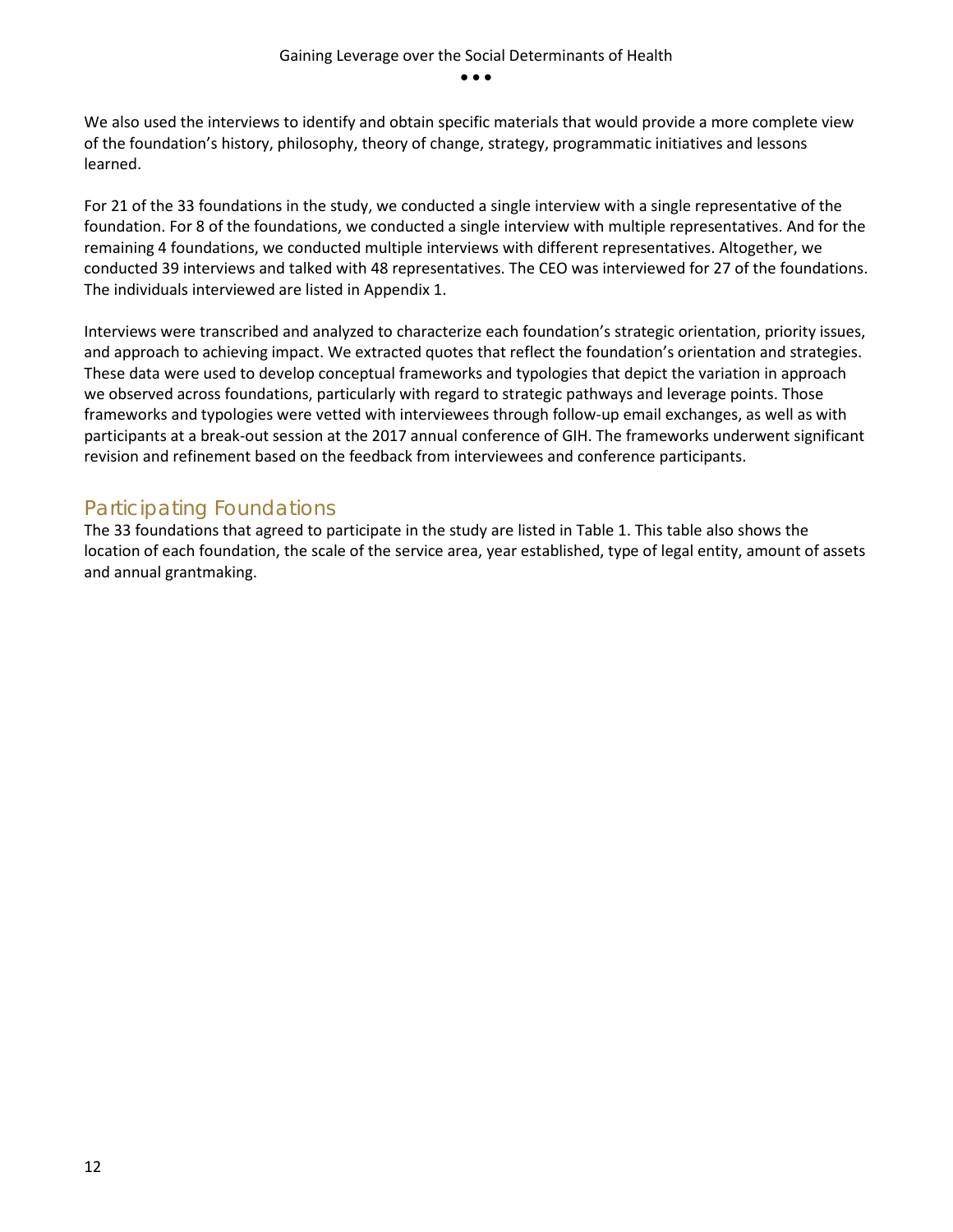## *Table 1. Foundations Participating in the Study*

| <b>Name</b>                                                       | <b>Office</b><br><b>Location</b> | State(s)  | <b>Service Area</b>  | Year<br>Est. $(1)$ | <b>Legal Entity</b>                              | Assets - in<br>millions <sup>(2)</sup> | Annual<br>grantmaking<br>2015 - in<br>millions <sup>(3)</sup> |
|-------------------------------------------------------------------|----------------------------------|-----------|----------------------|--------------------|--------------------------------------------------|----------------------------------------|---------------------------------------------------------------|
| Vitalyst Health<br>Foundation                                     | Phoenix                          | <b>AZ</b> | Statewide            | 1995               | $501(c)(3)$ public<br>charity                    | \$120.9                                | \$3.4                                                         |
| The California<br>Endowment                                       | Los Angeles                      | <b>CA</b> | Statewide            | 1992               | $501(c)(3)$ private<br>foundation                | \$3,698.2                              | \$184.5                                                       |
| The California<br>Wellness<br>Foundation                          | Los Angeles                      | <b>CA</b> | Statewide            | 1992               | $501(c)(3)$ private<br>foundation                | \$941.1                                | \$33.8                                                        |
| The Colorado<br><b>Health Foundation</b>                          | Denver                           | CO        | Statewide            | 1995               | $501(c)(3)$ private<br>foundation <sup>(4)</sup> | \$2,271.1                              | \$64.9                                                        |
| The Colorado Trust                                                | <b>Denver</b>                    | CO        | Statewide            | 1985               | $501(c)(3)$ private<br>foundation                | \$458.9                                | \$9.8                                                         |
| The Connecticut<br><b>Health Foundation</b>                       | Hartford                         | <b>CT</b> | Statewide            | 1999               | $501(c)(3)$ private<br>foundation                | \$109.7                                | \$3.0                                                         |
| Foundation for a<br>Healthy St.<br>Petersburg                     | St.<br>Petersburg                | FL.       | Single<br>County     | 2013               | $501(c)(3)$ private<br>foundation                | \$196.4                                | \$0.1                                                         |
| <b>Healthcare Georgia</b><br>Foundation, Inc.                     | Atlanta                          | <b>GA</b> | Statewide            | 1995               | $501(c)(3)$ private<br>foundation                | \$117.7                                | \$3.5                                                         |
| Mid-Iowa Health<br>Foundation                                     | <b>Des Moines</b>                | IA        | Single<br>County     | 1984               | $501(c)(3)$ private<br>foundation                | \$15.8                                 | \$0.5                                                         |
| <b>REACH Healthcare</b><br>Foundation                             | Merriam,<br><b>KS</b>            | KS, MO    | <b>Multi-County</b>  | 2003               | $501(c)(3)$ public<br>charity                    | \$133.1                                | \$4.5                                                         |
| <b>Health Care</b><br>Foundation of<br><b>Greater Kansas City</b> | <b>Kansas</b><br>City, MO        | KS, MO    | <b>Multi-County</b>  | 2003               | $501(c)(3)$ public<br>charity                    | \$518.8                                | \$20.2\$                                                      |
| Foundation for a<br><b>Healthy Kentucky</b>                       | Louisville                       | KY        | Statewide            | 1997               | $501(c)(3)$ public<br>charity                    | \$55.4                                 | \$1.7                                                         |
| <b>Baptist Community</b><br>Ministries                            | <b>New</b><br><b>Orleans</b>     | LA        | Single<br>County     | 1995               | $501(c)(3)$ private<br>foundation                | \$277.2                                | \$8.7                                                         |
| The Rapides<br>Foundation                                         | Alexandria                       | LA        | Multi-County         | 1994               | $501(c)(3)$ public<br>charity                    | \$256.0                                | \$8.8                                                         |
| The Health<br>Foundation of<br>Central<br>Massachusetts           | Worcester                        | <b>MA</b> | Single<br>County (5) | 1996               | $501(c)(4)$ social<br>welfare<br>organization    | \$71.5                                 | \$2.5                                                         |
| Maine Health<br><b>Access Foundation</b>                          | Augusta                          | <b>ME</b> | Statewide            | 2000               | $501(c)(3)$ private<br>foundation                | \$123.7                                | \$3.9                                                         |
| Missouri<br>Foundation for<br>Health                              | St. Louis                        | <b>MO</b> | Multi-county         | 2000               | $501(c)(4)$ social<br>welfare<br>organization    | \$1,079.8                              | \$50.3                                                        |
| Montana<br>Healthcare<br>Foundation                               | Bozeman                          | <b>MT</b> | Statewide            | 2013               | $501(c)(3)$ private<br>foundation                | \$61.6                                 | \$1.2                                                         |
| John Rex<br>Endowment                                             | Raleigh                          | NC        | Single<br>County     | 2000               | $501(c)(3)$ private<br>foundation                | \$75.4                                 | \$3.3                                                         |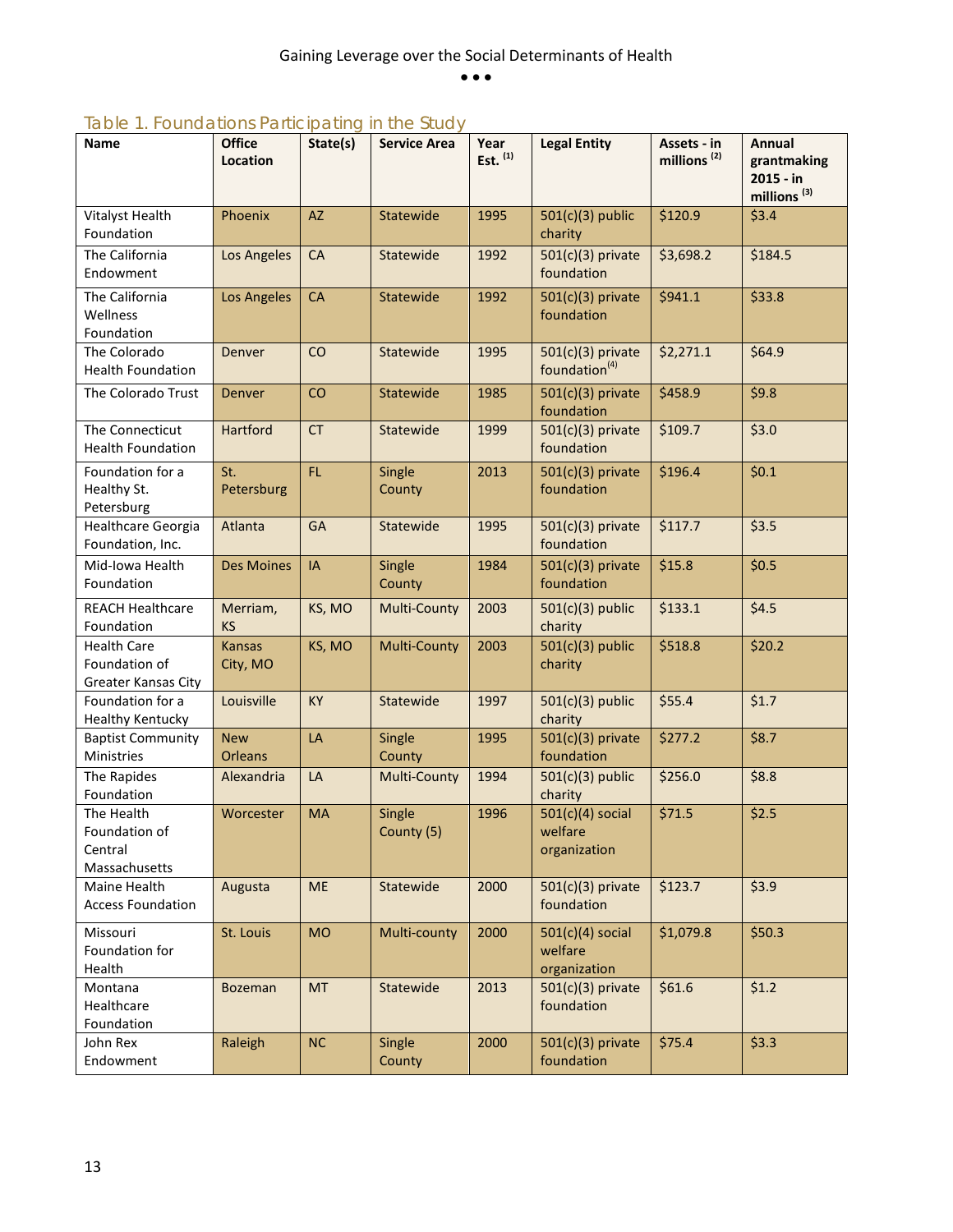| <b>Name</b>                                                            | <b>Office</b><br><b>Location</b> | State(s)             | <b>Service Area</b> | Year<br>Est. $(1)$ | <b>Legal Entity</b>                           | Assets - in<br>millions <sup>(2)</sup> | <b>Annual</b><br>grantmaking<br>2015 - in<br>millions <sup>(3)</sup> |
|------------------------------------------------------------------------|----------------------------------|----------------------|---------------------|--------------------|-----------------------------------------------|----------------------------------------|----------------------------------------------------------------------|
| Endowment for<br>Health                                                | Concord                          | <b>NH</b>            | <b>State</b>        | 1999               | $501(c)(3)$ private<br>foundation             | \$85.3                                 | \$2.8                                                                |
| Con Alma Health<br>Foundation                                          | Santa Fe                         | <b>NM</b>            | Statewide           | 2001               | $501(c)(3)$ private<br>foundation             | \$25.1                                 | \$.6                                                                 |
| <b>Greater Rochester</b><br><b>Health Foundation</b>                   | Rochester                        | <b>NY</b>            | <b>Multi-County</b> | 2006               | $501(c)(3)$ private<br>foundation             | \$238.8                                | \$7.8                                                                |
| <b>Health Foundation</b><br>for Western and<br><b>Central New York</b> | <b>Buffalo and</b><br>Syracuse   | <b>NY</b>            | <b>Multi-County</b> | 2000               | $501(c)(3)$ private<br>foundation             | \$120.4                                | \$2.5                                                                |
| Interact for Health*                                                   | Cincinnati,<br>OH                | OH, IN,<br><b>KY</b> | <b>Multi-County</b> | 1997               | $501(c)(4)$ social<br>welfare<br>organization | \$218.4                                | \$6.7                                                                |
| Saint Luke's<br>Foundation of<br>Cleveland                             | Cleveland                        | OH                   | Single<br>County    | 1987               | $501(c)(3)$ private<br>foundation             | \$178.9                                | \$8.9                                                                |
| <b>Sisters of Charity</b><br>Foundation of<br>Cleveland                | Cleveland                        | OH                   | Single<br>County    | 1995               | $501(c)(3)$ public<br>charity                 | \$93.0                                 | \$1.7                                                                |
| <b>Northwest Health</b><br>Foundation                                  | Portland                         | OR, WA               | <b>Multi-County</b> | 1995               | $501(c)(4)$ social<br>welfare<br>organization | \$50.0                                 | \$3.5                                                                |
| HealthSpark<br>Foundation                                              | Colmar                           | PA                   | Single<br>County    | 2002               | $501(c)(3)$ private<br>foundation             | \$45.6                                 | $\overline{\$.5}$                                                    |
| Mary Black<br>Foundation                                               | Spartanbur<br>g                  | SC                   | Single<br>County    | 1996               | $501(c)(3)$ private<br>foundation             | \$80.5                                 | \$2.9                                                                |
| Paso del Norte<br><b>Health Foundation</b>                             | El Paso                          | TX, MX               | <b>Multi-County</b> | 1995               | $501(c)(3)$ private<br>foundation             | \$227.2                                | \$10.2                                                               |
| Danville Regional<br>Foundation                                        | Danville,<br><b>VA</b>           | VA, NC               | <b>Multi-County</b> | 2005               | $501(c)(3)$ private<br>foundation             | \$219.9                                | \$5.7                                                                |
| The Alleghany<br>Foundation                                            | Covington                        | <b>VA</b>            | <b>Multi-County</b> | 1995               | $501(c)(3)$ private<br>foundation             | \$64.8                                 | \$5.0                                                                |
| <b>Empire Health</b><br>Foundation                                     | Spokane                          | <b>WA</b>            | <b>Multi-County</b> | 2008               | $501(c)(3)$ private<br>foundation             | \$77.5                                 | \$4.1                                                                |

Notes:

1-Year that assets were release from sale or conversion

2-Taken from GIH 2015 Survey of Health Care Conversion Foundations

3-Taken from Guidestar tax forms. 2014 figures shown where 2015 figures not available.

4-The Colorado Health Foundation changed its tax status from 501(c)(4) to a 501(c)(3) private foundation in 2016.

5-The Health Foundation of Central Massachusetts serves Worcester County and the communities sharing the county border.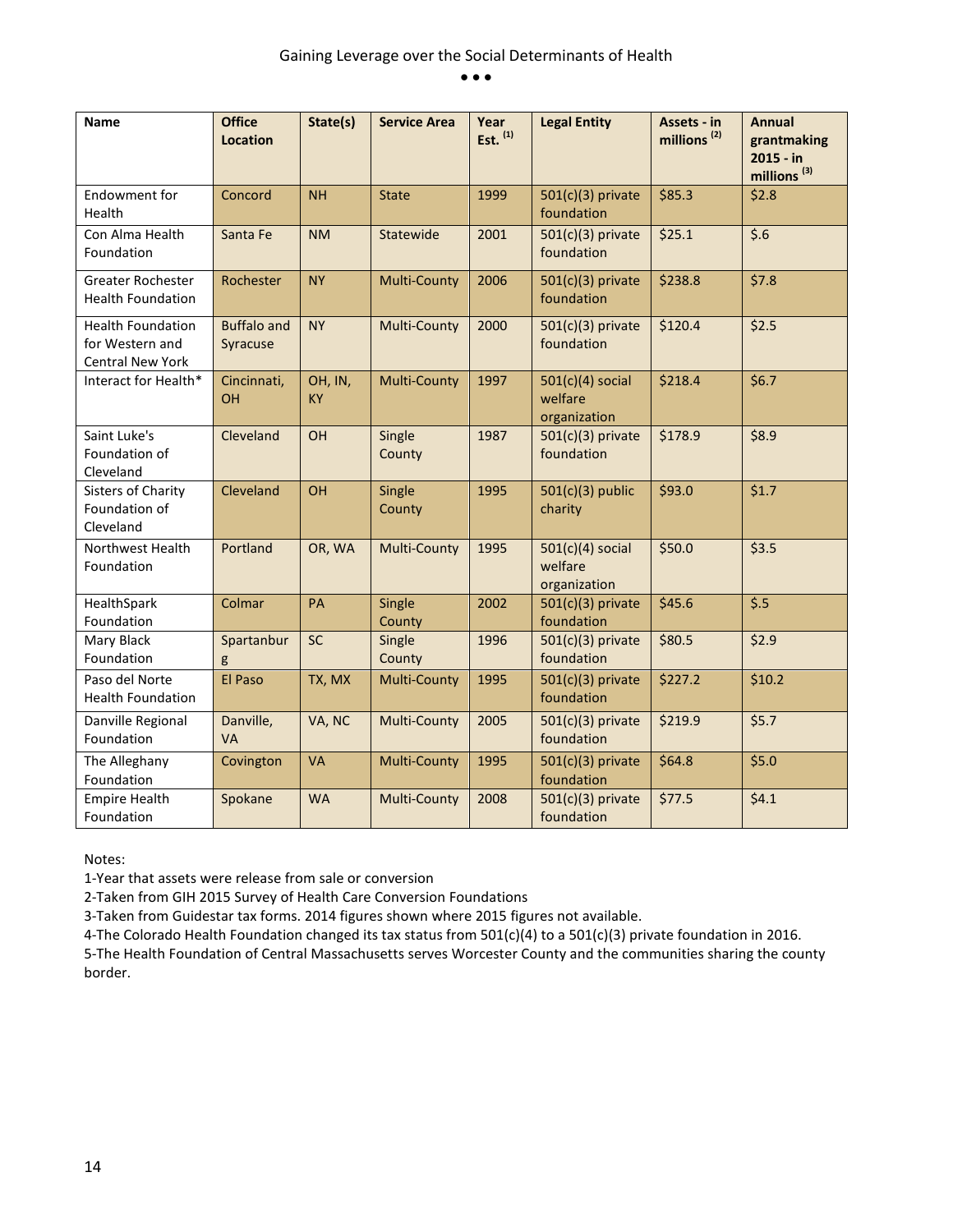## <span id="page-15-0"></span>Geography

The 33 foundations are located in 25 different states in all regions of the country. The map in Figure 3 shows their location as well as the range of their grantmaking (local, regional or statewide) and size of assets.





The sample includes a mix of statewide foundations (12) and foundations that make grants within either a single county (9) or a multi-county region (12). Four of the foundations with multi-county service areas are funding in multiple states, and one (**Paso del Norte**) makes grants in both the U.S. and Juarez, Mexico.

## <span id="page-15-1"></span>Organizational Features

Figure 4 shows the organizational age distribution of the sample. The oldest two foundations are the **Mid-Iowa Health Foundation** and **The Colorado Trust**, each of which was established more than 30 years ago (1984 and 1985 respectively). The youngest **foundations are the Foundation for a Healthy St. Petersburg and the Montana** Health Care Foundation, each established in 2013. Mirroring the conversion foundation field more generally, the vast majority of foundations in our sample (25 of the 33) were established between 1992 and 2003.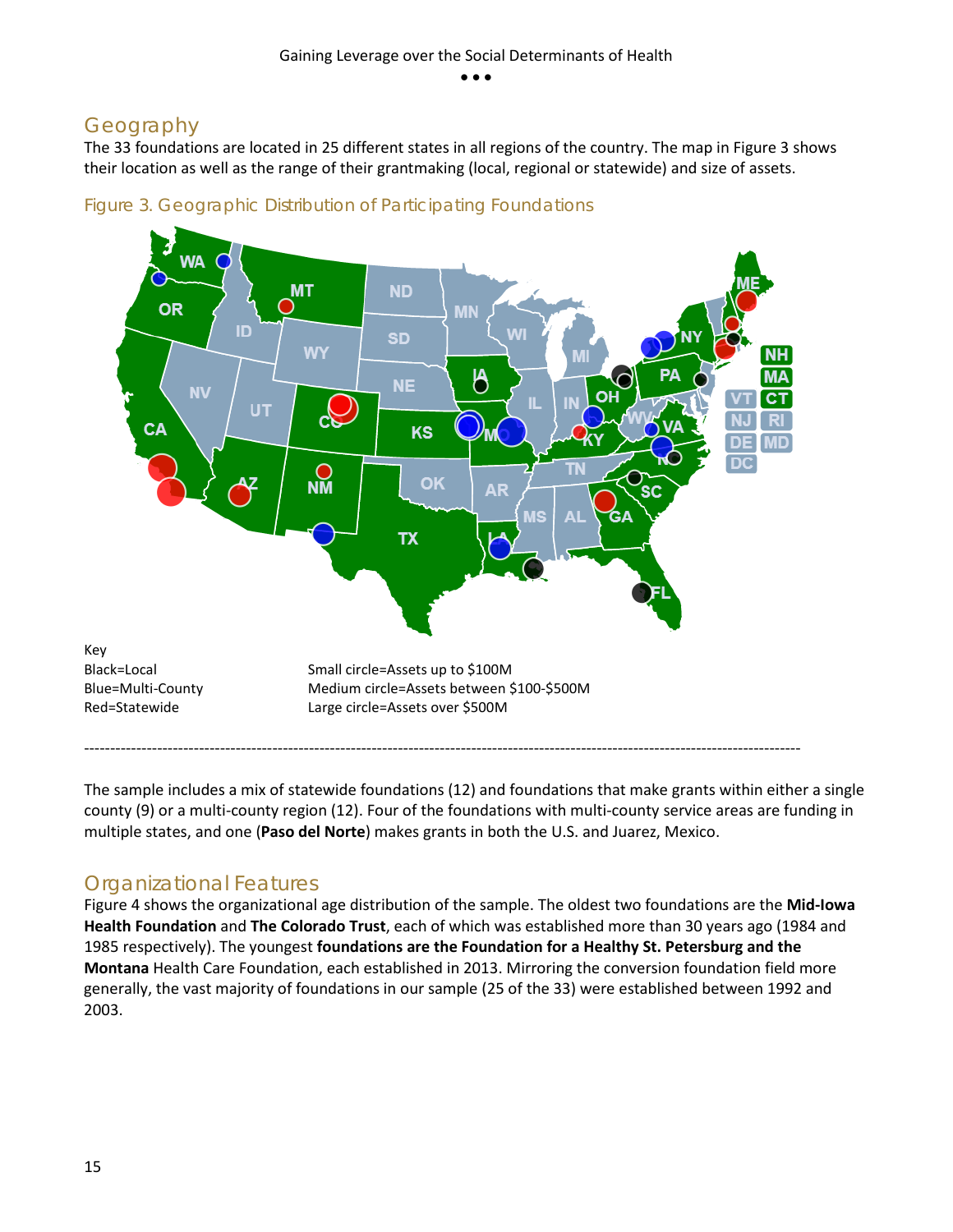



The majority of the foundations in the sample (23 of 33) are 501(c)(3) private foundations. The remainder include six 501(c)(3) public charities and four 501(c)(4) social welfare organizations. One of the private foundations (**The Colorado Health Foundation**) transitioned from 501(c)(4) status during the time of the study.

By design, the sample includes foundations of widely varying sizes. Measured by asset size, the smallest foundation is **Con Alma Health Foundation** in New Mexico with \$25 million, while the largest is **The California Endowment** with \$3.7 billion. Figure 5 shows how all 33 foundations distribute over this spectrum. Over half the sample (18 of the 33) have assets between \$50 million and \$200 million. The five largest foundations have assets above \$500 million. Three of these five are statewide foundations in California and Colorado. The other large foundations are the **Missouri Foundation for Health**, which serves a several counties in the state, and the **Health Care Foundation of Greater Kansas City**, which serves a multi-county region in Missouri and Kansas.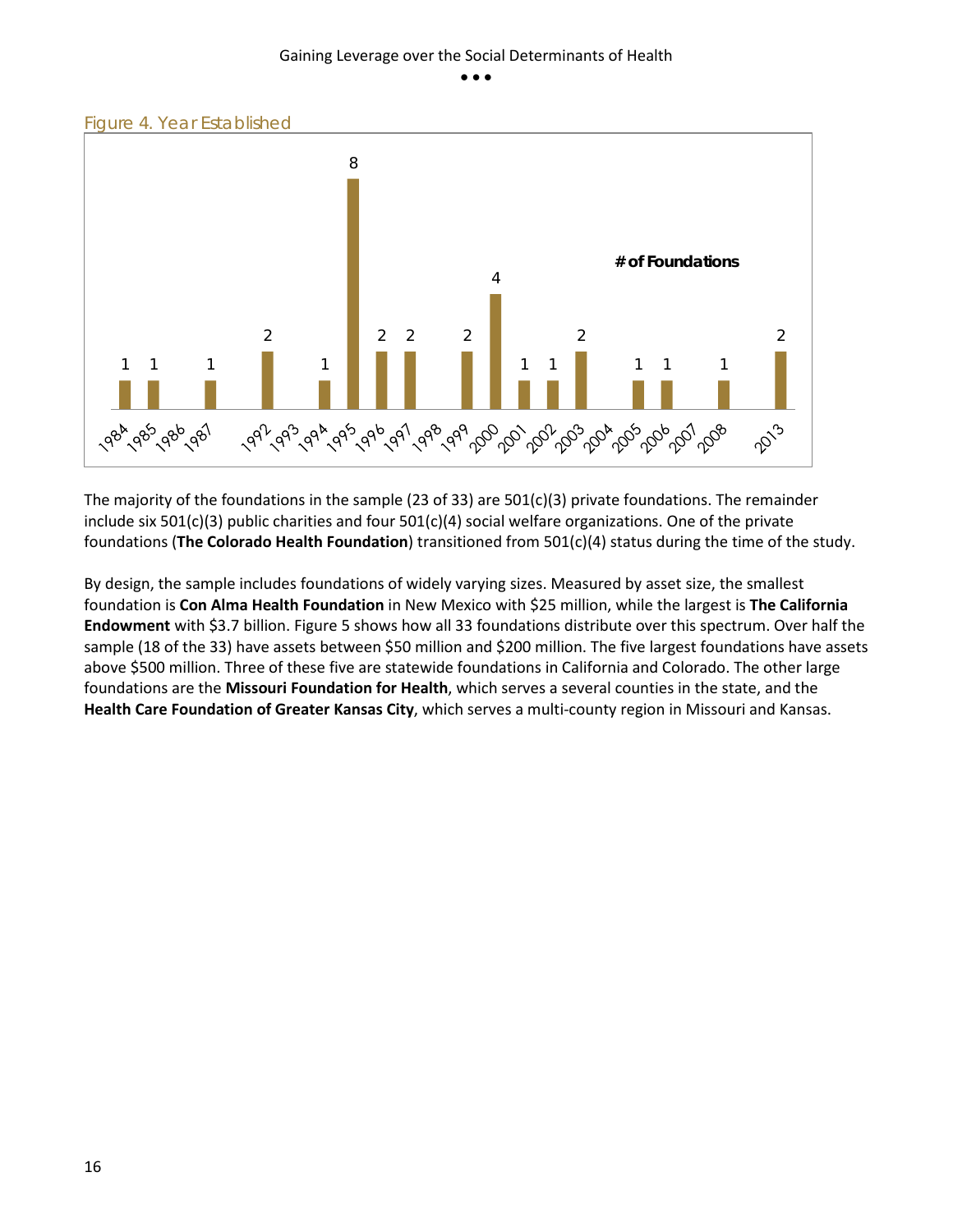#### Gaining Leverage over the Social Determinants of Health

• • •

*Figure 5. Asset Size*



Along with the wide range in asset size, the 33 foundations also vary widely in the level of charitable expenditures they make each year. These data are summarized in Figure 6. Based on reported giving in the most recent year available (2014 or 2015), four foundations gave out less than \$1 million, while three gave out more than \$50 million. It is important to point out that foundations contribute to health improvement efforts in many other ways than making grants to nonprofits. All four of the foundations with less than \$1 million in annual grantmaking (**Mid-Iowa, Con Alma, HealthSpark and St. Petersburg**) have stimulated new work through community leadership, advocacy, convening and/or applying for funding from government agencies.<sup>[3](#page-17-0)</sup>



*Figure 6. Annual Giving Amount*

<span id="page-17-0"></span><sup>&</sup>lt;sup>3</sup> The low level of giving reported by the Foundation for a Healthy St. Petersburg in 2015 (less than \$100,000) reflects the fact that the foundation was established in 2013 and was just beginning its grantmaking process.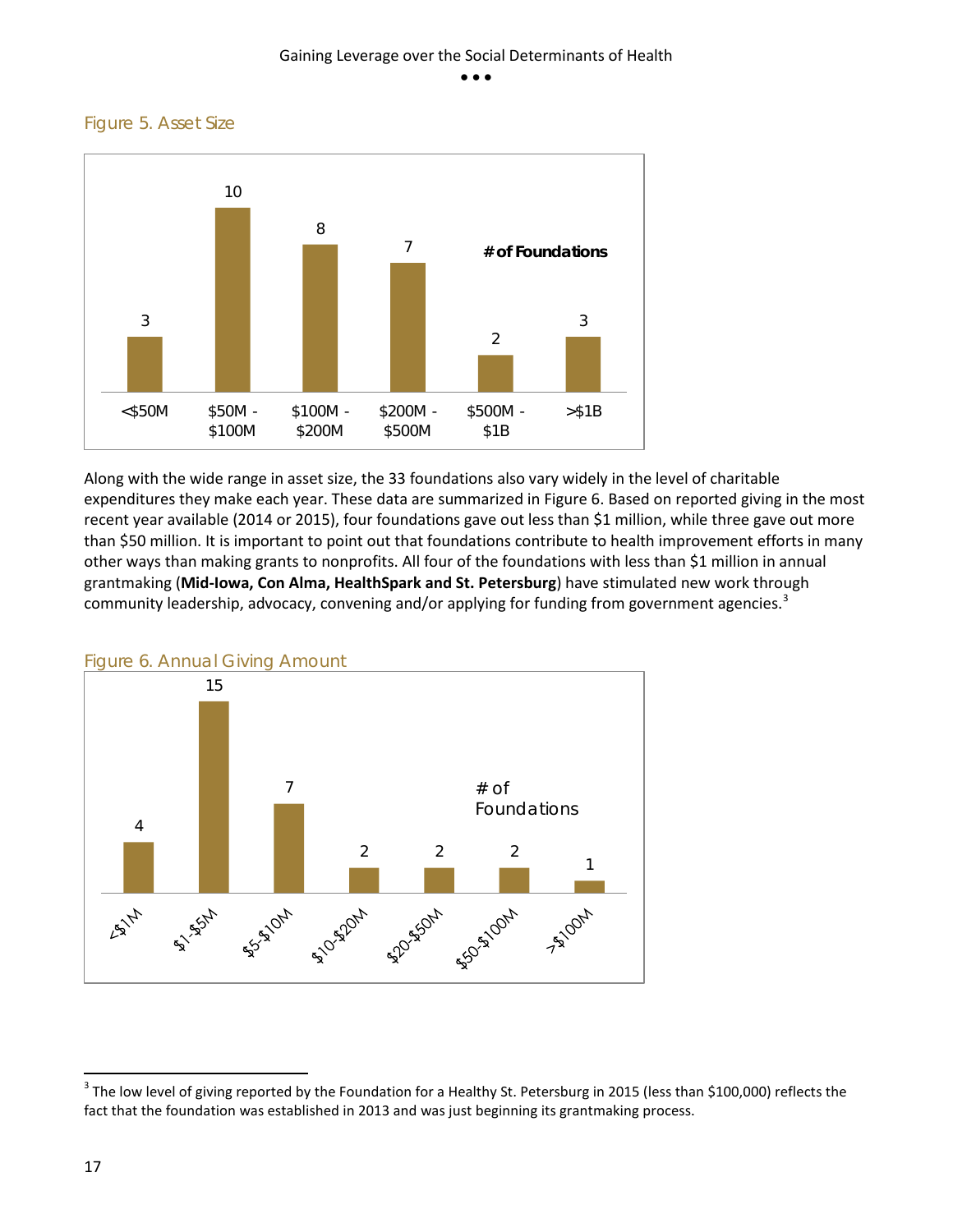### <span id="page-18-0"></span>Focus on Social and Economic Factors

Twenty-eight of the 33 foundations in the sample were making what we regarded as "extensive" investments of grant dollars and other philanthropic resources in one or more social determinants of health. By "extensive," we are referring to evidence such as multiple grants aligned around a particular SDOH goal, the convening of a community planning process around one or more SDOH issues, and foundation-sponsored advocacy and policy work to improve social and economic conditions. Some of these 28 foundations are focused on one or two targeted SDOH domains, while others are supporting a broader body of work to improve many different social and economic conditions.

The remaining five foundations had made at least some grants to address social and economic factors, but these investments were more isolated and did not reflect a larger commitment to addressing SDOH on the part of the foundation.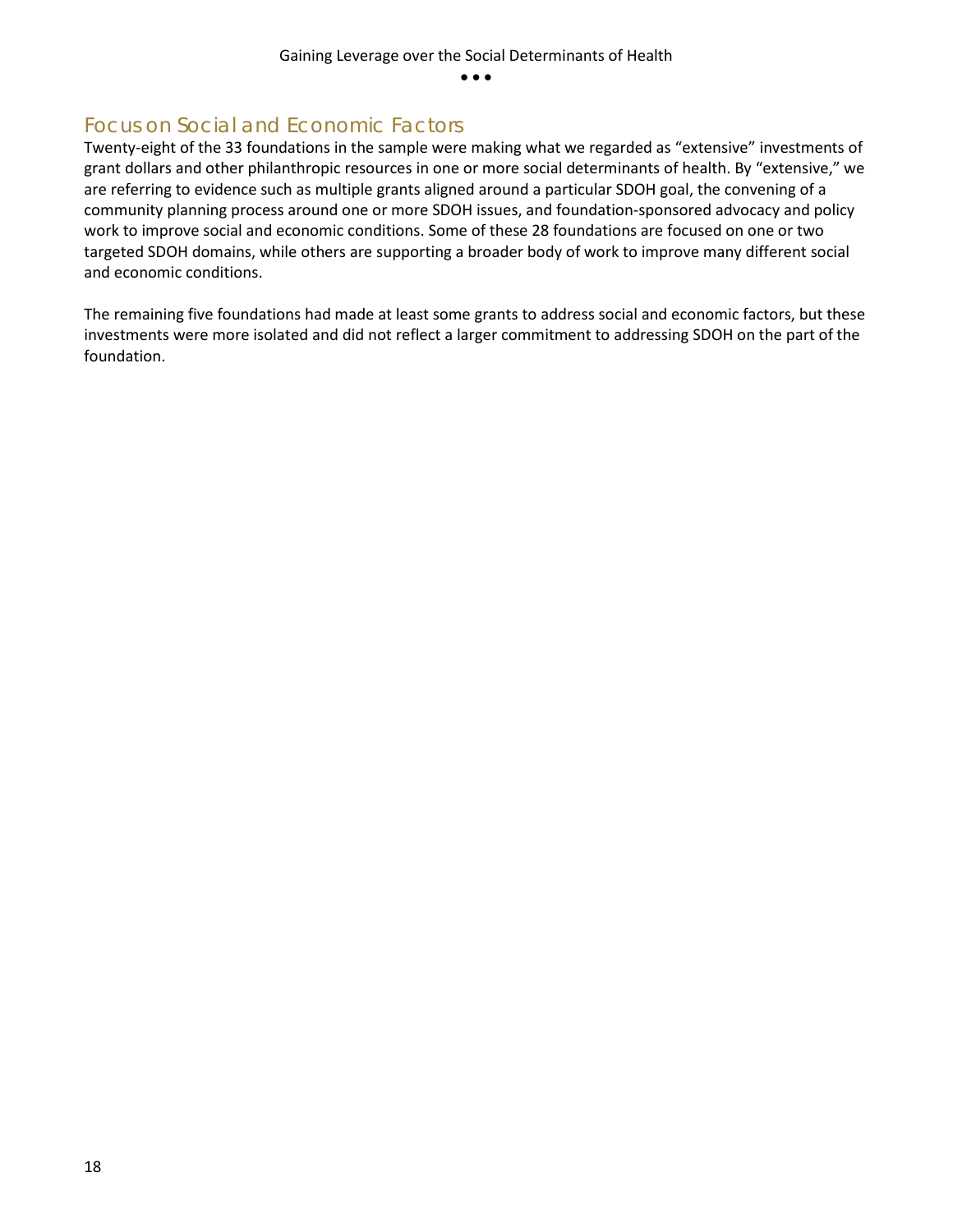## <span id="page-19-0"></span>**SDOH Orientation**

While all 33 of the participating foundations had made grants that address social and economic factors, there is significant variation within the sample in terms of how much each foundation is focusing on SDOH and how central this work is to the foundation's overall strategy. Some of the foundations committed to an SDOH approach early in their history, while others came to that decision after a decade or more of more traditional health-oriented grantmkaing. Some are have well-formulated philosophical frameworks that specify the role that social and economic conditions play in facilitating and inhibiting the health of people and communities, while other foundations address social and economic factors on more of a case-by-case basis. We describe these contrasts in more depths in the following sections.

## <span id="page-19-1"></span>Origins of SDOH Grantmaking

Among the foundations in our sample, there are two distinct starting points for deciding to address social and economic factors. On the one hand are foundations such as **Danville Regional Foundation**, **The Rapides Foundation**, **The Health Foundation of Central Massachusetts** and **Mid-Iowa Health Foundation** which identified social and economic issues as key funding interests at a very early stage in their development. On the other hand are the many other foundations that have expanded their grantmaking into social and economic domains as they have learned more about the underlying causes of the more narrowly defined health issues which they initially focused on.

**The Rapides Foundation** in Alexandria, Louisiana is one of the foundations that incorporated social and economic factors into its funding priorities from the outset. Shortly after its founding in 1994, **The Rapides Foundation** contracted with Tulane University to conduct a community health assessment. Based on that assessment, the board adopted a set of priority issues that included not only health issues (health care access and health behaviors), but also social issues (education, economic development and community development). The foundation has continued to focus on this mix of issues. According to **The Rapides Foundation** president, Joe Rosier, the foundation is currently allocating 40% of its grant funds to health care access and health behaviors, 40% to education (pre-kindergarten through grade 12) with an emphasis on increasing high school graduation rates, and 20% to community development in order to increase median income and civic engagement.

The **Danville Regional Foundation** (DRF) in Danville, Virginia likewise chose from the outset to focus much of its grantmaking and community leadership work on education and economic development. From its beginning in 2005, DRF has emphasized the social context within which health is created. This approach is reflected in the foundation's vision statement: *DRF envisions a thriving Dan River Region that works well for everyone* [\(Danville](http://www.drfonline.org/about-drf)  [Regional Foundation, n.d.\)](http://www.drfonline.org/about-drf). A large portion of the foundation's resources are focused on increasing educational attainment throughout the region. According to its website [\(http://www.drfonline.org/program-areas/education\)](http://www.drfonline.org/program-areas/education):

DRF knows that the first step towards transformation in any community begins with the educational *opportunities available to its residents. From investments in early childhood education to public school programs to STEM to higher education opportunities, DRF looks to make investments that will benefit the entire community no matter their income level or background.* 

For foundations like **The Rapides Foundation** and **Danville Regional Foundation**, paying attention to the social and economic determinants of health is deeply rooted in their philanthropic strategy. In some cases, the founding board engaged in a strategic assessment that pointed to the importance of investing broadly in the factors that advance health. In other cases, the first CEO brought a vision along these lines. In either case, a focus on social and economic factors appears to be part of their "organizational DNA" (David and Enright, 2015).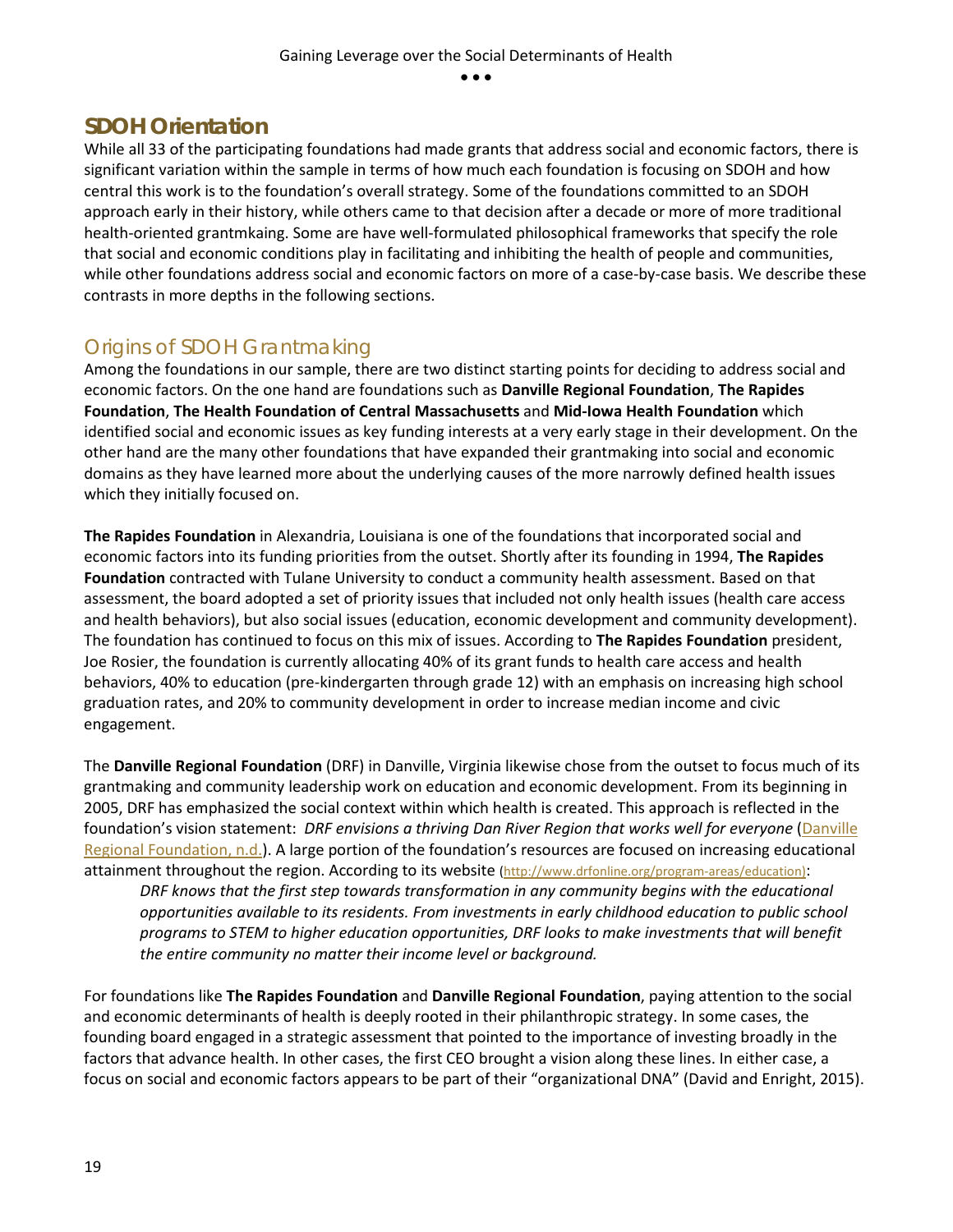While some conversion foundations have acknowledged the importance of social and economic determinants from the outset, others have come to this position more gradually based on their experience and learning. This learning occurs on two levels. First, as the staff and board reflect on what the foundation has and has not accomplished with its initial grantmaking, they recognize the limitations of focusing the foundation's resources on organizations and programs that address health in narrow terms. The second way that foundations have learned about the value of investing in social and economic determinants is by paying attention to the growing body of research evidence. That research has become especially visible within philanthropy over the past decade.

One example of this transition in funding is **The Allegheny Foundation** in Covington, Virginia. The foundation's board decided to expand into specific social and economic issues following several months of learning and reflection facilitated by MDC, Inc. from Durham, NC and the subsequent adoption of a strategic plan in 2009. According to the executive director, Mary Fant Donnan, the board "really embraced the social determinants of health as essential for community change and determined that economic transformation was the highest priority…and educational attainment came in second."

Many other foundations in the sample follow a similar pattern of expanding their grantmaking into social and economic domains over time. This is particularly true for the larger foundations and for the foundations that serve an entire state. As these foundations were being established, they often attracted significant scrutiny from their state's Attorney General, other elected officials and advocacy groups such as Consumers Union – in order to ensure that the assets that were being transferred to the foundation would continue to be used to serve the health interests of the relevant population. In at least some cases, this scrutiny had the effect of discouraging grantmaking outside the domain of health and health care. As these large foundations have developed a track record of responsible stewardship and transparency, they have gained more discretion to innovate and to focus resources on upstream determinants of health.

#### <span id="page-20-0"></span>Explicit versus Implicit Endorsement of SDOH

Although all the foundations in the sample are allocating at least some of their grantmaking to improve social and economic conditions, only some of them have adopted an explicit SDOH framework for their philanthropic strategy. This subset includes **The California Endowment**, **The California Wellness Foundation**, **The Colorado Trust**, **The Colorado Health Foundation**, **The Connecticut Health Foundation** and **The Greater Rochester (NY) Health Foundation**. Each of them have explicitly endorsed the idea that the health of the people they serve is strongly determined by social and economic factors. These foundations' websites often include SDOH-related descriptions, evidence and analysis, including statements such as "your health depends on your zip code."

Other foundations, in contrast, refrain from referring to "the social determinants of health" in their materials. Rather than adopting an overarching theory as to how health is created, these foundations focus their grantmaking on the specific issues they have identified as critical to the health of their populations. While most of these issues involve health care, health education or prevention, the foundation expands its eligibility criteria to accept grants in selected "non-health" areas. Implicitly the foundation may be operating from a SDOH lens, but the board and staff may shy away from embracing a larger theory about the role of the social determinants. For example, **Danville Regional Foundation's** president, Karl Stauber, indicated that "the board did not use 'social determinants of health' language, but the broad format almost requires a SDOH approach."

A number of the foundations in the sample have moved from an implicit to an explicit framework over time. This formalization in theory can be triggered through the learning process that occurs when the foundation begins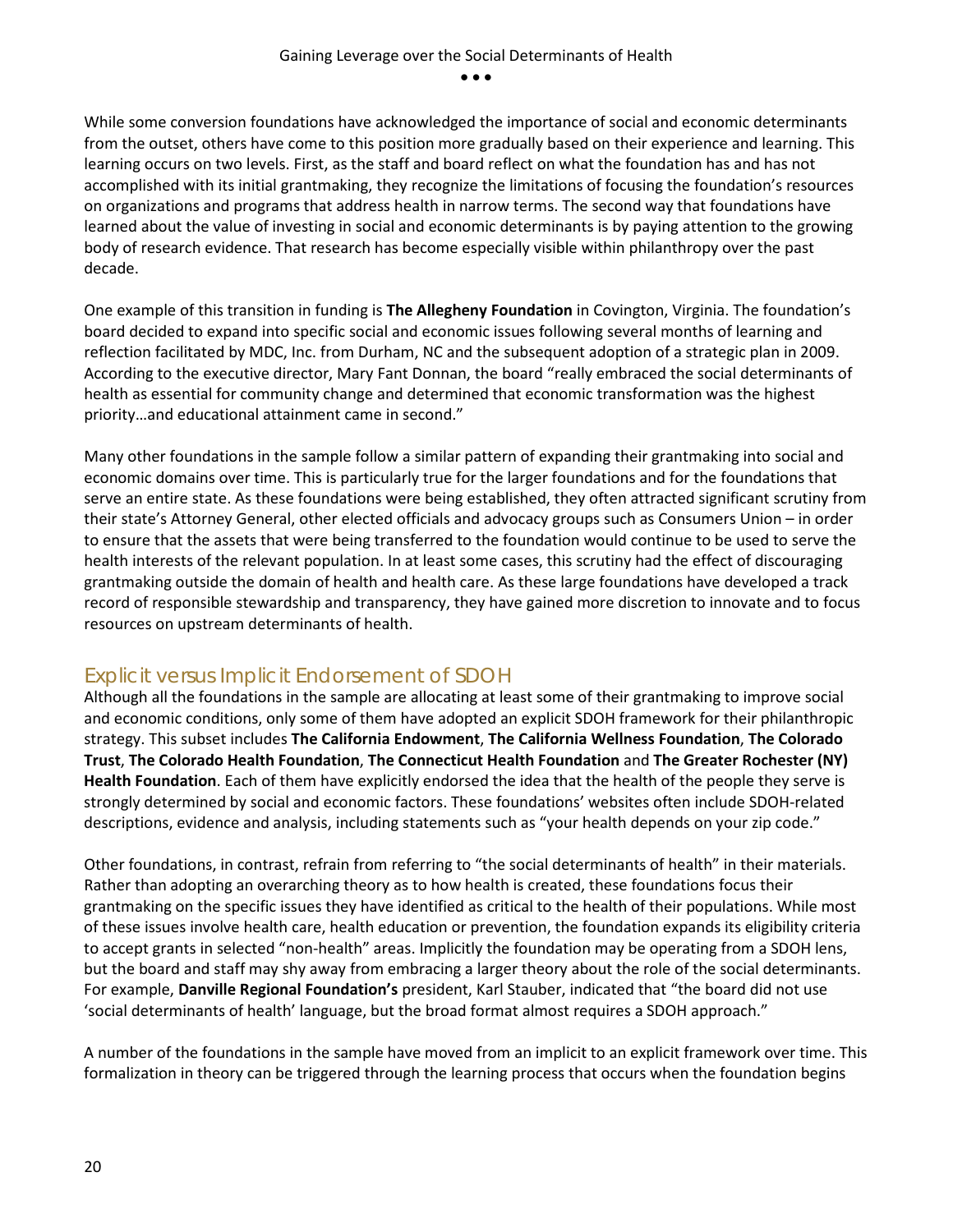investing in "non-health" areas. Amy Latham, Vice President of Philanthropy at **The Colorado Health Foundation**, described their evolution in thinking:

*We learned from [our earlier place-based initiative] that we have to have a social determinants lens when we approach any kind of community work. We learned that you can't influence the health of a community without talking about all the ways that the environment influences health, that poverty influences health, that civic engagement influences health. We've started talking about that much more explicitly… calling out social determinants as a framework and then figuring out where we come in within that framework.*

**The Greater Rochester Health Foundation** made a similar transition from an implicit understanding of the role of social determinants to an explicit endorsement of a SDOH framework. According to the foundation's president, John Urban, the County Health Rankings & Roadmaps model was crucial in deepening their analysis and their commitment to addressing social and economic determinants:

*We were captivated by the work that the University of Wisconsin was doing in terms of identifying the different factors that impacted health status. We already knew enough to understand that what went on outside the health care system was at least as important as what went on inside it. But that was intuitive and the work at Wisconsin was much more rigorous and put a lot more shape to what was otherwise general intuition. That framework, while it has changed and more data is available, continues to be our touchstone.*

We emphasize this distinction between explicit and implicit endorsements of SDOH because it can influence the type of strategy the foundation adopts and how far upstream the foundation is willing to go. When a foundation explicitly embraces the SDOH framework, this often prompts deeper questioning about what the foundation should be seeking to accomplish with regard to health and the social conditions that lead to poor health. This deeper analysis in turn often stimulates more intentional investment in work to improve social and economic conditions. Fatima Angeles, Vice President for Programs at **The California Wellness Foundation** described this dynamic with regard to the foundation's increased focus on economic well-being:

*Our focus on employment and asset building is one example. A few years ago that wouldn't have made the cut [for funding]... We would have made it much more connected to health and not just general employment and not just general asset building. But the board and staff said, 'Let's just call it what it is. If you want to be healthy don't be poor.' And one way of not being poor is making sure you have a job and you are building wealth. And the jobs you have are good jobs, they pay well, they have benefits, they have mobility upwards.*

This quote vividly illustrates that adopting the SDOH framework entails much more than simply making grants to a few organizations that work in the areas of education, job training, parenting, housing, transportation, etc. The SDOH framework raises the stakes for analysis and strategy-development, especially with regard to how the different social and economic factors relate to one another, why some people face conditions that undermine their health, and what the foundation can do to promote positive change in these conditions.

### <span id="page-21-0"></span>The Special Case of Health Equity Funders

We observed that there is especially strong commitment to addressing social and economic factors among the foundations that have adopted a "health equity" perspective. Four of the foundations in the sample (**Northwest Health Foundation**, **Con Alma**, **The Colorado Trust** and **The Connecticut Health Foundation**) have positioned themselves as "health equity" funders, and a number of others (e.g., **The California Endowment**, **The California Wellness Foundation**, **The Colorado Health Foundation**, **The Connecticut Health Foundation, Endowment for Health, Foundation for a Healthy St. Petersburg, The Missouri Foundation for Health, REACH Healthcare**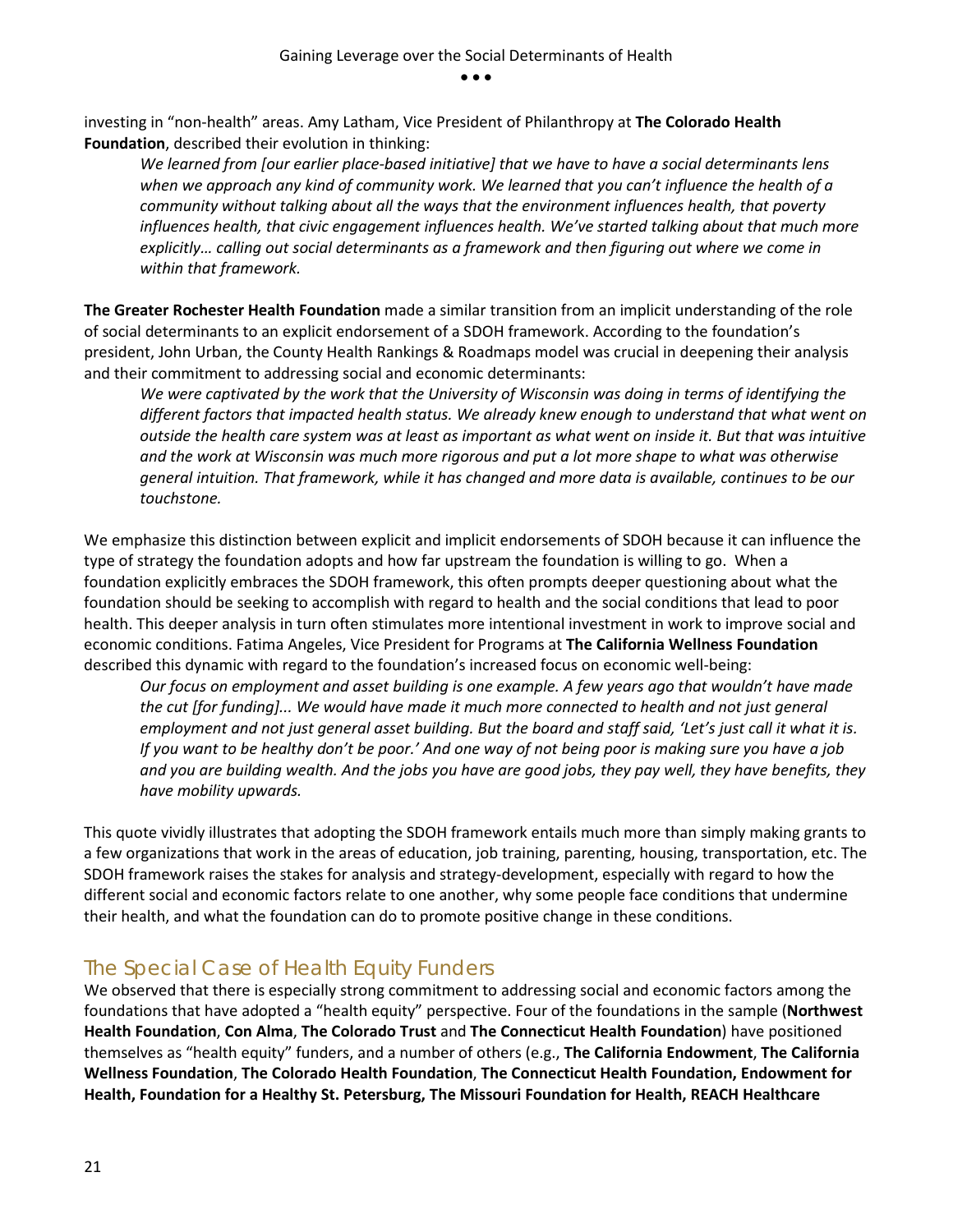**Foundation**) speak of health equity within their philosophy and strategies. These foundations focus on improving the health of people who have been disadvantaged because of their race, ethnicity, socio-economic status or where they live. This is in contrast to other health funders who are aiming to enhance the *overall* health of the communities they serve. Even if a foundation succeeds in improving the health status of a population, this might leave important disparities in place.

For a foundation with a health equity orientation, it is critical to look upstream at the full range of factors that produce racial and ethnic disparities in health. For the equity funders in our sample, that has meant focusing on fundamental issues such as poverty, wealth, educational opportunity, political power and racism. From their standpoint, there is no way to advance their mission without addressing the social context within which people live. As such, health equity funders are especially likely to adopt a SDOH perspective.

In considering the SDOH orientation of health equity funders, we also observed that they tend to talk not so much about "the social determinants of *health*" as they do the "social determinants of *health disparities.*" This orientation is championed by World Health Organization (WHO) in its 2010 report, *A Conceptual Framework for Action on the Social Determinants of Health.* For example, **The Colorado Trust** states on its website that the foundation defines social determinants "via the World Health Organization as the complex, integrated and overlapping social structures and economic systems that include the social environment, physical environment and health services—structural and societal factors that are responsible for most health inequities" [\(The](http://www.coloradotrust.org/who-we-are/health-equity)  [Colorado Trust, n.d.\)](http://www.coloradotrust.org/who-we-are/health-equity).

In WHO framework, health inequities stem from class divisions, political hierarchies and differential access to resources. Thus, when health-equity funders are addressing social determinants, they are focusing on structural factors such as racism and disparities in wealth and power which specifically impact those sub-populations with the worst health outcomes. Health equity foundations view their work not simply as improving social and economic conditions throughout their region, but rather changing the underlying structures in ways that create more opportunity for people who have historically been disenfranchised (and whose health has suffered as a consequence). In particular, health equity funders often view their role as remedying inequities in power and privilege. As we will see in later sections of the report, this perspective has important implications for the types of strategies that health equity funders use to address social and economic factors, and more especially their willingness to disrupt institutions and systems.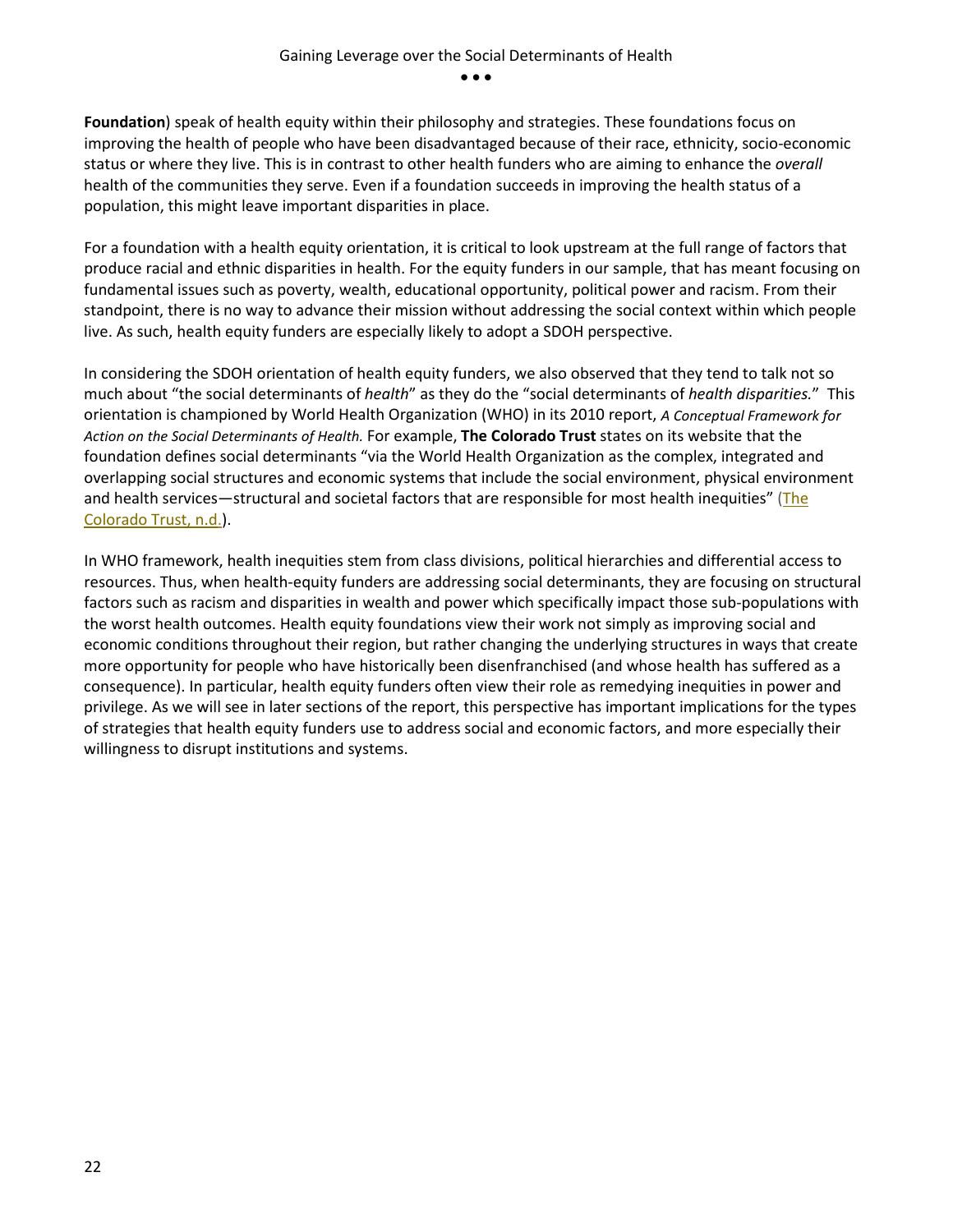## <span id="page-23-0"></span>**Which Social and Economic Conditions are Being Addressed?**

We move here from the question of why health conversion foundations are addressing social and economic factors to the question of what types of effect they are seeking. Across the sample we observed a diverse mix of intended outcomes across multiple domains. This includes increasing civic engagement, increasing high school graduation rates, reducing out-of-school suspensions, improving opportunities for job training, increasing access to quality childcare, creating more transitional housing for the homeless, and making it easier for ex-offenders to re-enter their communities.

We categorized the foundations' SDOH work in into the eight domains shown in left-hand column of Table 2. The right-hand column shows a sampling of the specific changes that the foundations are seeking to achieve.

| <b>SDOH Domain</b>         | <b>Targets for Change</b>                                                                 |
|----------------------------|-------------------------------------------------------------------------------------------|
| <b>Community building</b>  | Increased civic engagement; Improved sense of connectedness and trust; Collective         |
|                            | efficacy and ability to set community wide goals                                          |
| <b>Educational Success</b> | Increased educational attainment and graduation rates; More educational                   |
|                            | opportunities; Increased access to quality education                                      |
| <b>Parenting and Early</b> | Parenting skills; Healthy family environment; Increased access to quality childcare       |
| <b>Childhood</b>           |                                                                                           |
| <b>Economic Well-being</b> | Increased job opportunities and workforce development; A growing, thriving                |
|                            | economy with that is enticing to business and entrepreneurs; Increased                    |
|                            | homeownership and financial literacy.                                                     |
| <b>Built Environment</b>   | Promotion of walkways, parks, trails and exercise routes; Conversion of former rail       |
|                            | lines to exercise paths; Creation of public spaces to encourage community                 |
|                            | engagement and healthy activity                                                           |
| <b>Housing</b>             | More affordable housing; Independent living for seniors; Reduced homelessness;            |
|                            | More transitional housing                                                                 |
| <b>Community Safety</b>    | Violence prevention; Criminal justice reform; Better opportunities for ex-offenders to    |
|                            | re-enter the community                                                                    |
| <b>Transportation</b>      | Transit-oriented urban development; Expansion of transportation options to promote        |
|                            | healthy activities and reduce traffic; Increased availability of public transportation in |
|                            | underserved communities                                                                   |

#### *Table 2. Targets of the Foundations' SDOH Work*

Table 2 provides a composite picture of the various ways that the foundations in our sample are trying to influence social and economic conditions. Each foundation focuses on its own particular subset of issues. We assessed each foundation's SDOH portfolio by reviewing the grants and initiatives listed on the foundation's website. For each domain, we assessed whether the foundation was: *a) doing no work in the domain, b) making a few isolated grants, c) doing "moderate" grantmaking (in terms of size and number),* or *d) focusing "extensively" on this domain as an area of investment (either with multiple grants or a focused initiative).* 

This analysis was used to determine which domains are receiving the most attention among our sample. The results are shown in Figure 7. The most popular SDOH domains for investment among our sample are **community building, K-12 education**, and **parenting and early childhood**. Approximately two thirds of the foundations in the sample are making at least some grants in these areas. The next tier includes: **economic well-being,** the **built environment** and **housing**. The two domains with the least investment are **community safety** and **transportation**. Only three foundations are investing in each of these two domains, but in each case two of the three are making what we regard to be "extensive" investments.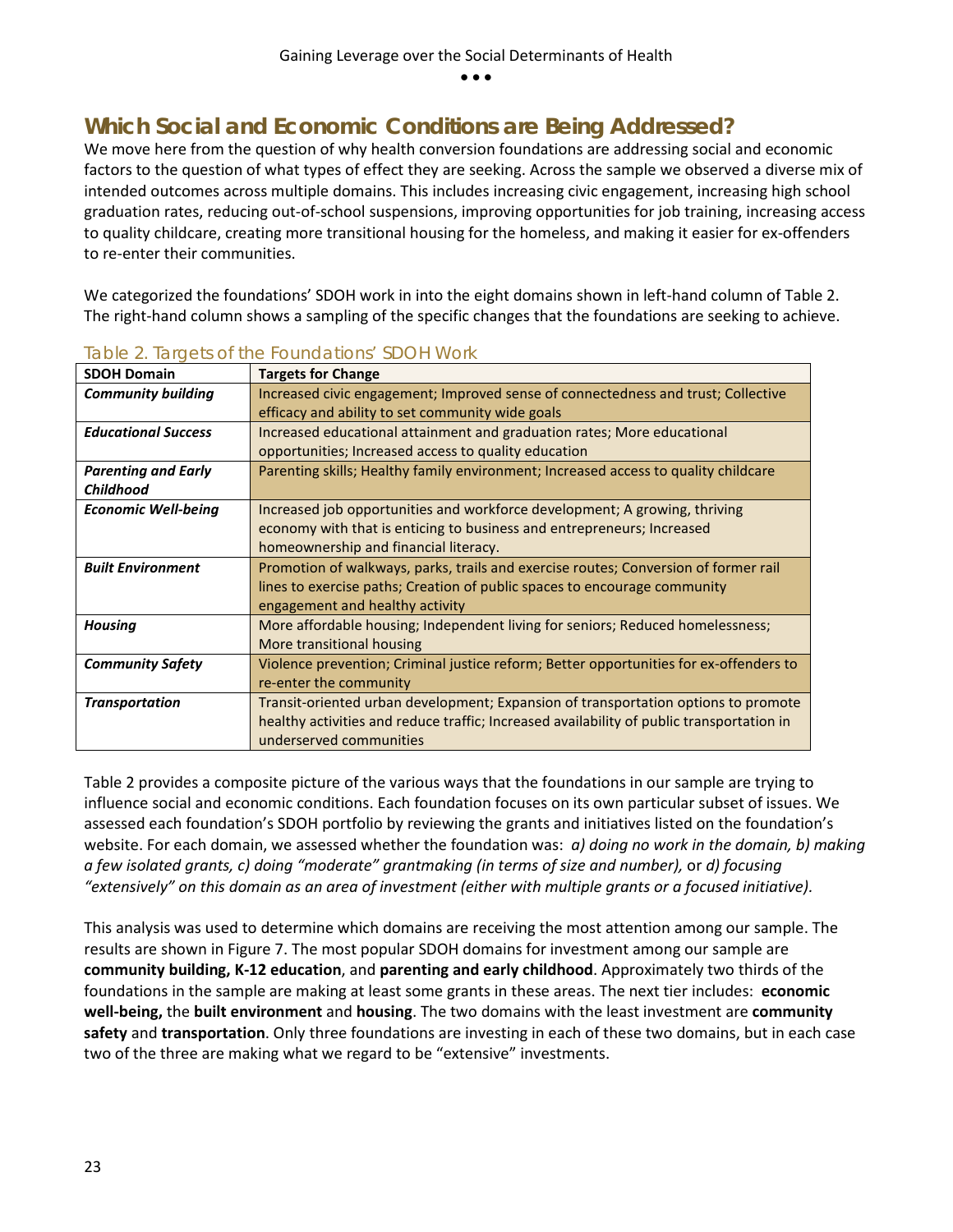



We also used this analysis of programmatic investment to determine how broadly or narrowly the foundations in the sample are investing in different domains. Those results are shown in Figure 8.



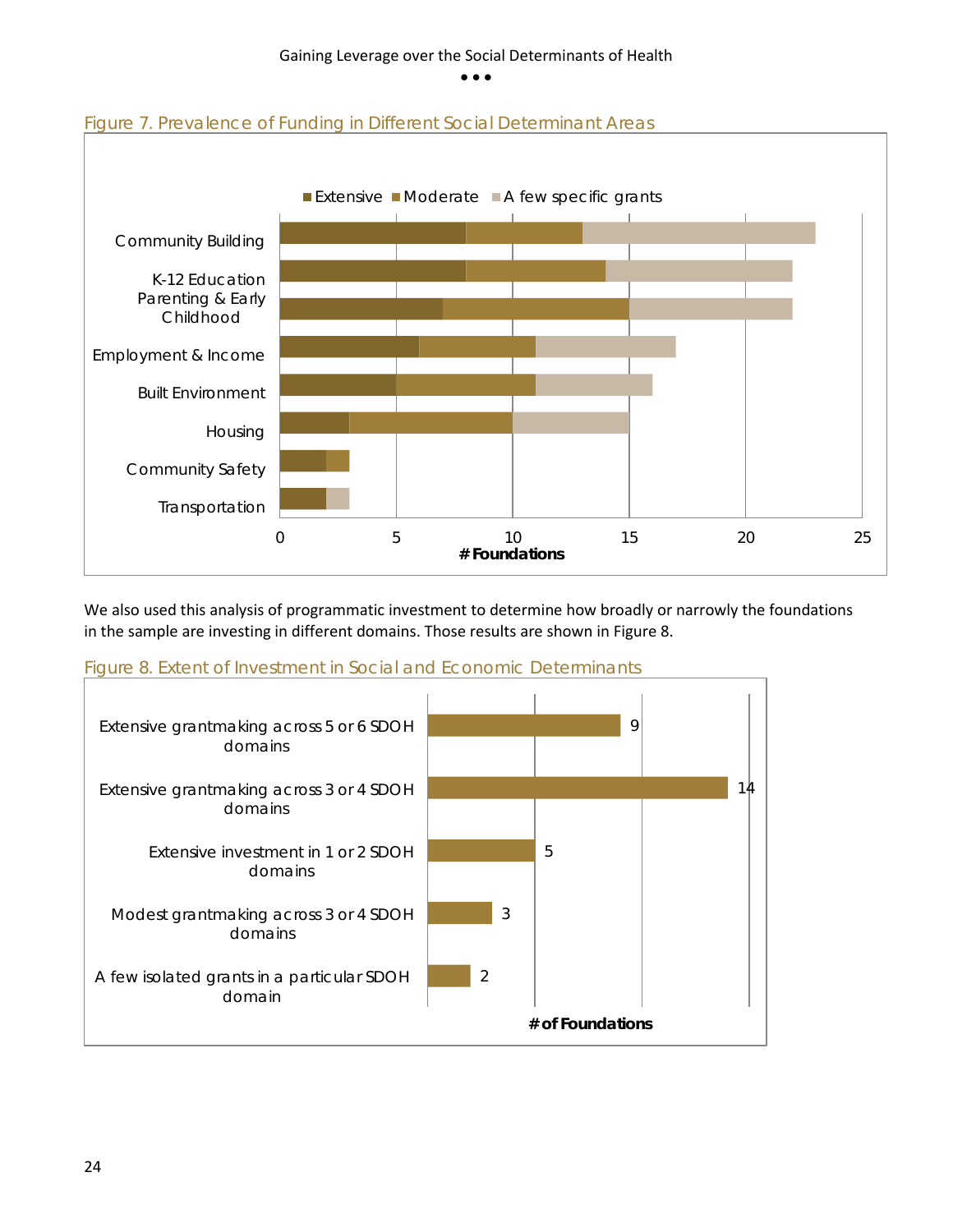## <span id="page-25-0"></span>**Strategies**

After exploring the why and the what of these foundations' SDOH work, we turn now to the question of how they are seeking to improve social and economic conditions such as those listed in Table 2. Given the diversity of outcomes that these 33 foundations are working to achieve, it is not surprising that there is also a rich mix of strategies. Appendix 2 lists examples under each of the eight SDOH domains.

One pattern apparent from Appendix 2 is the variation in grantmaking approach. Some foundations use open requests for proposals focused on specific SDOH issues, while others make grants for targeted projects developed by grantees that have a longstanding relationship with the foundation. And some funded projects are co-developed by the grantee and the foundation.

Grantmaking is a core element in most SDOH strategies, but it is certainly not the only element or even the primary element. Most of the foundations in the study go well beyond grantmaking and invest many other forms of philanthropic capital in order to catalyze change. These beyond-grantmaking strategies include:

- Publicizing and/or incentivizing the adoption of evidence-based programs;
- Establishing new organizations to fill a void;
- Convening coalitions, partnerships and problem-solving processes;
- Building organizational capacity;
- Leadership development training;
- Raising public awareness on critical issues;
- Conducting policy analysis;
- Overtly advocating for policy change; and
- Community organizing.

In order to present a clearer picture of what the 33 foundations are doing to improve social and economic conditions, we organized their strategies according to the following five *strategic pathways*:

- 1) Supporting program expansion and improvement
- 2) Building organizational capacity
- 3) Building higher-functioning inter-agency systems
- 4) Creating or changing policy
- 5) Stimulating broader and deeper social change

<span id="page-25-1"></span>These are each described below.

#### Supporting Program Expansion and Improvement

The most natural and straightforward way for a foundation to improve a particular condition (regardless of whether it falls within a health domain or a SDOH domain) is to provide grants and other forms of support for programs and services that are designed to improve that condition.

In any given community, there will be nonprofits and government agencies that deliver programs and services addressing poverty, education, parenting, housing, transportation, and so forth. By making grants to these organizations, a foundation can make those programs and services more widely available. Virtually all of the foundations in our study made grants that allowed service providers to expand the reach of their existing programs and/or to add new programs. But these funders went well beyond grant making as a strategy to improve social and economic conditions.

Under the first strategic pathway, a foundation engages with key agencies, organizations and institutions in the community that have programs and services capable of influencing the target condition (e.g., poverty,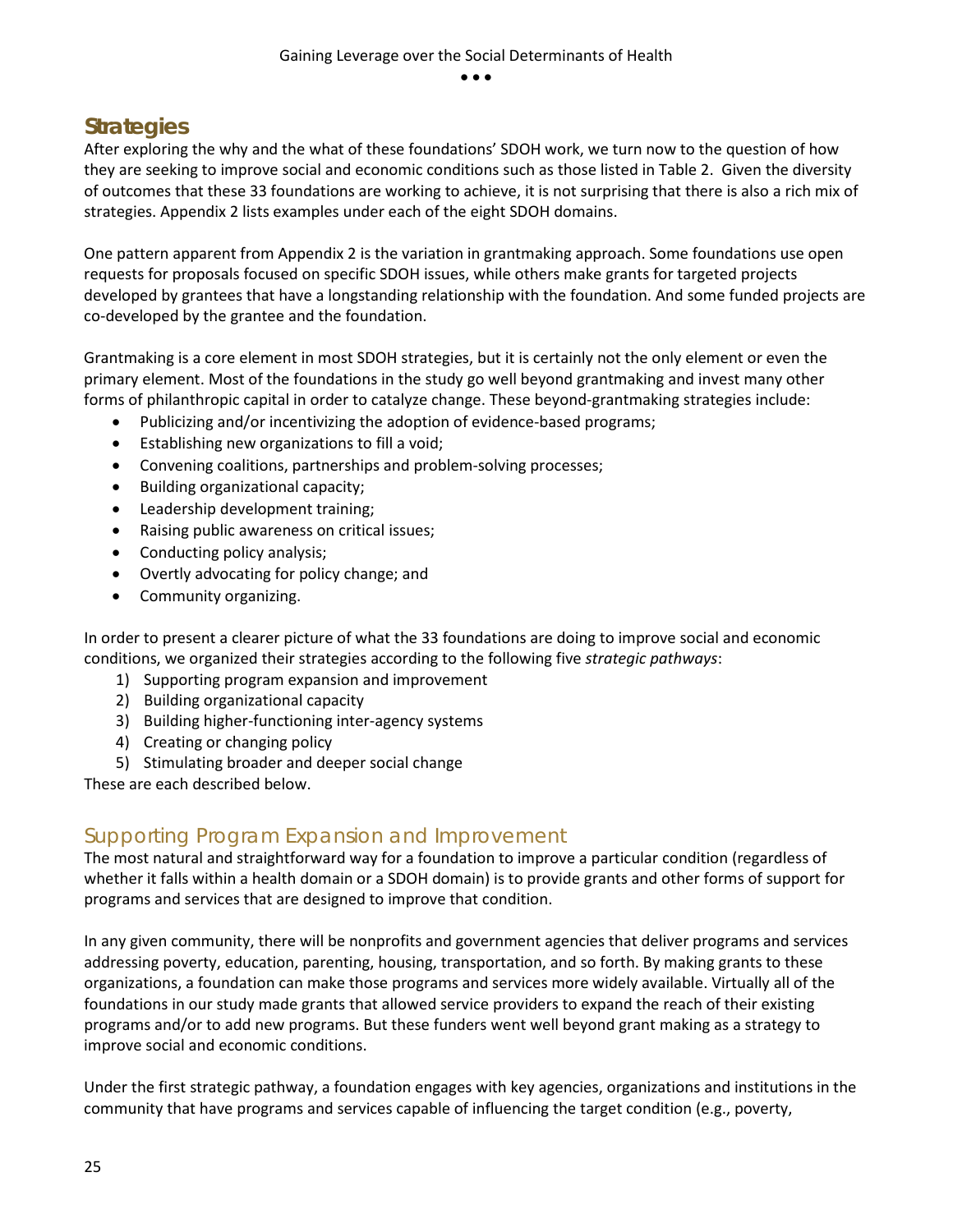transportation, housing). Through grants, technical assistance and other philanthropic resources, the foundation supports those organizations in enhancing their programming. This might include expanding the number of clients the organization is able to serve, adding new services, incorporating evidence-based practices, making services more culturally relevant, or offering training opportunities to staff.

Most of the foundations in our sample have this intent of enhancing relevant services for many of their SDOH strategies (just as they do when seeking to improve the quality and availability of health services). This is often achieved by providing grant funding to key agencies to support the development, implementation and/or expansion of services and programs. Grants are not the only mechanism for doing this. **The Colorado Health Foundation** in Denver made a major program-related investment to the Colorado Coalition for the Homeless (CCH) to establish a revolving housing fund. This loan (at a favorable interest rate) allows CCH to finance affordable housing projects including the development of 500 units of permanent supportive housing for families and individuals by 2025.

## <span id="page-26-0"></span>Building Organizational Capacity

In addition to expanding the availability of critical programs and services, foundations often focus their attention on improving the quality of those programs and services. Organizational capacity building is a particularly important strategy for improving the design and delivery of programs. This work can focus on areas such as fundraising, technology, strategic planning, leadership development and succession planning.

Foundations can also intervene more directly to improve services and programs. **The Mary Black Foundation** in Spartanburg, South Carolina partnered with local agencies to develop a system to monitor and help childcare centers increase the quality of care they offer and provide information to families about their options. Elements of this monitoring and improvement system have been adopted by the state.

Capacity building is a particularly important strategy for improving the design and delivery of programs. **The Health Foundation for Western and Central New York**, based in Buffalo and Syracuse, established GetSET (Success in Extraordinary Times) to assist health and human service organizations in strengthening their strategy, operations and structures. Each organization formulates a capacity-building plan and then works on those issues through a process of training, consulting and peer learning (GetSET, 2015).

**The REACH Health Foundation** in Merriam, Kansas, has focused its capacity building specifically on cultural capacity. Under its Cultural Competency Initiative, health and human service organizations in the Kansas City region were provided with individualized technical assistance to improve their services to uninsured and underserved populations. Over time this program has evolved to emphasize peer learning and networking (Cultural Competency Initiative, 2015).

In developing its capacity-building approach, **The Rapides Foundation** in Alexandria, Louisiana, found that it needed to establish a new organization. Its strategy involves providing professional development opportunities for teachers as a means of increasing the readiness of pre-school children for kindergarten and the readiness of high school students for employment and post-secondary education. Because there were no organizations in the region with the capacity to provide this training, the foundation created a new entity, the Orchard Foundation, to administer the program.

### <span id="page-26-1"></span>Building Higher Functioning Multi-Agency Systems

The second strategic pathway extends beyond expanding and improving the services offered by individual organizations to focus on the larger systems within which those organizations operate. It is those larger systems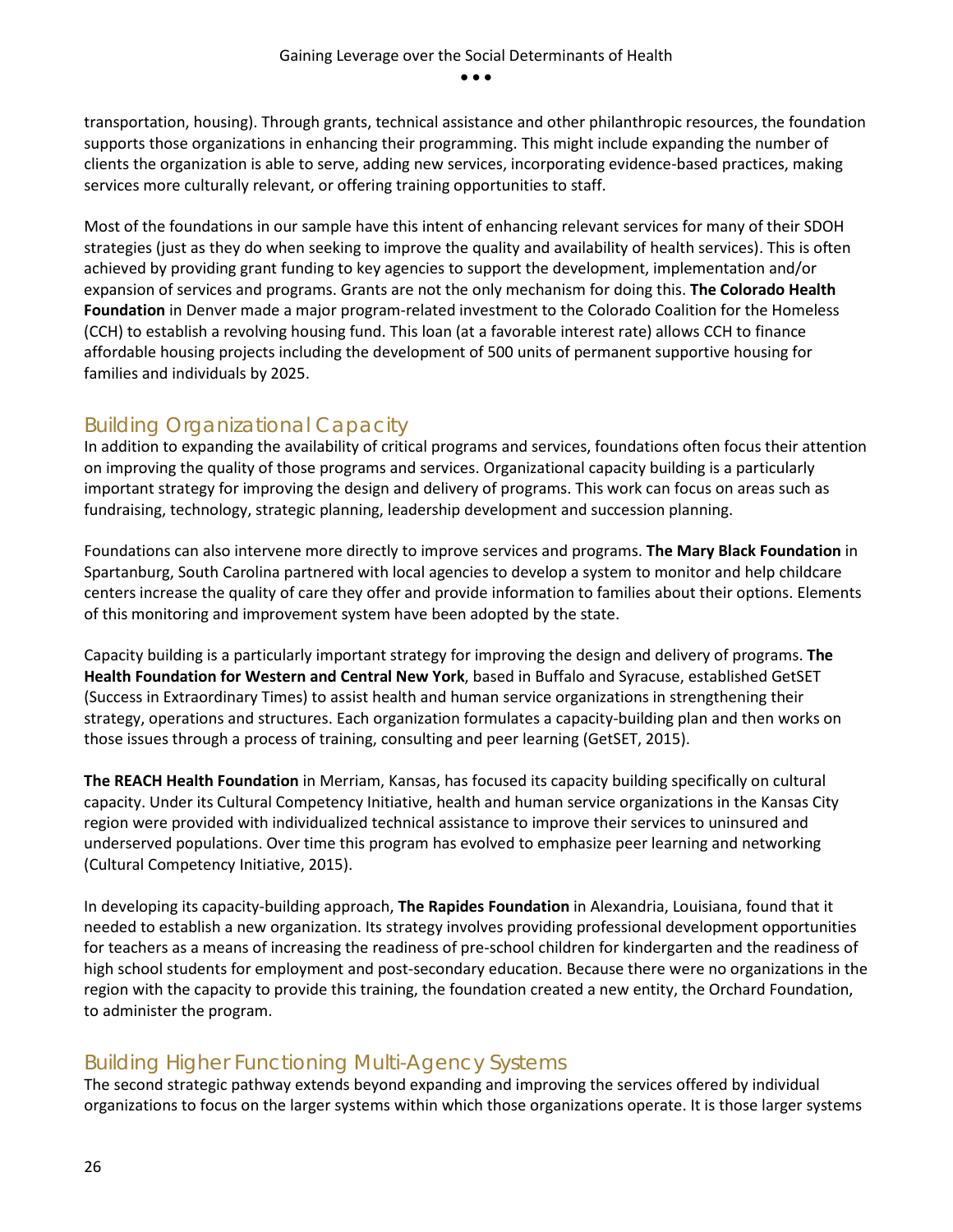that determine how fully people's needs are met. For a system to be high-functioning, it needs to effectively deliver the services and resources that meet the needs of its clients. This requires having strong organizations that provide the necessary services, as well as alignment and coordination among those organizations. This in turn requires policies, connections and norms that promote effectiveness, responsiveness, collaboration, learning and adaptation (Foster-Fishman & Watson, 2012). Foundations are increasingly seeking to improve the functioning of existing systems and to foster new systems that address unmet needs. Typically this involves bringing together the leaders of organizations that are addressing a common issue and supporting the group in strategic analysis, planning, identifying promising models, creating and implementing shared strategies, evaluation and relationship-building.

One example of this approach is **HealthSpark Foundation** in Colmar, Pennsylvania, which convened and supported the Your Way Home coalition to reduce homelessness. The coalition developed and implemented a Homeless Prevention and Rapid Re-housing plan to end recurring and long-term homelessness in their community. The foundation's role included hiring a consultant to facilitate the process, researching best practices and forming a learning community. The coalition developed and implemented a Homeless Prevention and Rapid Re-housing plan to end recurring and long-term homelessness in their community.

**Sisters of Charity Foundation of Cleveland** initiated a similar process to address homelessness when an earlier initiative to help people get into permanent housing (Housing First) was started in Cleveland, OH in 2002. Following that and subsequent prevention efforts, the community is on track to end long-term homelessness by 2020.

Improving systems has been a core strategy of **The Health Foundation of Central Massachusetts** since 2001. Under its Synergy Initiative, the Foundation invites multi-agency groups to seek support for the development of collective strategies. The foundation provides multiyear financing, evaluation support, and a structured approach to planning. Foundation staff participate actively in the process. To date, this funder has supported sixteen Synergy projects in improving systems that provide services in areas such as criminal justice, child care, housing, and job readiness. The Together for Kids project focused on the problem of many children being suspended from preschool because of behavioral issues. With the foundation's help, Together for Kids designed and implemented a model of behavioral health consultation for educators and families. An independent evaluation found that this program significantly reduced the rate of suspensions. (Upshur, Wenz-Gross & Reed, 2009)

#### <span id="page-27-0"></span>Creating or Changing Policies

Any condition that a foundation seeks to improve will inevitably be influenced to at least some degree by policy at the federal, state and/or local level. This includes both public policy (e.g., legislation) and the policies adopted by institutions that have influence over a particular issue (e.g., school districts, housing agencies, transportation districts, health systems, banks, employers). Foundations can influence policy through a number of pathways, some more direct than others. Depending on the tax status of the foundation, this work can include publicizing critical issues in which policy change is needed, supporting or carrying out studies that identify policy options, mobilizing public support for a particular policy, and disseminating model legislation or institutional policies.

Foundations with a 501(c)(4) social welfare organization status are able to advocate more directly for specific policies through communications campaigns and conversations with policy makers. This was the case for **The Health Foundation of Central Massachusetts** which has focused explicitly on policy change within its Synergy projects. Under the Together for Kids project described above, the Foundation's CEO, the evaluator and project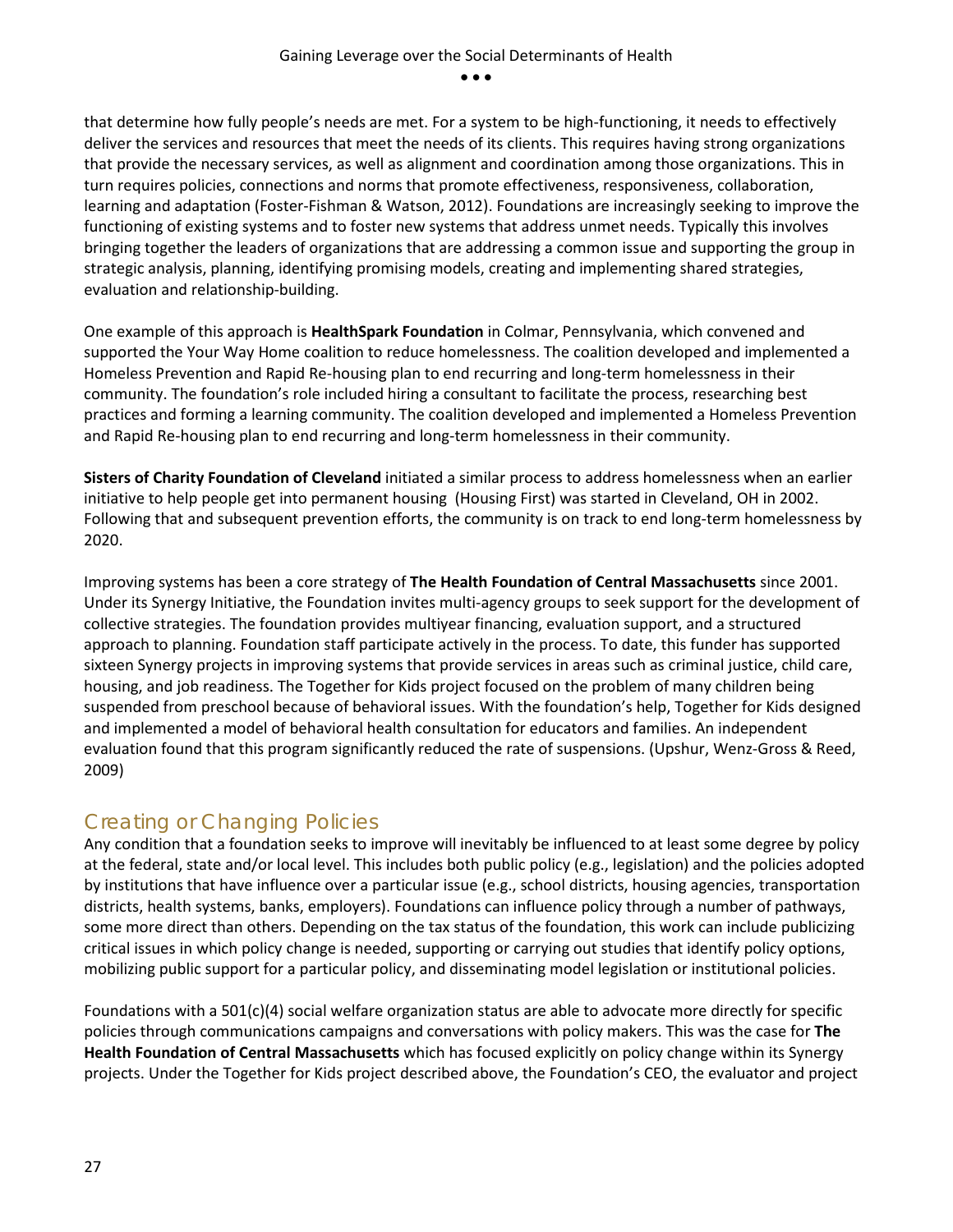director all met with the state policy makers. As a result, the Massachusetts legislature included funding in the state budget to support the Together for Kids model across the state.

Many of the statewide and larger regional conversion foundations in our study (e.g., T**he California Endowment**, **The California Wellness Foundation**, **The Colorado Health Foundation**, **The Colorado Trust**, **Missouri Foundation for Health**) have well-developed strategies to influence state and local policy. Some of the work is carried out directly by foundation leaders and by staff members who specialize in policy analysis, policy making and public opinion research. In addition these foundations periodically enlist the support of research organizations, communications firms and groups that do advocacy and community organizing. **The California Endowment** has a strong policy-change component within its signature Building Healthy Communities initiative. Following the lead of students in the funded communities, The Endowment produced a marketing campaign to change school discipline policies in districts across the state. This has led to notable reductions in suspensions and expulsions.

It is not only large foundations that are engaged in policy-change work. The **Con Alma Health Foundation**, in Santa Fe, New Mexico, has an endowment of only \$25 million, but policy change is a core element of its strategy. One of its efforts involved publicizing the detrimental effects of a proposal to downgrade New Mexico's water-quality standards, which would potentially affect people and wildlife, especially ranchers and a number of indigenous communities that depend on the Pecos and Rio Grande Rivers for drinking water. The foundation also funds Amigos Bravos to organize political participation within the affected communities (Amigos Bravos, 2014).

#### <span id="page-28-0"></span>Stimulating Broader and Deeper Change

Some foundations have determined that their goals will be achieved only if there are more fundamental shifts in how institutions function, how societal problems are identified and solved, and who has the power to make key decisions. These foundations are interested in improving programs and systems, but with a particular focus on ensuring that those programs and systems are more inclusive, responsive and equitable. They seek this higher form of social change through strategies such as community organizing, developing leadership capacity among grassroots groups, building the political power of those groups and encouraging established institutions to change in ways that promote equity.

**Northwest Health Foundation** uses its position and reputation to enhance the influence of grassroots groups who are not yet connected to political structures. For example, the foundation hosted a high-profile dinner with the Speaker of the Oregon House of Representatives as a means of providing an audience for a grassroots organization that had previously been unable to gain attention on its policy priorities.

**The Greater Rochester Health Foundation** in upstate New York uses a community organizing strategy to improve the physical, social and economic environments of neighborhoods. With its Neighborhood Health Status Improvement initiative, the foundation funded a community organizer position in 10 neighborhoods and rural communities throughout the region. The organizers are trained in the Asset-Based Community Development (ABCD) paradigm of Kretzman and McKnight (1993), which focuses on resident-led efforts to improve the quality of life by drawing on the community's own assets.

**The Colorado Trust** uses a community organizing approach to advance health equity in communities across the state. The Trust hired community partners who organize local resident councils and facilitate the development of community-change strategies. The councils determine funding priorities for The Trust's grants to the community. A major component of The Trust's strategy is to build the political power of these councils, with the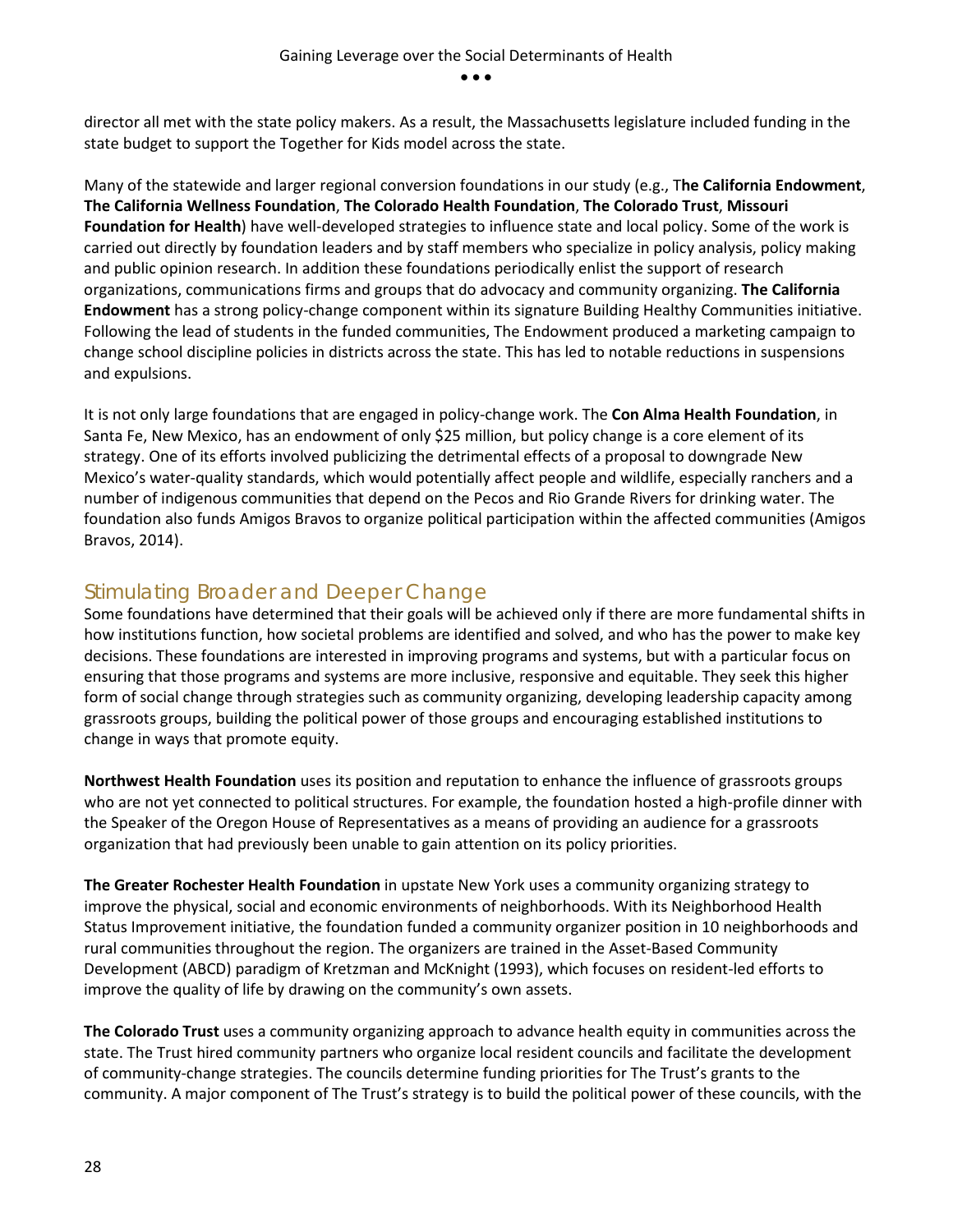expectation that this will cause local institutions to more fully incorporate the interests of traditionally-underrepresented groups in decision making, priority setting, resource allocation and program delivery.

## <span id="page-29-0"></span>How Much Change?

The five strategic pathways described above reflect different types and different degrees of change to the organizations, systems and structures that define a community (or society more generally). Operating through either of the first three pathways (services, programs, organizations and systems) amounts to *improving existing institutions.* Operating on the next pathway (policy) involves *changing the context.* Operating through the fifth pathway implies that the foundation is in the business of *changing the fundamental structures* that underlie key institutions and that organize society more generally.

The conversion foundations in our sample are at different points in this "change spectrum." Some focus their attention on improving the programs and services that assist people in meeting their social and economic needs. Others are seeking to change how communities and society are organized, especially with regard to who has political and economic power. When introducing the Health Impact Pyramid in 2010, Thomas Frieden acknowledged that the need to work at this deeper level: "Addressing socioeconomic factors has the greatest potential to improve health … [However] achieving social and economic change might require fundamental societal transformation (p. 593-594)."

Not surprisingly, foundations that have incorporated "health equity" into their mission or identity (e.g., **Northwest Health Foundation**, **The Colorado Trust**, **Con Alma**) are much more likely to direct their strategies toward factors at the higher level of the change spectrum. These foundations are less focused on improving the overall health of a community or region than on increasing opportunity and seeking justice for groups that have been historically underserved, neglected or discriminated against, particularly communities of color. They are also the foundations that are particularly inclined to adopt the second SDOH paradigm, which focuses on the underlying determinants of health disparities rather than a more general orientation toward improving population health throughout a community or region.

**Northwest Health Foundation** is particularly explicit in articulating the need to focus on changing the fundamental structures and systems that define society. According to the foundation's website [\(https://www.northwesthealth.org/about/equity/\)](https://www.northwesthealth.org/about/equity/):

*Equity requires the intentional examination of systemic policies and practices that, even if they have the appearance of fairness, may, in effect, have the opposite result. Working toward equity requires an understanding of historical contexts and the active investment in social structures over time to ensure that all communities can experience their vision for health.*

Nichole Maher, the foundation's president provided the following description of what this perspective implies in terms of where and how they seek to catalyze change:

*We have moved away from services and more to deep core capacity building, away from policy advocacy and more to power building and disrupting some of the systemic and structural barriers from those communities being included at all levels of government from boards and commissions to elected office.* 

By focusing on the structural factors that are responsible for health disparities, health equity funders tend to adopt a more activist or disruptive role within their "community" (either local, regional or at a state level). This means that they are often challenging institutions to be more responsive to and inclusive of people who have historically not been well served because of their race, ethnicity, class or level of wealth. Likewise, health equity funders typically focus on changing public policy, employing strategies such as analyzing current policy,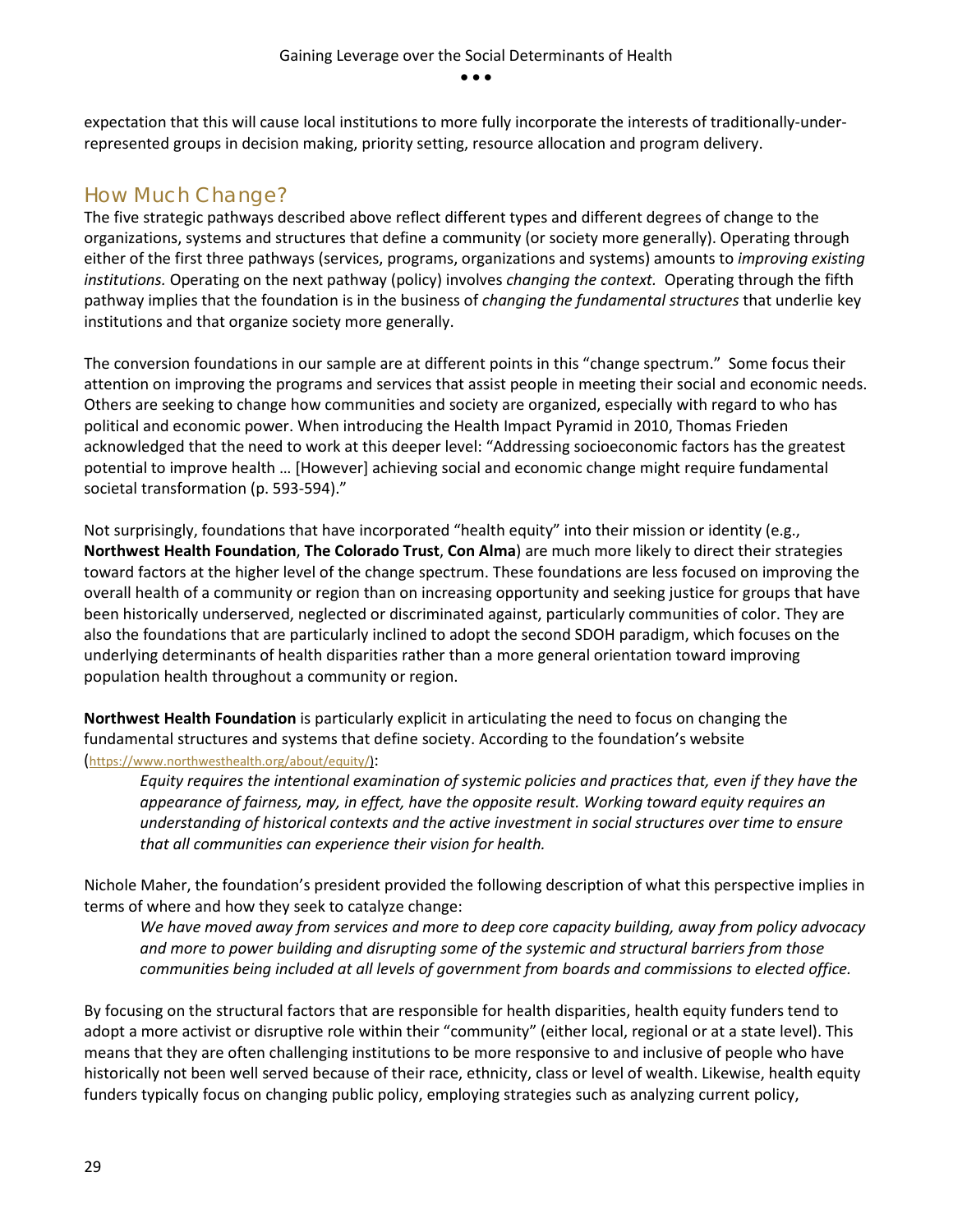developing policy alternatives, building public will around policy change, organizing coalitions and directly advocating with policy makers.

Beyond changing institutions and policy, some foundations are working toward more fundamental shifts in the culture of communities and society more generally. Changing a culture means changing the norms, beliefs and expectations that influence how people behave and interact with one another (Easterling and Millesen, 2015). The principles that define health equity have distinct implications for culture, especially with regard to respecting one another, ensuring that everyone has access to meaningful opportunities and focusing on the common good. Health equity funders are seeking to foster cultural norms that emphasize these principles.

It is important to point out that it is not only health equity funders who are striving for shifts in fundamental structures, systems and culture. **Danville Regional Foundation** is focusing specifically on changing the local culture as a core element of its strategy to transition the local economy beyond the dwindling textile and tobacco industries. Karl Stauber pointed specifically to the need to change the community's culture in his interview:

*Creating a new economy is hard. Creating a new culture is even harder. We are talking about personal*  responsibility, talking about education is a key pathway to living wage jobs, talking about growing living *wage jobs.* 

Disrupting the prevailing community norms and expectations around personal responsibility and the importance of education can be just as radical as reforming institutions to be less racist.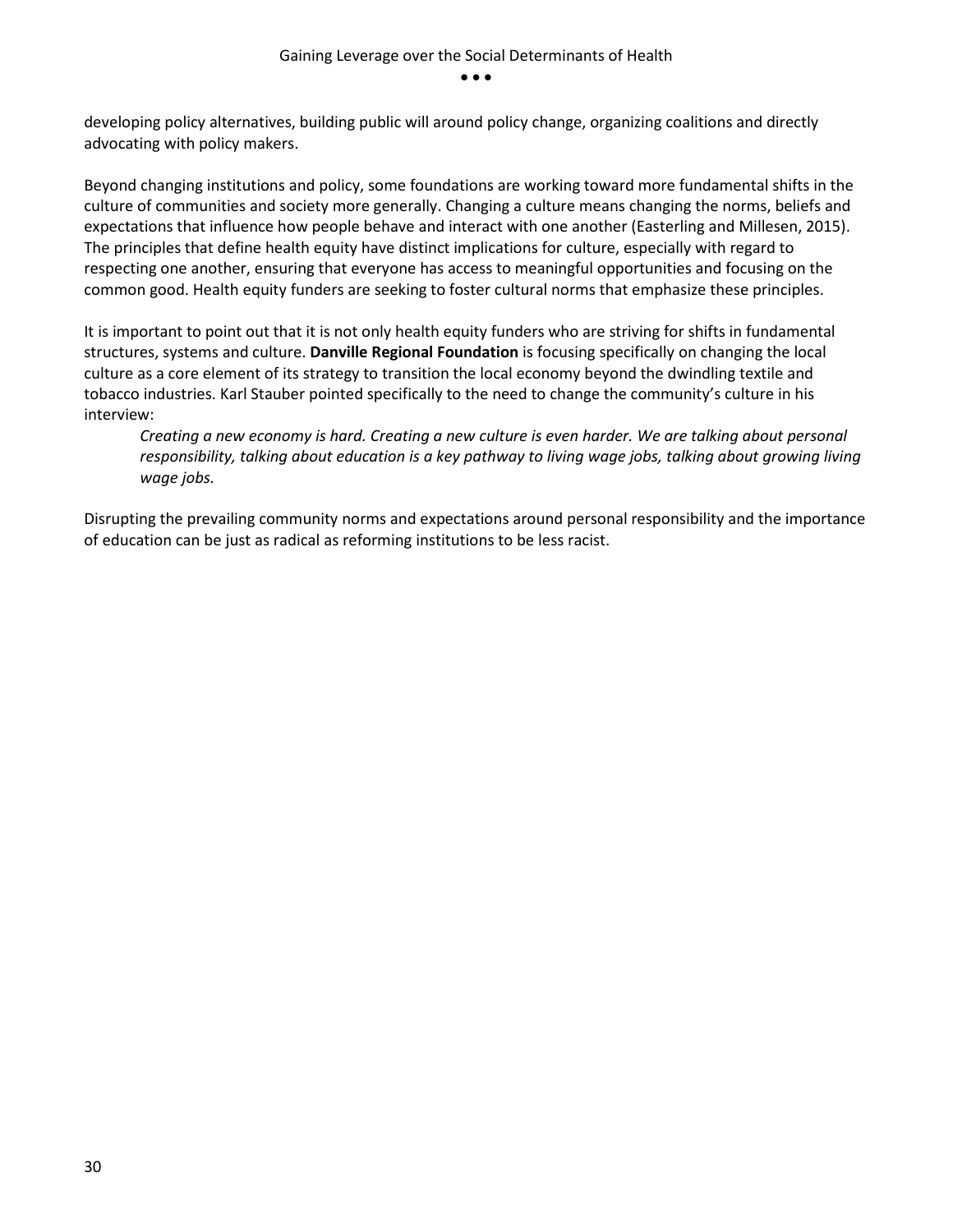## <span id="page-31-0"></span>**Implications for Foundations**

One of the most important takeaways is that focusing on the social determinants of health is not, in and of itself, a "strategic" move for a foundation. Although the foundation is indeed moving upstream and looking at the deeper causal factors behind poor health, these upstream factors may be even more difficult to influence than the availability, accessibility and quality of health care. Most social and economic determinants correspond to entrenched conditions, and as such are not easily changed. Government agencies, nonprofit organizations and non-health funders have been investing enormous resources in education, economics, housing, transportation and criminal justice for generations. Health foundations should not enter into SDOH work expecting to find some sort of "low hanging fruit" that has been previously overlooked. Just as with improving health care, improving social and economic conditions is complex, long-term, politicized work.

### <span id="page-31-1"></span>Think Strategically

The task of developing a truly impactful strategy is just as challenging when focusing on a social or economic condition as it is for a foundation that restricts its funding to the health domain. Health foundations have long recognized that improving the health system requires making wise use of many different forms of philanthropic capital they have available -- financial, human, social, political, reputational, intellectual, etc. Strategies need to be equally comprehensive and long-term when operating within SDOH domains.

In order to operate in a truly strategic fashion, the foundation needs to identify a few specific ways in which it can exert a significant influence over the social and economic determinants of health. This might be accomplished by focusing on one or two determinants that are major contributors to health and influence-able by the foundation. Alternatively, the foundation might develop a signature strategy that can be effectively applied across multiple issue areas. Either approach requires a sophisticated analysis of what influences health among the target population, as well as deep strategic thinking to identify how the foundation can best influence those factors.

Another reason for a health foundation to develop a strategic focus for SDOH work is to send a clear signal to grantseeking organizations. One of the most common concerns we heard in the interviews is the breadth of social and economic issues that potentially warrant the foundation's attention. When a foundation expands its grantmaking to move beyond programs that advance "health" (narrowly defined), there is a risk that the foundation will become a "go-to" funder for all nonprofit organizations and government agencies in a community. It is important for the funder to identify publicly the specific SDOH issues where it is focusing and to present its logic as to why these addressing these issues will contribute to the foundation's health goals.

## <span id="page-31-2"></span>Clarify the Level and Type of Change the Foundation is Seeking

Any foundation interested in pursuing an SDOH strategy would be advised to engage their board and staff in an exploration of the different SDOH paradigms we observed in our sample – social determinants of population health, social determinants of health disparities, and broad definition of health. Depending on the paradigm selected, going down the SDOH path can take the foundation into the role of social change agent. This isn't inevitable, but some SDOH paradigms call for reallocating political power and dismantling societal systems. As the foundation clarifies its SDOH-related beliefs and assumptions, it will also be deciding how disruptive a force it wants to be. It is crucial to be considering these alternatives explicitly and to communicate the decisions to the foundation's constituents.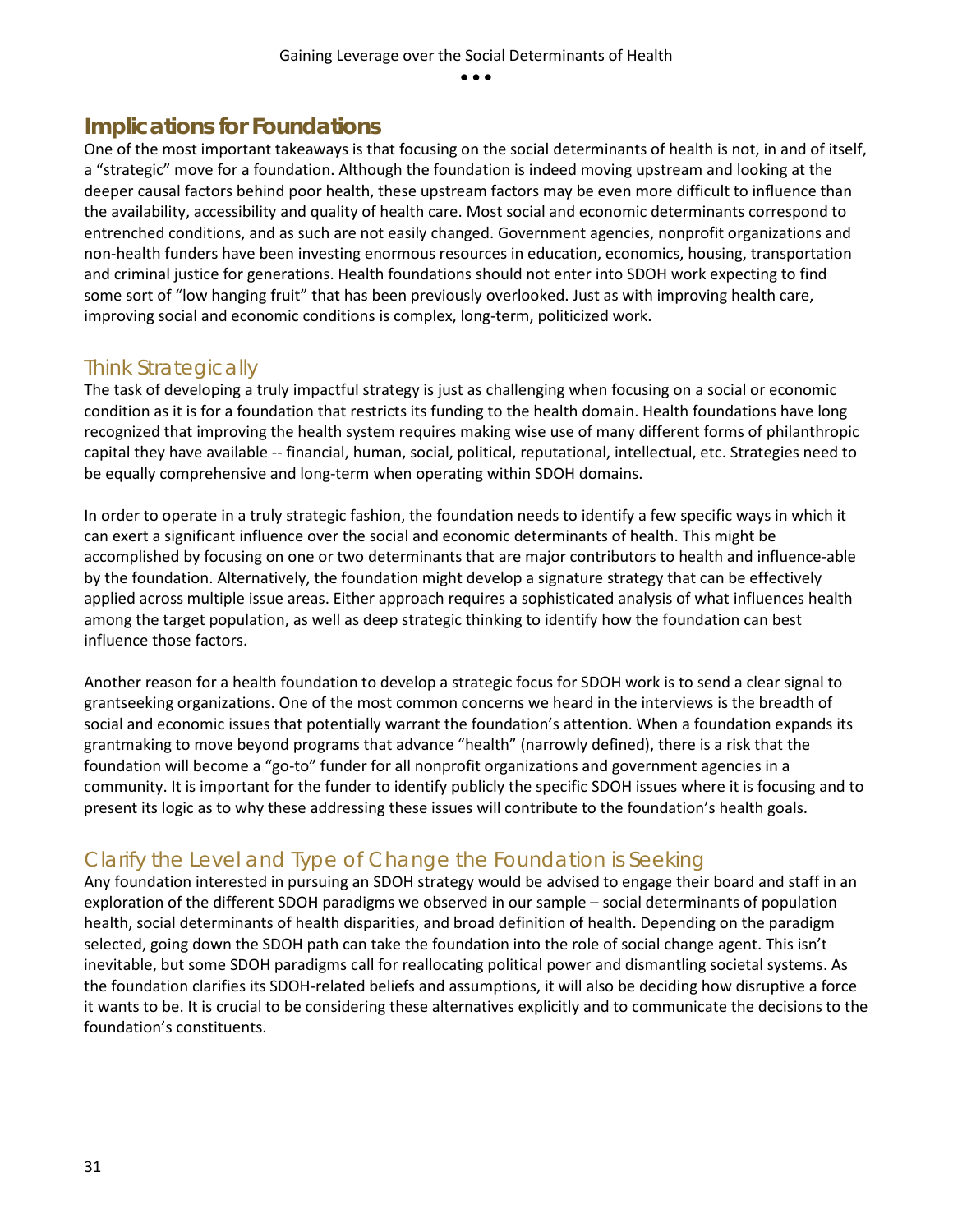### <span id="page-32-0"></span>Consider How the Organization Needs to Adapt

Once a foundation has set its strategic direction, identified the leverage points it will work through and decided how it will use its various resources, it is critical to test how well the selected SDOH strategies actually fit within the organization. Any given strategy will have distinct requirements for how staff members do their jobs, how grants are made, how grantees are supported, how partnerships are entered into, how the foundation shows up in various venues, etc. The foundation needs to have the right policies, procedures and organizational structure. And perhaps most importantly, the foundation's staff members need to have the competencies and orientation that the strategy demands.

One specific competency that many of our interviewees pointed to is the ability to do systems thinking and to analyze the often complex systems that are in place to ensure that there will be economic prosperity, highquality education, efficient transportation, adequate and affordable housing, etc. This also means seeing the dynamic interactions between people and issues. Molly Talbot-Metz at the **Mary Black Foundation** in Spartanburg, South Carolina described how their staff came to be more oriented toward family systems.

*We've really been focused on the child. So we've been talking more with our partners about the family system in which the child lives so if mom and dad are living in poverty or have other stressors that are impacting the health or health and success of that child then we should be looking at the systems in which that child is surrounded.* 

Some of the foundations in the sample have moved in dramatically different directions that require a completely different skill set on the part of staff. As part of its commitment to advancing health equity with a community development approach, **The Colorado Trust** reinvented its approach to grantmaking. As part of this strategic shift, The Trust's leaders disbanded the program department, dismissed all of the program officers, and hired a cadre of Community Partners (Csuti & Barley, 2016). The Community Partners operate with a communityorganizing orientation, focusing specifically on the factors that lead to disparities in health and the underlying inequities in resources and opportunity. In various communities around the state, the Community Partners recruit, organize and support teams of residents, with the expectation that each team will develop a locally relevant strategy to improve health and advance health equity. Grantmaking on the part of The Trust is guided – even directed -- by the resident team. The Trust's president, Ned Calonge, described how these changes were in some ways predetermined by the foundation's commitment to community-based social change.

*Community ownership depends on us changing our decision model and pushing decision making power out to the groups we hope will make change.*

This example demonstrates that SDOH work can be disruptive both externally in the community and internally within the foundation. Antony Chiang, president of **Empire Health Foundation**, acknowledged the discomfort that can come with aligning the organization with its social-change strategy:

*In all of our initiatives, we know that in order to move the needle we can't just convene or suggest disruptions or changes. We have to help catalyze or lead those changes or disruptions. It's a double edged sword. It feels uncomfortable for folks. It's uncomfortable for us sometimes*.

#### <span id="page-32-1"></span>Invest for the Long Haul

Pat Baker, President of **The Connecticut Health Foundation**, stressed the importance of investing for the long haul, drawing on all the foundation's assets, and coordinating the foundation's strategy with the strategies of other players already operating in the area.

*We come into this work knowing social determinants play a major role. Where can we add value is the question. One thing is you have to be present over time. That means that people can count on you. You*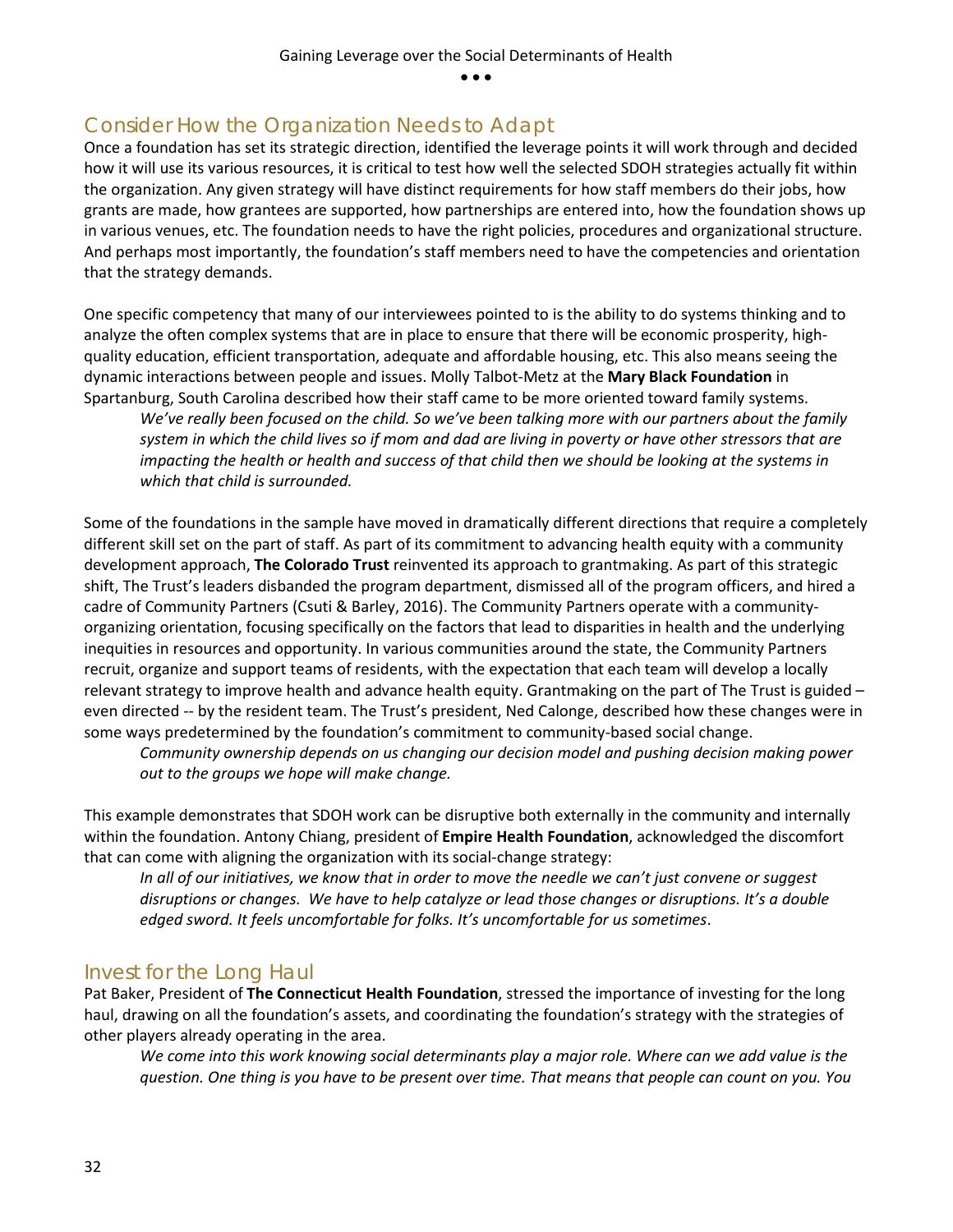*never leave the table. It is about influence, relationships, bringing the R&D. It is about those strategic investments. Advocacy and leadership are critical. Leadership lasts longer than the money.* 

SDOH strategies evolve over time. The **Mid-Iowa Foundation for Health** has been on this journey since its inception in 1984. The foundation's president, Suzanne Mineck, provided the following reflections on how the board and staff have come to recognize the role of social determinants and what that implies for the foundation:

*Well before the term "social determinants of health" was in use, our board was looking at issues such as food insecurity and violence in the home. It was part of our culture to view health as being determined by far more than just your access to health care services. Our first guiding principle is good health is the balance of physical, social and emotional states.* 

*Today, as more and more research is available, it challenges us to dig deeper. Thirty years ago we knew intuitively that it's difficult to be healthy if you don't feel safe or if you are hungry. We are challenged now to understand the why behind those broader determinants of health. The more you ask those questions and the more you know the truth behind them, it pushes you to ask what is our role.* 

This quote vividly illustrates that adopting the SDOH framework entails much more than simply making grants to a few organizations that work in the areas of education, job training, parenting, housing, transportation, etc. The SDOH framework raises the stakes for analysis and strategy-development, especially with regard to how the different social and economic factors relate to one another, why some people face conditions that undermine their health, and what the foundation can do to promote positive change in these conditions.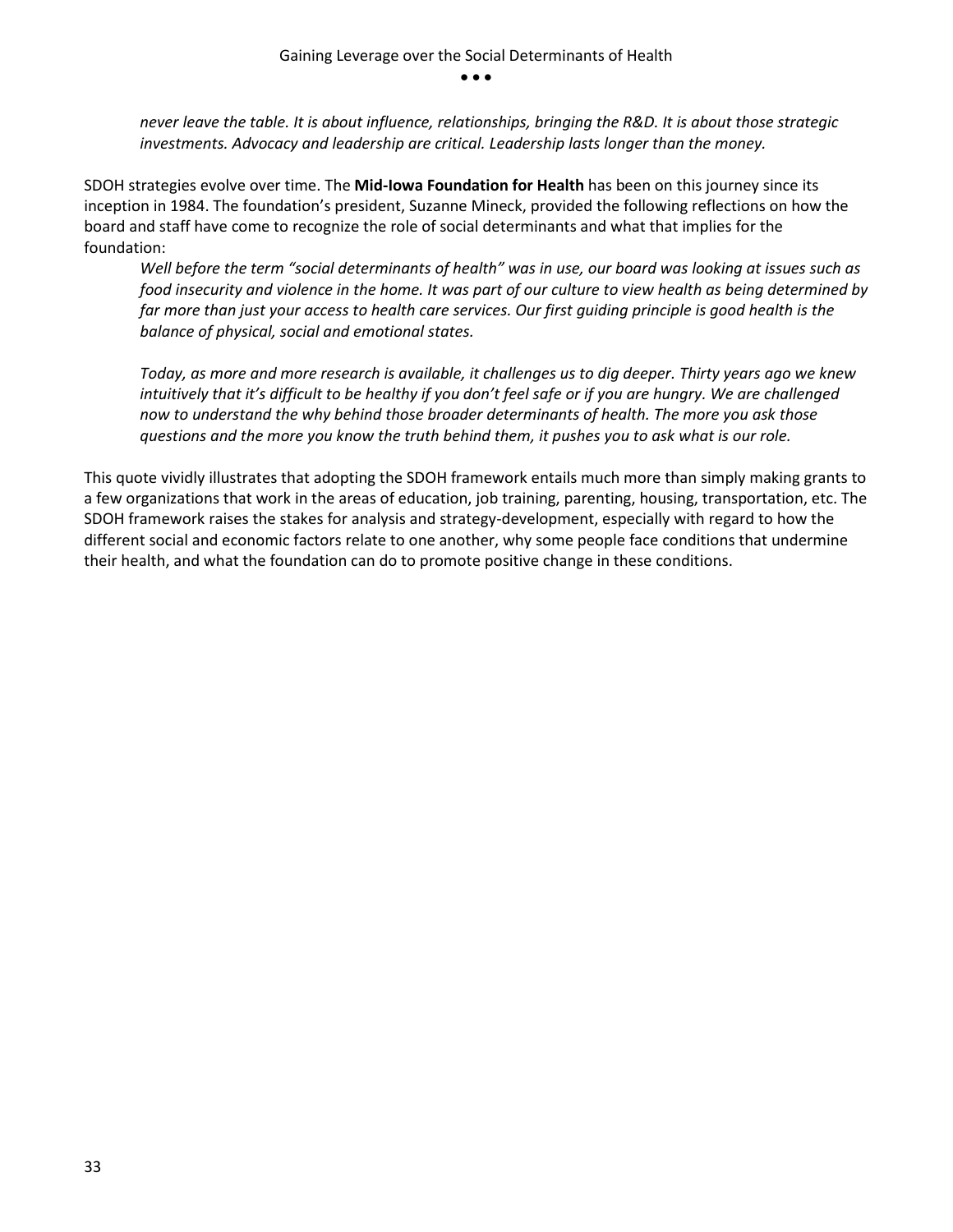## <span id="page-34-0"></span>**Concluding Thoughts**

Although by no means a comprehensive review of what conversion foundations are doing with regard to the social determinants of health (and health disparities), this study provides the broadest portrait to date of how the field is evolving.

It is important to point out that the pattern shown in Figure 8 is not reflective of how the larger population of conversion foundations are investing in social and economic factors. We deliberately recruited foundations that were known to be making at least some grants in these "beyond health" areas. Most conversion foundations in the U.S. are currently investing little to none of their grant dollars in social and economic factors.

Correspondingly, the sample of foundations in this study is not representative of the overall population of conversion foundations with regard to a number of organizational characteristics (e.g., size, legal status). Based on censuses of the conversion foundation sector conducted by Niggel and Brandon (2014a) and GIH (2017), we know that our sample has proportionately more foundations with (a) statewide and multi-county funding regions, (b) assets over \$100 million, and (c) private-foundation legal status. These "deviations" indicate what types of conversion foundations are most likely to be taking the lead in addressing social and economic determinants of health.

Collectively this sample of 33 conversion foundations is seeking to improve a wide array of social and economic conditions that are known to influence the health of people and communities, including educational attainment, economic well-being, housing, social fabric and civic engagement. Moreover, the majority of these foundations are making deep investments in one or more SDOH domains. They are bringing not only their grantmaking resources, but also their ability to convene, build capacity, set political agendas, change policy and organize communities. In short, most of the foundations in this sample have invested enough of themselves in SDOH work that it is hard to imagine them pulling back to a more traditional focus on health and health care.

One of the clearest patterns in our data is the variability in how deeply the foundation strives to change fundamental societal structures as a means of improving social and economic conditions. At one extreme are the health equity foundations that are explicitly seeking to disrupt and reorganize key institutions and systems. At the other end of the spectrum are foundations that are content to work with and within existing systems to improve the services and resources they provide. Both approaches can fit within a SDOH framework, but they aim at very different forms of change and require different work and different competencies on the part of the foundation.

It is crucial to reiterate that the patterns observed here pertain to a highly selective sub-sample of health conversion foundations – those that have a reputation for making grants to improve social and economic conditions. We do not assume that the larger field of conversion foundations is thinking and acting in the ways that we describe here. Even if they are well versed in the research literature showing the powerful effect of social and economic factors, the leaders of a health foundation may reasonably decide that they want to retain a narrower focus on health care and prevention. Indeed, one of the leaders we interviewed indicated that their foundation had decided not to adopt a large-scale SDOH strategy:

*When it comes to poverty, racism, engagement in voting, crime, we do not engage in that. Our conclusion is that strategies to impact such social factors are not well established or we can't find them. Or they are highly political, not evidence-based approaches. We know there is a relationship between social factors and health. The question is where does the foundation place itself in the chain of events. Our job is to place ourselves a little more proximal to the health behavior and outcomes. I feel like we are really contributing by sticking with determinates, programs, and policy that are closer to health*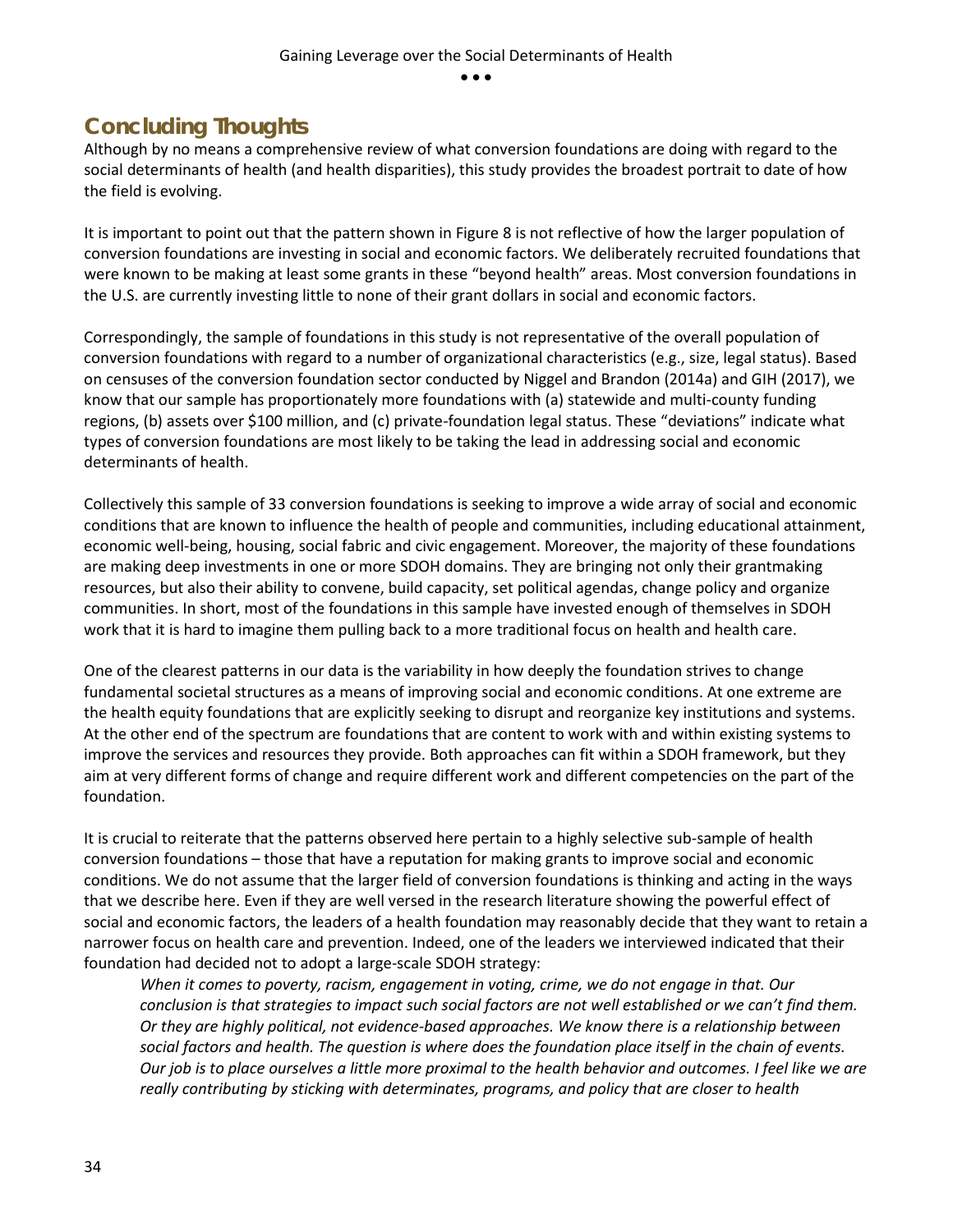*behaviors and disease. We stay away from emphasizing broad social factors, but keep them in mind as we do our work. Some foundations and organizations have steered toward the social determinants model, and those players have become less relevant to our work because of that.* 

Finally we end with the question of how much impact conversion foundations can have in improving social and economic conditions. The current study was designed to provide a survey of what conversion foundations have done in the SDOH and the thinking behind their strategies. We did not collect the type of data that would be required to assess the effectiveness of alternative strategies. That is the obvious next step in this line of research. In the meantime, we present the reflections of Daniel Zingale, Senior Vice President at **The California Endowment**:

*Coming from the world of government and politics, if someone would have asked me 10 years ago to make a list of sectors who had influenced societal change, philanthropy probably wouldn't have made my top 20. [Now that I'm inside a foundation,] I've drunk the Kool-Aid a bit. I am convinced that philanthropy can be more influential when it takes more risks. The amazing thing about philanthropy is you don't have shareholders or voters or all the things that constrain a Governor and those other sectors. The philanthropic sector is amazingly free to act -- and remarkably risk averse given that. We actually can take risk, not just by funding but by having a point to make.*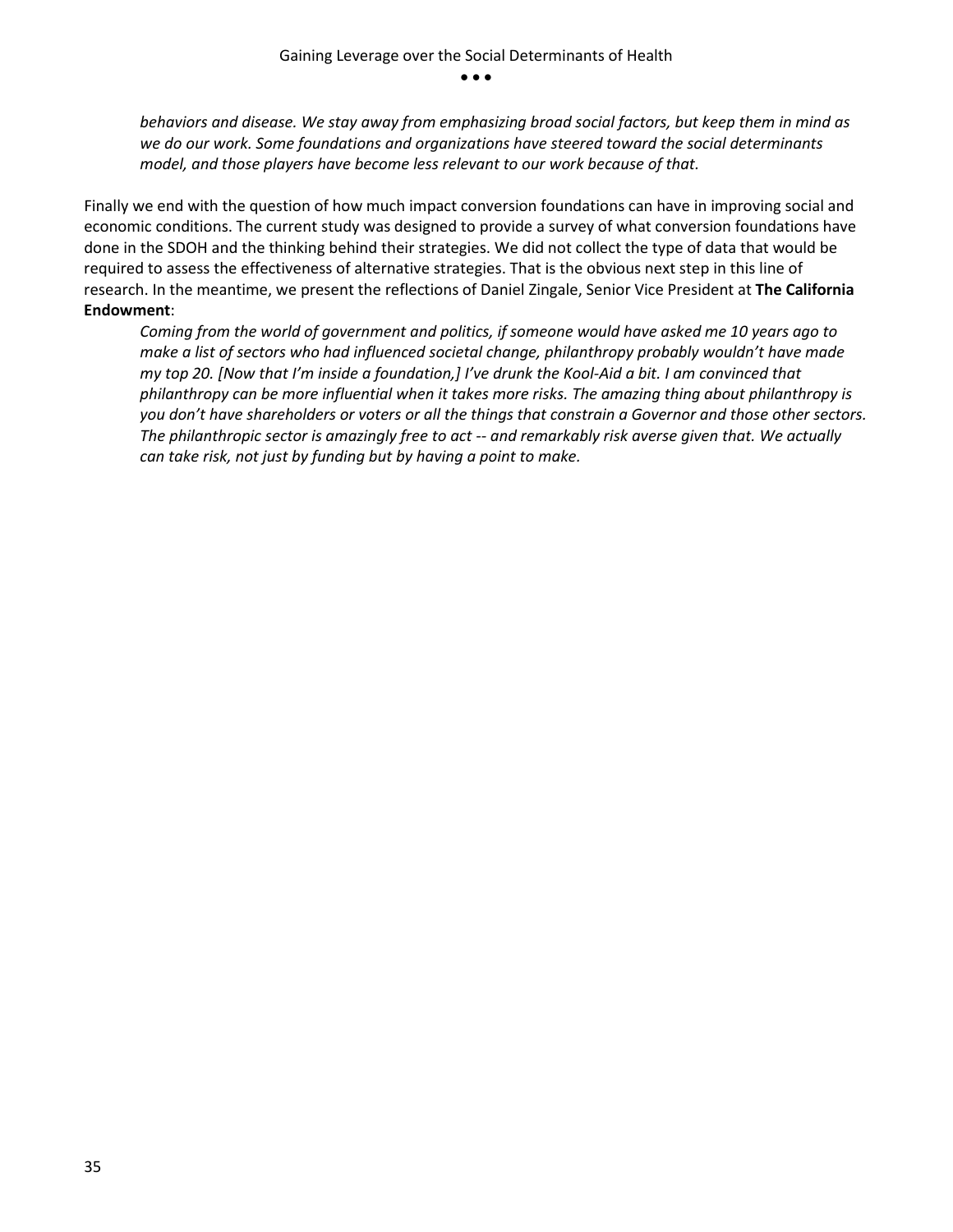<span id="page-36-0"></span>

| <b>Appendix 1. Foundation Interviews</b> |  |
|------------------------------------------|--|
|                                          |  |

| <b>Foundation</b>                                            | <b>Contacts</b>                                            | <b>Interview Dates</b>      | <b>State</b> |
|--------------------------------------------------------------|------------------------------------------------------------|-----------------------------|--------------|
| Vitalyst Health Foundation                                   | <b>Suzanne Pfister</b>                                     | 3/15/16                     | <b>AZ</b>    |
| The California Endowment                                     | Marion Standish, Jim Keddy, Daniel<br>Zingale              | 5/9/16, 6/27/16,<br>7/18/16 | CA           |
| The California Wellness Foundation                           | <b>Fatima Angeles</b>                                      | 6/24/16                     | <b>CA</b>    |
| The Colorado Health Foundation                               | Amy Latham, Khahn Nguyen                                   | 4/22/16, 5/3/16             | CO           |
| The Colorado Trust                                           | <b>Ned Calonge</b>                                         | 6/28/16                     | CO           |
| The Connecticut Health Foundation                            | Pat Baker                                                  | 3/30/16                     | <b>CT</b>    |
| Foundation for a Healthy St.<br>Petersburg                   | <b>Randall Russell</b>                                     | 1/20/16                     | FL.          |
| Healthcare Georgia Foundation, Inc.                          | <b>Gary Nelson</b>                                         | 12/21/15                    | <b>GA</b>    |
| Mid-Iowa Health Foundation                                   | <b>Suzanne Mineck and Denise Swartz</b>                    | 2/4/16                      | IA           |
| Health Care Foundation of Greater<br>Kansas City             | <b>Bridgett McCandless</b>                                 | 7/21/16                     | KS, MO       |
| <b>REACH Healthcare Foundation</b>                           | <b>Brenda Sharpe</b>                                       | 1/25/16                     | KS, MO       |
| Foundation for a Healthy Kentucky                            | Susan Zepeda and Gabriela Alcalde                          | 3/7/16                      | <b>KY</b>    |
| <b>Baptist Community Ministries</b>                          | Charles Beasley, Luceia LeDoux, and<br><b>Christy Ross</b> | 1/20/16                     | LA           |
| The Rapides Foundation                                       | <b>Joseph Rosier</b>                                       | 1/15/16                     | LA           |
| The Health Foundation of Central<br>Massachusetts, Inc.      | Jan Yost                                                   | 2/9/16                      | <b>MA</b>    |
| Maine Health Access Foundation                               | Wendy Wolf and Barbara Leonard                             | 2/3/16                      | <b>ME</b>    |
| Missouri Foundation for Health                               | Bob Hughes, Ryan Barker, Kathleen<br><b>Holmes</b>         | 2/19/16, 2/24/16,<br>3/2/16 | <b>MO</b>    |
| Montana Healthcare Foundation                                | Aaron Wernham                                              | 1/11/16                     | <b>MT</b>    |
| John Rex Endowment                                           | <b>Kate Shirah</b>                                         | 3/2/16                      | <b>NC</b>    |
| <b>Endowment for Health</b>                                  | <b>Yvonne Goldsberry</b>                                   | 2/22/16                     | <b>NH</b>    |
| Con Alma Health Foundation                                   | <b>Dolores Roybal</b>                                      | 1/5/16                      | <b>NM</b>    |
| Greater Rochester Health<br>Foundation                       | John Urban and Barbara Zappia                              | 12/22/15                    | <b>NY</b>    |
| Health Foundation for Western and<br><b>Central New York</b> | <b>Ann Monroe</b>                                          | 2/5/16                      | <b>NY</b>    |
| Interact for Health                                          | James Schwab                                               | 2/22/16                     | OH, IN, KY   |
| Saint Luke's Foundation                                      | Anne Goodman and Heather Torok                             | 1/21/16                     | <b>OH</b>    |
| Sisters of Charity Foundation of<br>Cleveland                | Susanna Krey                                               | 5/11/16                     | <b>OH</b>    |
| Northwest Health Foundation                                  | Nichole June Maher and Suk Rhee                            | 2/4/16                      | OR           |
| <b>HealthSpark Foundation</b>                                | <b>Russell Johnson</b>                                     | 12/21/15                    | PA           |
| Mary Black Foundation                                        | <b>Molly Talbot-Metz</b>                                   | 12/17/15                    | <b>SC</b>    |
| Paso del Norte Health Foundation                             | Michael Kelly, John Law                                    | 2/10/16, 2/11/16            | TX, MX       |
| The Alleghany Foundation                                     | <b>Mary Fant Donnan</b>                                    | 7/20/15                     | <b>VA</b>    |
| Danville Regional Foundation                                 | <b>Karl Stauber</b>                                        | 6/21/16                     | <b>VA</b>    |
| <b>Empire Health Foundation</b>                              | Antony Chiang and Kristen Fisher                           | 2/19/16                     | <b>WA</b>    |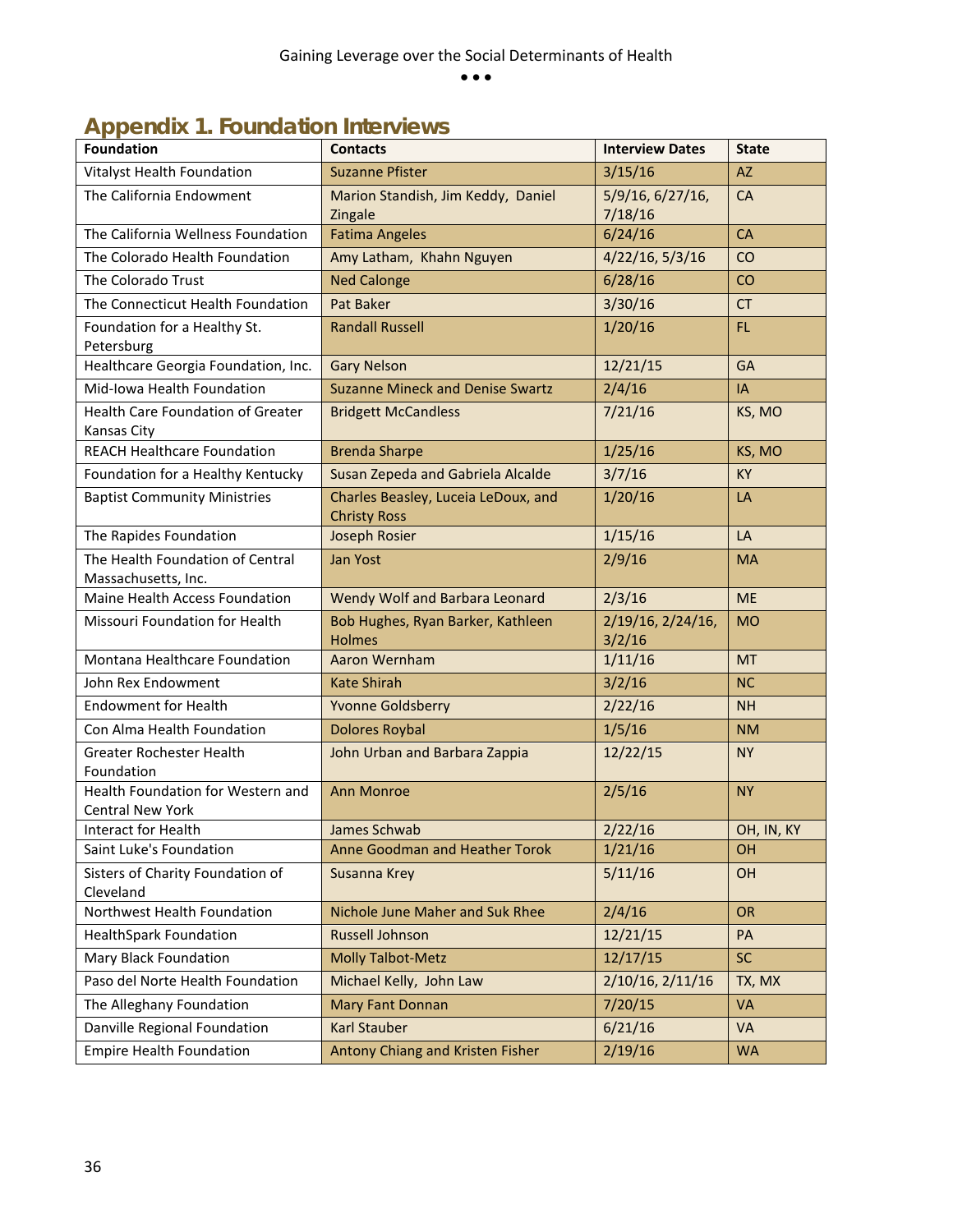## <span id="page-37-0"></span>**Appendix 2. Examples of Foundations Addressing Each SDOH Domain**

|                                                          | <b>The Alleghany</b><br><b>Foundation</b>                                           | Building on local capacity, the foundation spearheaded an inclusive process called VISION<br>2025 to identify areas of community engagement that would be used as the focal points<br>for an economic development plan. http://alleghanyfoundation.org/community-<br>engagement/vision-2025/                                                                                                                                             |
|----------------------------------------------------------|-------------------------------------------------------------------------------------|------------------------------------------------------------------------------------------------------------------------------------------------------------------------------------------------------------------------------------------------------------------------------------------------------------------------------------------------------------------------------------------------------------------------------------------|
| <b>Economic</b><br><b>Well-being</b>                     | <b>The California</b><br><b>Wellness</b><br><b>Foundation</b>                       | Addressing financial security is the focus of the foundation's Promoting Employment and<br>Asset-Building Opportunities initiative. The program uses a variety of strategies to help<br>target populations obtain and retain employment and build financial assets.<br>http://www.calwellness.org/grants_program/expanding_education_and_employment_pathways.ph                                                                          |
|                                                          | <b>Danville</b><br><b>Regional</b><br><b>Foundation</b>                             | The foundation sponsors a training series provided by the Duke University Nonprofit<br>Management Program and has established a program called Middle Border Forward to<br>strengthen the next generation of leaders in their community.<br>http://www.drfonline.org/events/series/id/1/duke-university-continuing-studies<br>https://www.middleborderforward.org/                                                                       |
|                                                          | <b>The California</b><br><b>Endowment</b>                                           | Following the lead of students in the Building Health communities, the foundation<br>produced a successful marketing campaign to change school discipline policies across the<br>state leading to a reduction in suspensions and expulsions. http://www.calendow.org/schools-<br>priortize-prevention-not-incarceration/                                                                                                                 |
| <b>Educational</b><br><b>Success</b>                     | <b>The Rapides</b><br><b>Foundation</b>                                             | The foundation helped established a nonprofit agency, The Orchard Foundation, to<br>administer their education programs for school districts in the area. Professional<br>development for educators, mentoring for school systems and promoting kindergarten<br>readiness are some of the main initiatives of the foundation.<br>http://www.rapidesfoundation.org/OurWork/Education.aspx                                                 |
|                                                          | <b>Northwest</b><br><b>Health</b><br><b>Foundation</b>                              | The foundation's Oregon Active School program provides grants to elementary schools in<br>Oregon for physical activity resources and to promote the Let's Move! Active Schools<br>campaign. The foundation is targeting schools where more than 70% of students qualify<br>for free or reduced-price lunch and less than 65% of students met 3 <sup>rd</sup> grade reading<br>benchmarks. https://www.northwesthealth.org/activeschools/ |
|                                                          | <b>Baptist</b><br><b>Community</b><br><b>Ministries</b>                             | The foundation built on a successful pilot phase of the Youth Program Quality Initiative by<br>recruiting partners and continuing funding for the program to improve the quality of out-<br>of-school programs for youth in New Orleans, provide professional development and<br>coaching, and establish self-assessment measures for programs. http://www.bcm.org/wp-<br>content/uploads/2017/04/bcm-annual-report-2016-w.pdf           |
|                                                          | <b>Mary Black</b><br><b>Foundation</b>                                              | The foundation led a community effort to address teen pregnancy as a public health issue<br>through programs in schools, access to contraception, programming in community based<br>organizations and public awareness campaigns. http://www.maryblackfoundation.org/focus-<br>areas/early-childhood-development/community-initiatives/                                                                                                  |
| <b>Parenting and</b><br><b>Early</b><br><b>Childhood</b> | <b>The Health</b><br><b>Foundation of</b><br><b>Central</b><br><b>Massachusetts</b> | Through the Together for Kids model, the foundation addressed preschool suspensions,<br>implementing a program of behavioral health consultations and ultimately leading the<br>State to fund the implementation of the model statewide.<br>http://www.hfcm.org/GrantsByInit/39                                                                                                                                                          |
|                                                          | <b>Mid Iowa</b><br><b>Health</b><br><b>Foundation</b>                               | The foundation helped launch an initiative, Connections Matter on the impact of toxic<br>stress and opportunities to change the outcome. MIHF helped members of that group,<br>including Prevent Child Abuse Iowa develop a common message.<br>http://www.midiowahealth.org/images/downloads/16 Grants List.pdf                                                                                                                          |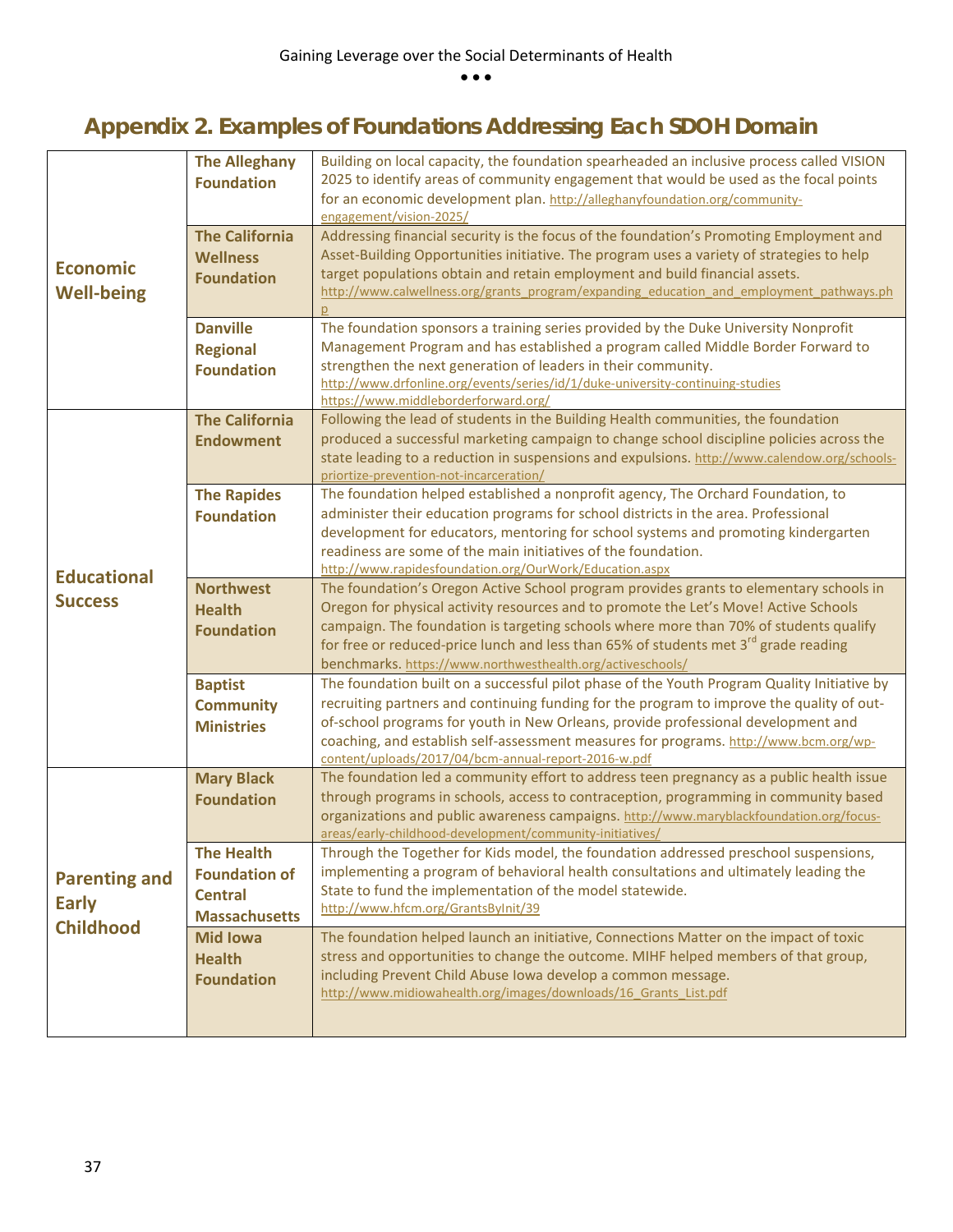|                                                                                                          | <b>The Colorado</b>  | Community Partnerships is the foundation's approach to funding the issues that are                                                                                                   |
|----------------------------------------------------------------------------------------------------------|----------------------|--------------------------------------------------------------------------------------------------------------------------------------------------------------------------------------|
|                                                                                                          | <b>Trust</b>         | important to health equity in the community. The specific issues and approaches are                                                                                                  |
|                                                                                                          |                      | defined by the community and supported with local and foundation resources.                                                                                                          |
|                                                                                                          |                      | http://www.coloradotrust.org/strategy/community-partnerships                                                                                                                         |
|                                                                                                          |                      |                                                                                                                                                                                      |
| <b>Community</b>                                                                                         | <b>Endowment</b>     | Coordinating the efforts of four communities and a statewide coalition, the foundation is                                                                                            |
| <b>Building</b>                                                                                          | for Health           | building Welcoming Communities for immigrants and refugees as part of their health                                                                                                   |
|                                                                                                          |                      | equity priority area. http://www.endowmentforhealth.org/what-we-fund/advancing-health-                                                                                               |
|                                                                                                          |                      | equity-for-racial-ethnic-and-language-minorities/immigrant-integration-initiative                                                                                                    |
|                                                                                                          | <b>Greater</b>       | The foundation's Neighborhood Health Status Improvement program uses an Asset-Based                                                                                                  |
|                                                                                                          | <b>Rochester</b>     | Community Development approach to train local leaders and work on the physical, social,                                                                                              |
|                                                                                                          | <b>Health</b>        | and economic environments of the neighborhoods.                                                                                                                                      |
|                                                                                                          | <b>Foundation</b>    | http://www.thegrhf.org/funding/neighborhood-health/                                                                                                                                  |
|                                                                                                          | <b>HealthSpark</b>   | The foundation helped change the system of homeless services and affordable housing in                                                                                               |
|                                                                                                          | <b>Foundation</b>    | their community through their Housing Fund and their partnership in the Your Way Home                                                                                                |
|                                                                                                          |                      | Montgomery County plan.                                                                                                                                                              |
|                                                                                                          |                      | https://healthspark.org/how-we-work/collaborative-projects/partnerships-about-specific-issues                                                                                        |
|                                                                                                          |                      | http://yourwayhome.org/                                                                                                                                                              |
|                                                                                                          | <b>Sisters of</b>    | The foundation invests a significant portion of its funds in affordable housing for homeless                                                                                         |
|                                                                                                          | <b>Charity</b>       | individuals and families using a Housing First approach to addressing homelessness.<br>http://socfcleveland.org/ending-homelessness/                                                 |
|                                                                                                          | <b>Foundation of</b> |                                                                                                                                                                                      |
| <b>Housing</b>                                                                                           | <b>Cleveland</b>     |                                                                                                                                                                                      |
|                                                                                                          | <b>Mid-Iowa</b>      | The foundation helped start Healthy Homes Des Moines, an organization designed to help                                                                                               |
|                                                                                                          | <b>Health</b>        | families with children suffering from asthma live in a healthy home. The community                                                                                                   |
| collaboration is one of seven programs nationwide to receive funding from the BUILD<br><b>Foundation</b> |                      |                                                                                                                                                                                      |
|                                                                                                          |                      | Health Challenge. http://www.healthyhomesdesmoines.org/                                                                                                                              |
|                                                                                                          | <b>The Colorado</b>  | The foundation used its program related investment funds to provide the basis for the                                                                                                |
|                                                                                                          | <b>Health</b>        | Colorado Coalition for the Homeless (CCH) to establish a revolving housing fund. The                                                                                                 |
|                                                                                                          | <b>Foundation</b>    | below interest rate loan allows CCH to finance affordable housing projects including the<br>development of 500 units of permanent supportive housing for families and individuals by |
|                                                                                                          |                      | 2025.                                                                                                                                                                                |
|                                                                                                          | <b>Con Alma</b>      | The foundation's Healthy People, Healthy Places program combined health, food access,                                                                                                |
|                                                                                                          | <b>Health</b>        | and equity through built environment to support cultural assets and ensure equity-focused                                                                                            |
|                                                                                                          | <b>Foundation</b>    | policies and environmental efforts.                                                                                                                                                  |
|                                                                                                          |                      | https://conalma.org/cahf-awards-grants-to-support-healthy-people-healthy-places-initiative/                                                                                          |
|                                                                                                          | <b>Greater</b>       | As part of the Neighborhood Health Status Improvement program, the foundation has                                                                                                    |
| <b>Built</b>                                                                                             | <b>Rochester</b>     | given grants to neighborhood community groups for resident designed projects. The                                                                                                    |
| <b>Environment</b>                                                                                       | <b>Health</b>        | Project HOPE neighborhood reclaimed abandoned properties for playgrounds, community                                                                                                  |
|                                                                                                          | <b>Foundation</b>    | gardens, trails, and produce stands to revitalize the community. The initial grant led to                                                                                            |
|                                                                                                          |                      | additional funding from the RWJF, the City of Rochester, and others.                                                                                                                 |
|                                                                                                          |                      | http://www.thegrhf.org/funding/neighborhood-health/grantees/                                                                                                                         |
|                                                                                                          | <b>Mary Black</b>    | The foundation has been providing funding to Upstate Forever and Partners for Active                                                                                                 |
|                                                                                                          | <b>Foundation</b>    | Living to advance community planning that encourages healthy outdoor recreation and                                                                                                  |
|                                                                                                          |                      | transportation opportunities. http://www.maryblackfoundation.org/focus-areas/healthy-eating-<br>active-living/community-initiatives/                                                 |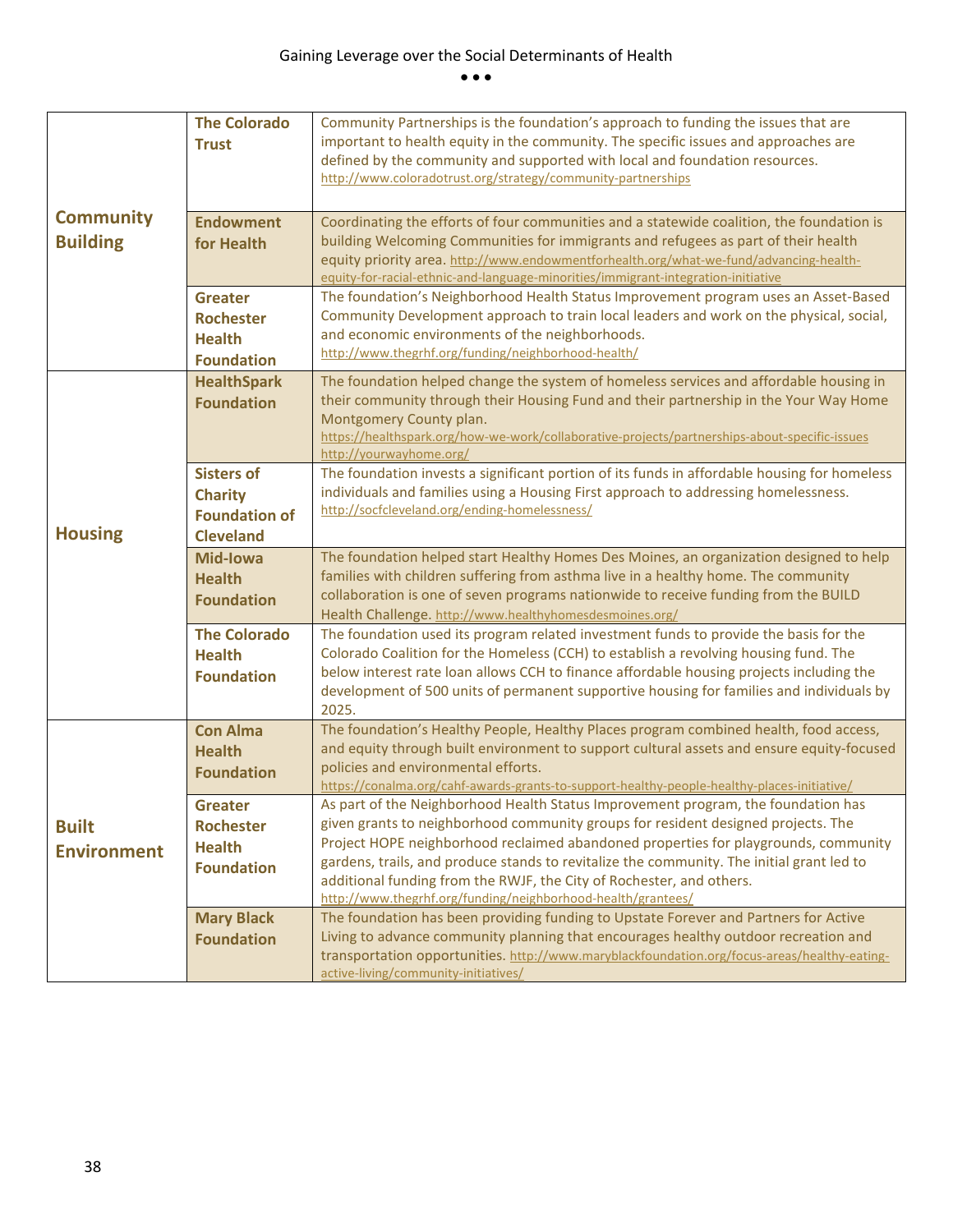| <b>Transportation</b> | <b>Northwest</b><br><b>Health</b><br><b>Foundation</b> | When selecting areas for advocacy work, the foundation learned from the community that<br>the lack of drivers cards for undocumented people was one of the greatest barriers to<br>accessing health care. The foundation used its resources to support a referendum that<br>would have made driver's licenses available regardless of legal residence status.<br>https://www.northwesthealth.org/2014-year-in-review/?rq=driver<br>https://www.northwesthealth.org/news/archive/2014/9/13/why-does-nichole-support-the-oregon-<br>driver-card?rq=driver |
|-----------------------|--------------------------------------------------------|---------------------------------------------------------------------------------------------------------------------------------------------------------------------------------------------------------------------------------------------------------------------------------------------------------------------------------------------------------------------------------------------------------------------------------------------------------------------------------------------------------------------------------------------------------|
|                       | <b>Vitalyst</b>                                        | The foundation worked with the City of Phoenix to implement a Complete Streets                                                                                                                                                                                                                                                                                                                                                                                                                                                                          |
|                       | <b>Health</b>                                          | approach to new and retrofitted streets. Complete Streets, designed for use by                                                                                                                                                                                                                                                                                                                                                                                                                                                                          |
|                       | <b>Foundation</b>                                      | pedestrians, cyclists, motorists, and public transit riders, include welcoming entrances to                                                                                                                                                                                                                                                                                                                                                                                                                                                             |
|                       |                                                        | businesses, shaded sidewalks, benches, landscaping, and more.                                                                                                                                                                                                                                                                                                                                                                                                                                                                                           |
|                       |                                                        | http://vitalysthealth.org/advocating-for-complete-streets/                                                                                                                                                                                                                                                                                                                                                                                                                                                                                              |
|                       | <b>Baptist</b>                                         | Using a collective impact model, the foundation, behavioral health, public safety and                                                                                                                                                                                                                                                                                                                                                                                                                                                                   |
|                       | <b>Community</b>                                       | community organizations formed the Opportunity Youth Initiative task force with the goal                                                                                                                                                                                                                                                                                                                                                                                                                                                                |
|                       | <b>Foundation</b>                                      | of creating more opportunities for disconnected youth.                                                                                                                                                                                                                                                                                                                                                                                                                                                                                                  |
| <b>Community</b>      |                                                        | http://www.bcm.org/stories/transform-community-connect-youth-education-jobs/                                                                                                                                                                                                                                                                                                                                                                                                                                                                            |
|                       | <b>The California</b>                                  | The foundation's Promoting Violence Prevention program impacts juvenile justice through                                                                                                                                                                                                                                                                                                                                                                                                                                                                 |
| <b>Safety</b>         | <b>Wellness</b>                                        | reforms to the juvenile and adult criminal justice system, leadership programs, research                                                                                                                                                                                                                                                                                                                                                                                                                                                                |
|                       | <b>Foundation</b>                                      | and public policy analysis on gun violence, helping to launch the Ceasefire Fund, and gang                                                                                                                                                                                                                                                                                                                                                                                                                                                              |
|                       |                                                        | prevention and intervention activities.                                                                                                                                                                                                                                                                                                                                                                                                                                                                                                                 |
|                       |                                                        | http://www.calwellness.org/grants_program/promoting_healthy_and_safe_neighborhoods.php                                                                                                                                                                                                                                                                                                                                                                                                                                                                  |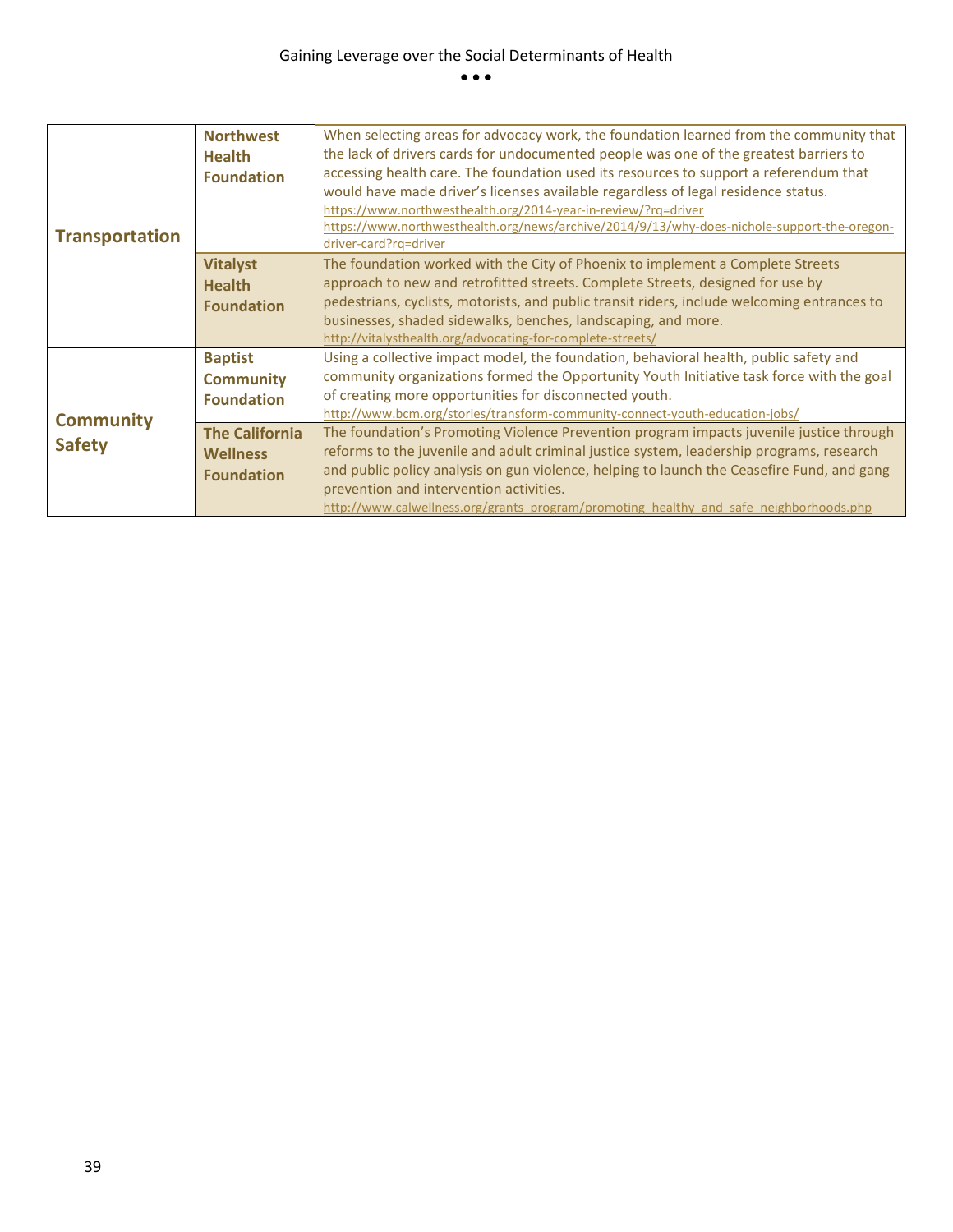#### <span id="page-40-0"></span>**Reference List**

Amigos Bravos. (2014). A Con Alma Healthy People, Health Places grantees. Retrieved from [http://conalma.org/hphp-grantees/.](http://conalma.org/hphp-grantees/)

Ashton, J. (1991). The Healthy Cities Project: a challenge for health education. Health Education Quarterly, 18(1), 39-48.

Braveman, P., Egerter, S., & Williams, D. R. (2011). The social determinants of health: coming of age. *Annual review of public health*, *32*, 381-398.

Colorado Health Foundation. (n.d.) Focus Areas. Retrieved fro[m http://coloradohealth.org/focus-areas.](http://coloradohealth.org/focus-areas)

Colorado Trust. (n.d.) Health Equity statement. Retrieved fro[m http://www.coloradotrust.org/who-we-are/health](http://www.coloradotrust.org/who-we-are/health-equity)[equity.](http://www.coloradotrust.org/who-we-are/health-equity)

Csuti, N., & Barley, G. (2016). Disrupting a foundation to put communities first in Colorado philanthropy. The Foundation Review, 8(4), 9.

Cultural Competency Initiative. (2015). Organizational training program. Retrieved from [https://reachhealth.org/goals/cultural-competency-initiative/.](https://reachhealth.org/goals/cultural-competency-initiative/)

Danville Regional Foundation. (n.d.). About Danville Regional Foundation. Retrieved from [http://www.drfonline.org/about-drf.](http://www.drfonline.org/about-drf)

David, T., & Enright, K. (2015). The source codes of foundation culture. *Washington: Grantmakers for Effective Organizations*.

Easterling, D., & Millesen, J. L. (2015). Achieving Communitywide Impact by Changing the Local Culture: Opportunities and Considerations for Foundations. The Foundation Review, 7(3), 5.

Foster-Fishman, P. G., & Watson, E. R. (2012). The ABLe change framework: A conceptual and methodological tool for promoting systems change. American journal of community psychology, 49(3-4), 503-516.

Frieden, T. R. (2010). A framework for public health action: the health impact pyramid. *American journal of public health*, *100*(4), 590-595.

Frost, C. W. (2001). Financing public health through nonprofit conversion foundations. *Ky. LJ*, *90*, 935.

GetSET. (2015). Organizational leadership program. Retrieved from [https://hfwcny.org/program/getset.](https://hfwcny.org/program/getset)

Grantmakers in Health. (January 2005) The Business of Giving: Governance and Asset Management in Foundations Formed from Health Care Conversions. *Issue Focus, 1-10-2005*. Retrieved from [http://www.gih.org/Publications/IssueFocusDetail.cfm?itemnumber=4241.](http://www.gih.org/Publications/IssueFocusDetail.cfm?itemnumber=4241)

Grantmakers in Health. (May 2017) *Update from the Field: Results of Grantmakers in Health's 2015 Survey of Foundations Formed from Health Care Conversions*. Retrieved from [http://www.gih.org/Publications/trackingdetail.cfm?ItemNumber=8742.](http://www.gih.org/Publications/trackingdetail.cfm?ItemNumber=8742)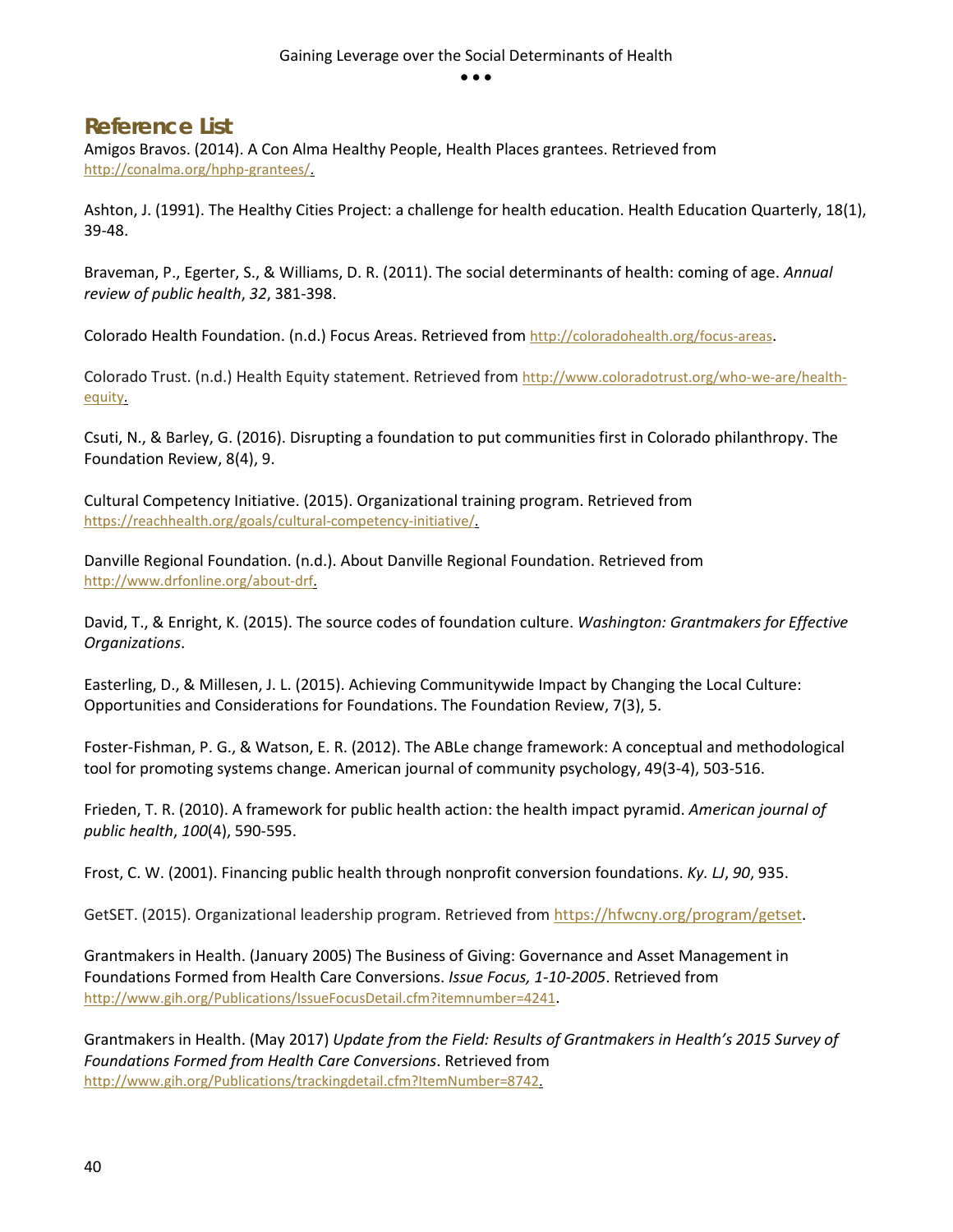Grantmakers in Health. (September 2017) *GIH Bulletin*. Retrieved from [http://www.gih.org/Publications/FromThePresidentDetail.cfm?ItemNumber=9018.](http://www.gih.org/Publications/FromThePresidentDetail.cfm?ItemNumber=9018)

Hussein, T., & Collins, M. (2017). With the ACA under fire, can health conversion foundations patch the safety net for low-income Americans? *Health Affairs Blog*, July 27, 2017[. http://healthaffairs.org/blog/2017/07/27/with](http://healthaffairs.org/blog/2017/07/27/with-the-aca-under-fire-can-health-conversion-foundations-patch-the-safety-net-for-low-income-americans/)[the-aca-under-fire-can-health-conversion-foundations-patch-the-safety-net-for-low-income-americans/.](http://healthaffairs.org/blog/2017/07/27/with-the-aca-under-fire-can-health-conversion-foundations-patch-the-safety-net-for-low-income-americans/)

InvestHealth. (n.d.). About. Retrieved fro[m https://www.investhealth.org/.](https://www.investhealth.org/)

Kickbush, I. (1989). Good planets are hard to find: approaches to an ecological base for public health. Future, 13, 29-32.

Kretzman, J. P., & McKnight, J. L. (1993). Building communities from the inside out. Evanston, IL: Northwestern University.

Lavizzo-Mourey, R. (2012). Why health, poverty, and community development are inseparable. Investing in What Works for America's Communities: Essays on People, Place & Purpose, edited by Nancy O. Andrews and David J. Erickson, 215-225.

Niggel, S.J. (2014). Funding social and economic interventions to improve health: Health legacy foundation strategies. *Health Affairs Blog*, November 24, 2014[. http://healthaffairs.org/blog/2014/11/24/funding-social-and](http://healthaffairs.org/blog/2014/11/24/funding-social-and-economic-interventions-to-improve-health-health-legacy-foundation-strategies/)[economic-interventions-to-improve-health-health-legacy-foundation-strategies/.](http://healthaffairs.org/blog/2014/11/24/funding-social-and-economic-interventions-to-improve-health-health-legacy-foundation-strategies/)

Niggel, S. J., & Brandon, W. P. (2014). Health legacy foundations: A new census. *Health Affairs*, *33*(1), 172-177.

Niggel, S. J., & Brandon, W. P. (2014). Social Determinants Of Health And Community Needs: Implications For Health Legacy Foundations. *Health Affairs*, *33*(11), 2072-2076.

Pickett, K. E., & Pearl, M. (2001). Multilevel analyses of neighbourhood socioeconomic context and health outcomes: a critical review. *Journal of Epidemiology & Community Health*, *55*(2), 111-122.

Robert Wood Johnson Foundation, Braveman, P., & Egerter, S. (2008). *Overcoming obstacles to health: report from the Robert Wood Johnson Foundation to the Commission to Build a Healthier America*. Robert Wood Johnson Foundation, available at [http://commissiononhealth.org/PDF/ObstaclesToHealth-Report.pdf.](http://commissiononhealth.org/PDF/ObstaclesToHealth-Report.pdf)

Standish, J. D. (1998). Hospital Conversion Revenue: A Critical Analysis of Present Law and Future Proposals to Reform the Manner in Which Revenue Generated from Hospital Conversions is Employed. *J. Contemp. Health L. & Pol'y*, *15*, 131-182.

University of Wisconsin. (n.d.) Our Approach. *County Health Rankings and Roadmaps*. Retrieved from [http://www.countyhealthrankings.org/our-approach.](http://www.countyhealthrankings.org/our-approach)

Upshur, C., Wenz-Gross, M., & Reed, G. (2009). A pilot study of early childhood mental health consultation for children with behavioral problems in preschool. Early Childhood Research Quarterly, 24(1), 29-45.

Vitalyst Health Foundation. (2013). *Annual Report*. Arizona. Vitalyst Health Foundation.